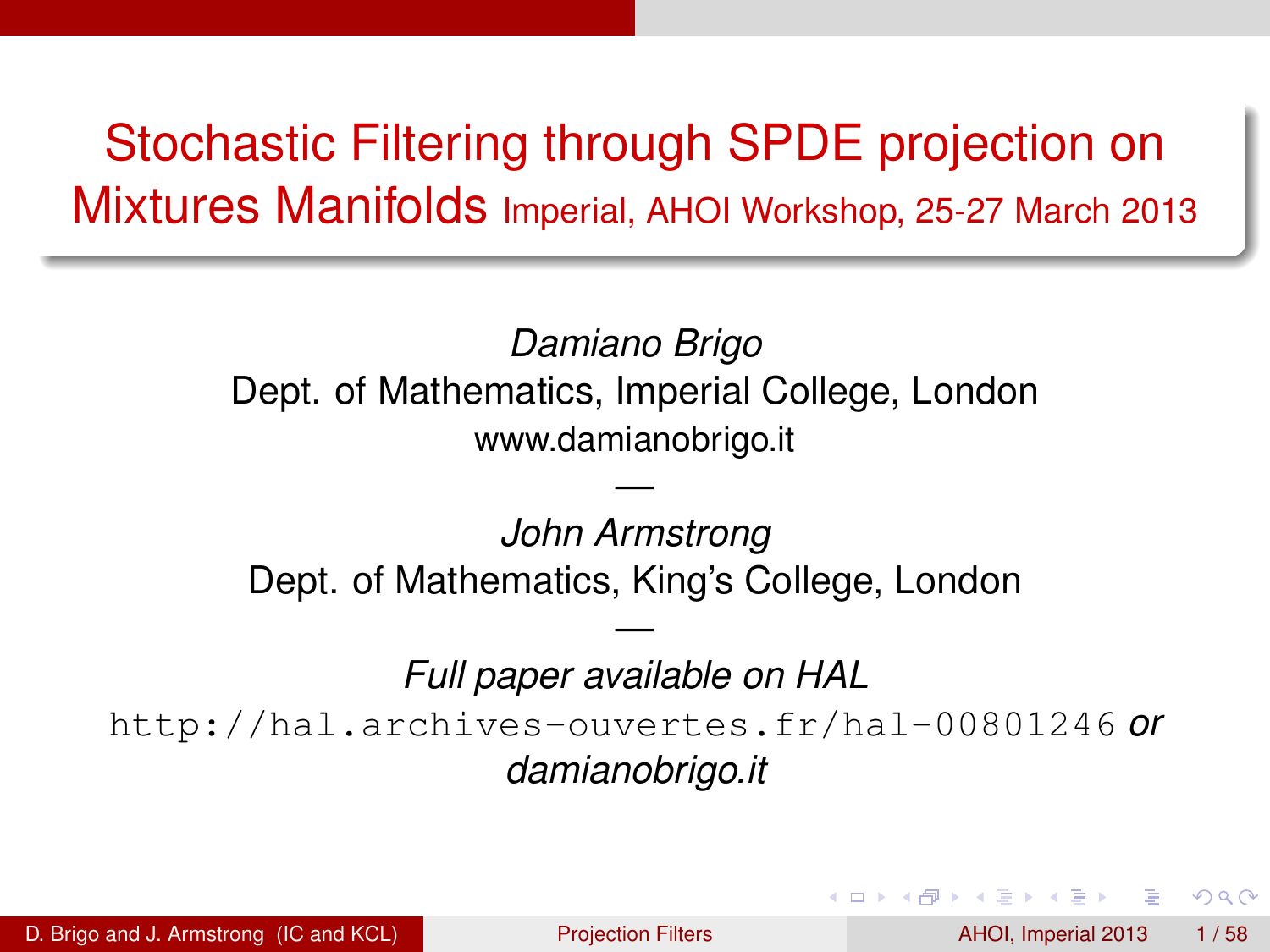# Agenda

- **[Inner Products, Metrics and Projections](#page-2-0)** 
	- [Spaces of densities](#page-2-0)
	- [Manifolds, Charts and Tangent Vectors](#page-5-0)
	- **•** [Projection](#page-12-0)
- **[Nonlinear Projection Filtering](#page-13-0)** 
	- [Nonlinear filtering problem](#page-13-0)
	- [Projection Filters](#page-15-0)
- [Choice of the family](#page-18-0)
	- **•** [Exponential Families](#page-18-0)
	- **[Mixture Families](#page-21-0)**
- **[Mixture Projection Filter](#page-24-0)** 
	- [Numerical Implementation](#page-26-0)
		- [Software abstractions](#page-35-0)
		- [The quadratic sensor](#page-44-0)
		- **•** [Cubic sensors](#page-61-0)
- 6 [Conclusions and References](#page-64-0)

 $\Omega$ 

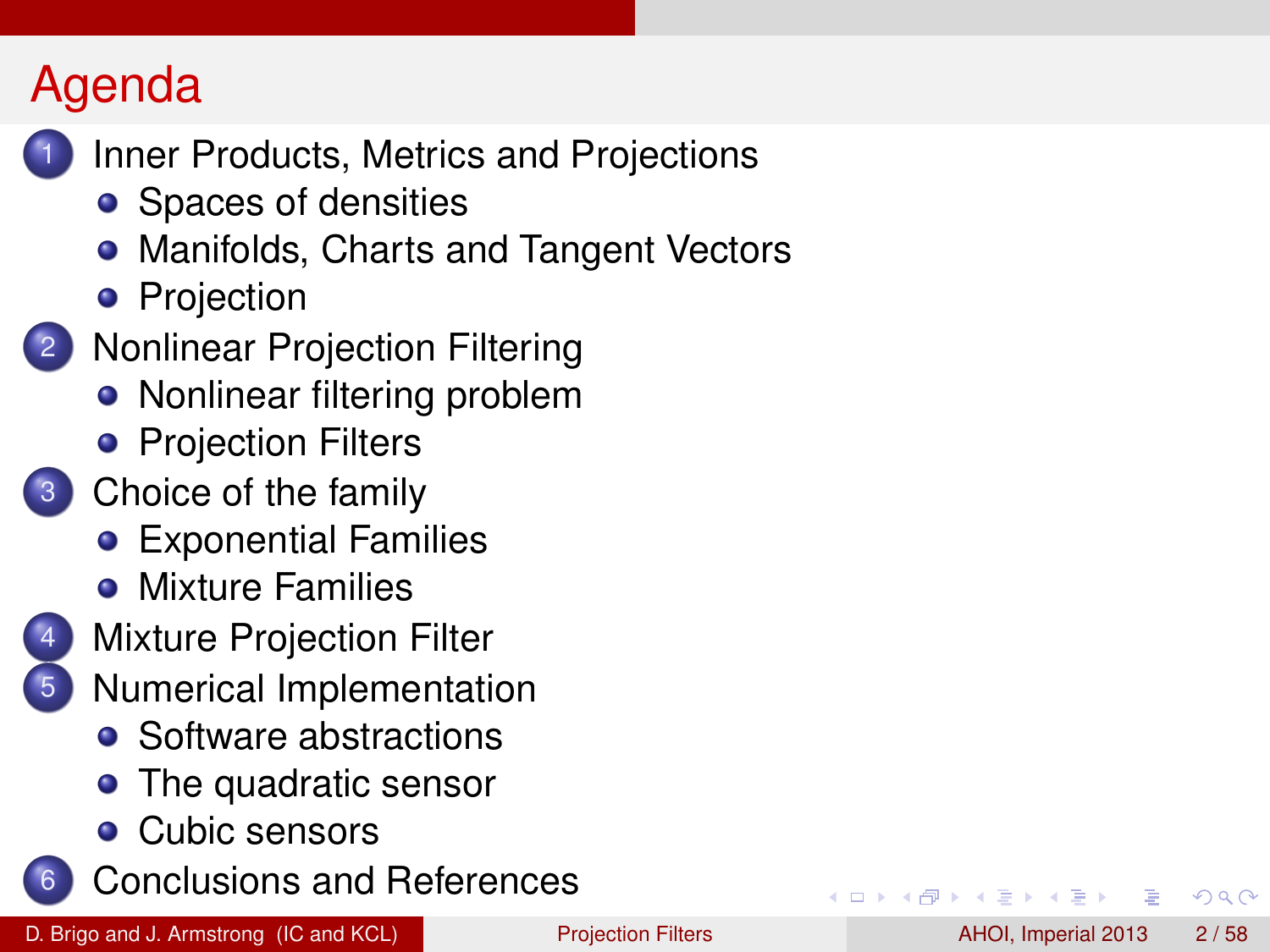## Spaces of probability densities I

Consider a parametric family of probability densities

 $S = \{p(\cdot,\theta), \theta \in \Theta \subset \mathbb{R}^m\}.$ 

let *S* <sup>1</sup>/<sup>2</sup> be the space of square roots

$$
S^{1/2} = \{ \sqrt{p(\cdot,\theta)}, \theta \in \Theta \subset \mathbb{R}^m \}.
$$

If S (or S<sup>1/2</sup> respectively) is a subset of a function space having an L<sup>2</sup> structure (and hence an inner product, a norm and a metric), then we may ask whether the map

$$
\textit{p}(\cdot,\theta)\mapsto \theta,\quad (\sqrt{\textit{p}(\cdot,\theta)}\mapsto \theta\;\;\text{respectively})
$$

taking values in  $\mathbb{R}^m$  is a Chart of a *m*-dimensional manifold (?) S  $(S^{1/2})$ .

<span id="page-2-0"></span> $\Omega$ 

 $(0.123 \times 10^{-14} \text{ m}) \times 10^{-14} \text{ m} \times 10^{-14} \text{ m}$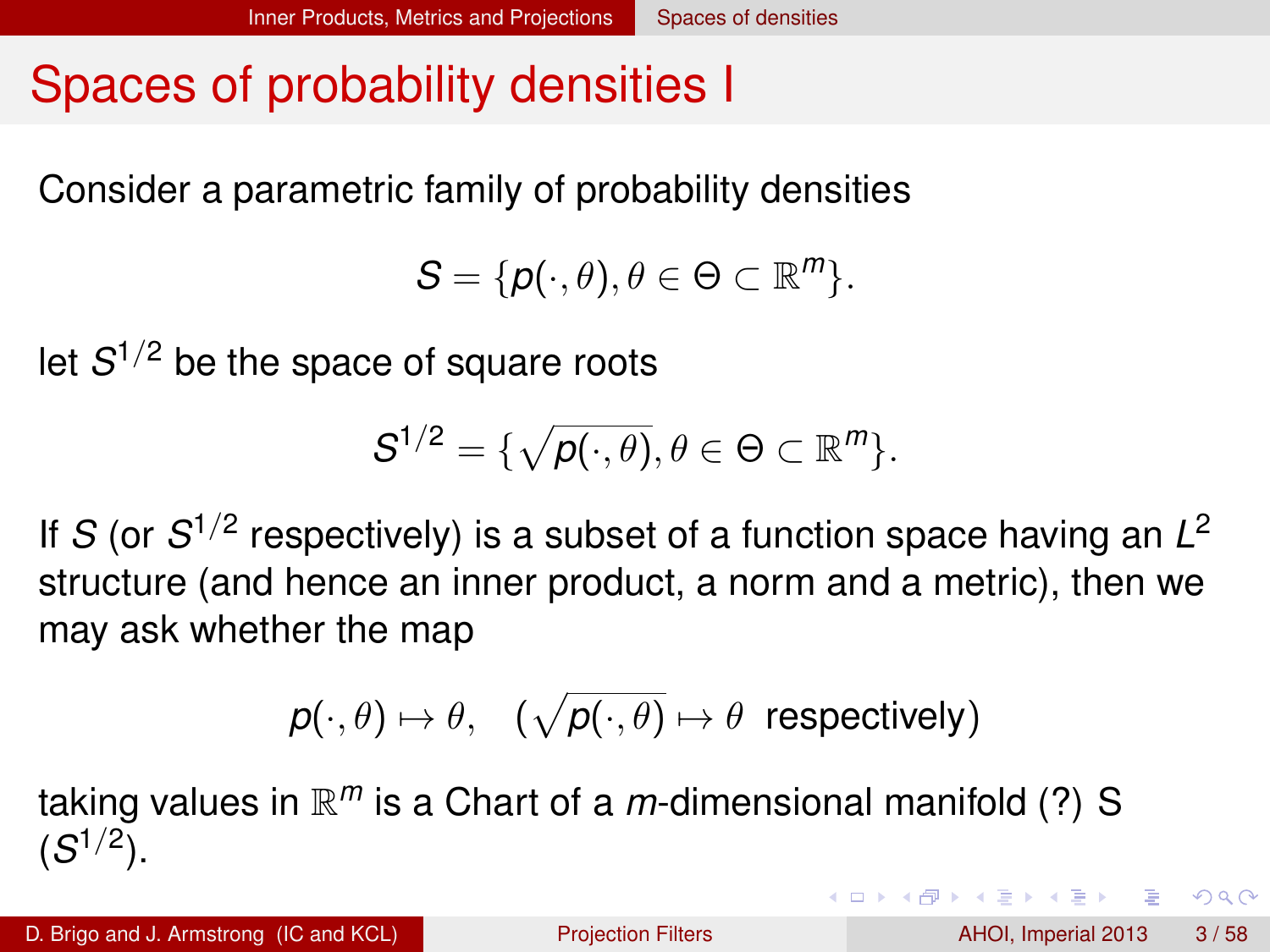# Spaces of probability densities II

The topology and differential structure we should consider in the chart is the topology in  $L^2$ , but depending on whether we take  $S$  or  $S^{1/2}$  the topology and differential structures are different.

$$
S: d_2(p_1, p_2) = ||p_1 - p_2||
$$

where  $\|\cdot\|$  denotes the norm of the Hilbert space  $L^2$  (L2 direct distance).

$$
S^{1/2}:\ d_H(\sqrt{\rho_1},\sqrt{\rho_2})=\|\sqrt{\rho_1}-\sqrt{\rho_2},\|
$$

where  $\|\cdot\|$  denotes the norm of the Hilbert space  $L^2$  (Hellinger distance).

For the first definition, more restrictive, we need to assume densities in *S* to be square integrable. This is the case for example if they are integrable and bounded.

<span id="page-3-0"></span> $QQQ$ 

 $(0.123 \times 10^{-14} \text{ m}) \times 10^{-14} \text{ m} \times 10^{-14} \text{ m}$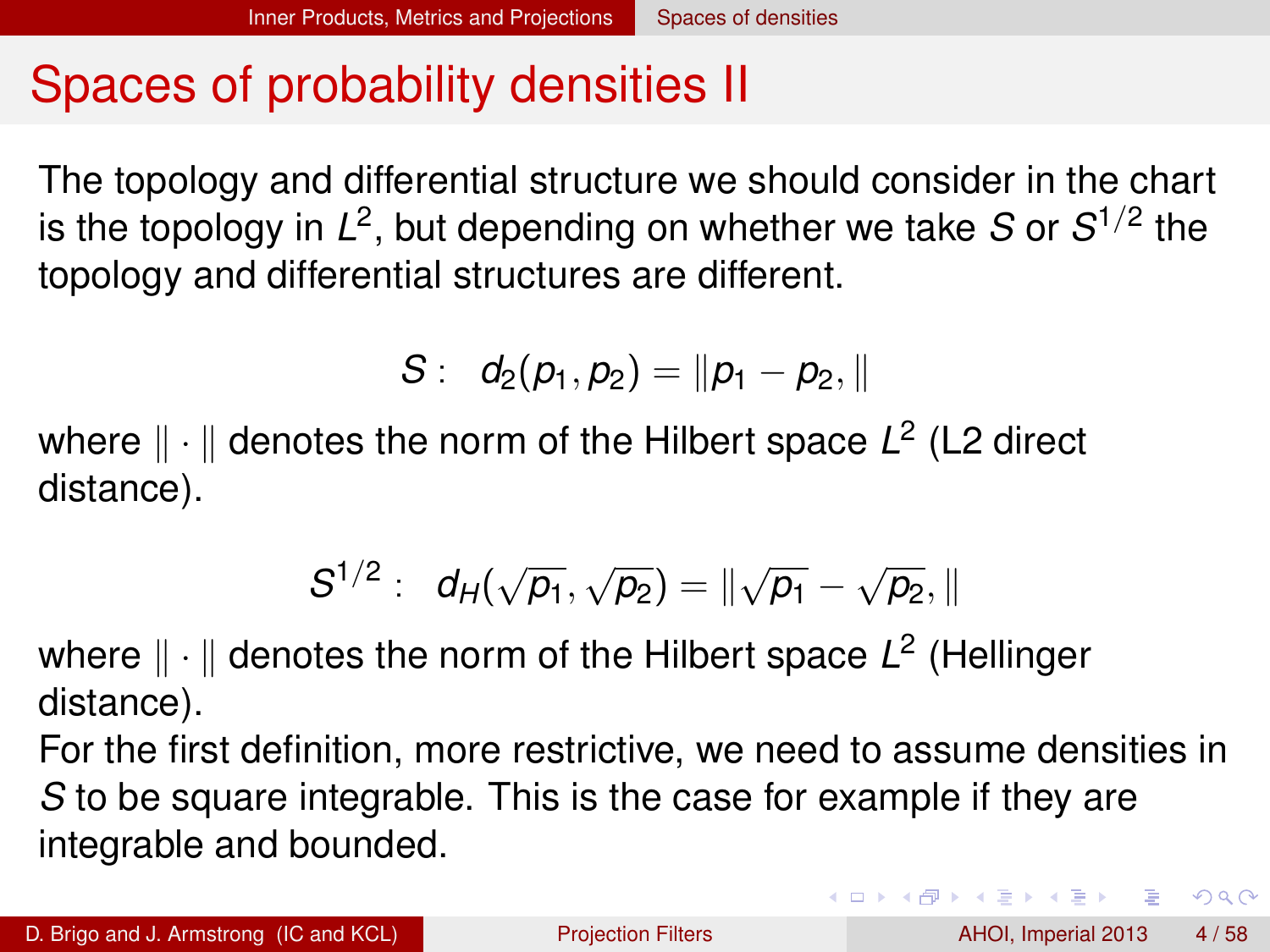# Spaces of probability densities III

#### *S* and *S*<sup>1/2</sup>: Not submanifolds of L2 manifolds

Despite being subsets of L<sup>2</sup>, neither the set of square roots of all densities nor the set of all densities themselves are locally homeomorphic to *L* 2 , hence they are not infinite dimensional manifolds modeled on *L* 2 . Indeed, any open set of *L* <sup>2</sup> contains functions which are negative in a set with positive Lebesgue measure. There is no open set of *L* <sup>2</sup> which contains only positive functions such as the functions of the space of all densities or their square roots.

#### *S* and  $S^{1/2}$ : Not submanifolds of L2 vector subspaces

Furthermore, such spaces are not vector spaces, and hence while they have a metric coming from the *L* <sup>2</sup> norm, they cannot be equipped with a norm themselves, and are not normed spaces.

<span id="page-4-0"></span> $\Omega$ 

 $(0,1)$   $(0,1)$   $(0,1)$   $(1,1)$   $(1,1)$   $(1,1)$   $(1,1)$   $(1,1)$   $(1,1)$   $(1,1)$   $(1,1)$   $(1,1)$   $(1,1)$   $(1,1)$   $(1,1)$   $(1,1)$   $(1,1)$   $(1,1)$   $(1,1)$   $(1,1)$   $(1,1)$   $(1,1)$   $(1,1)$   $(1,1)$   $(1,1)$   $(1,1)$   $(1,1)$   $(1,1$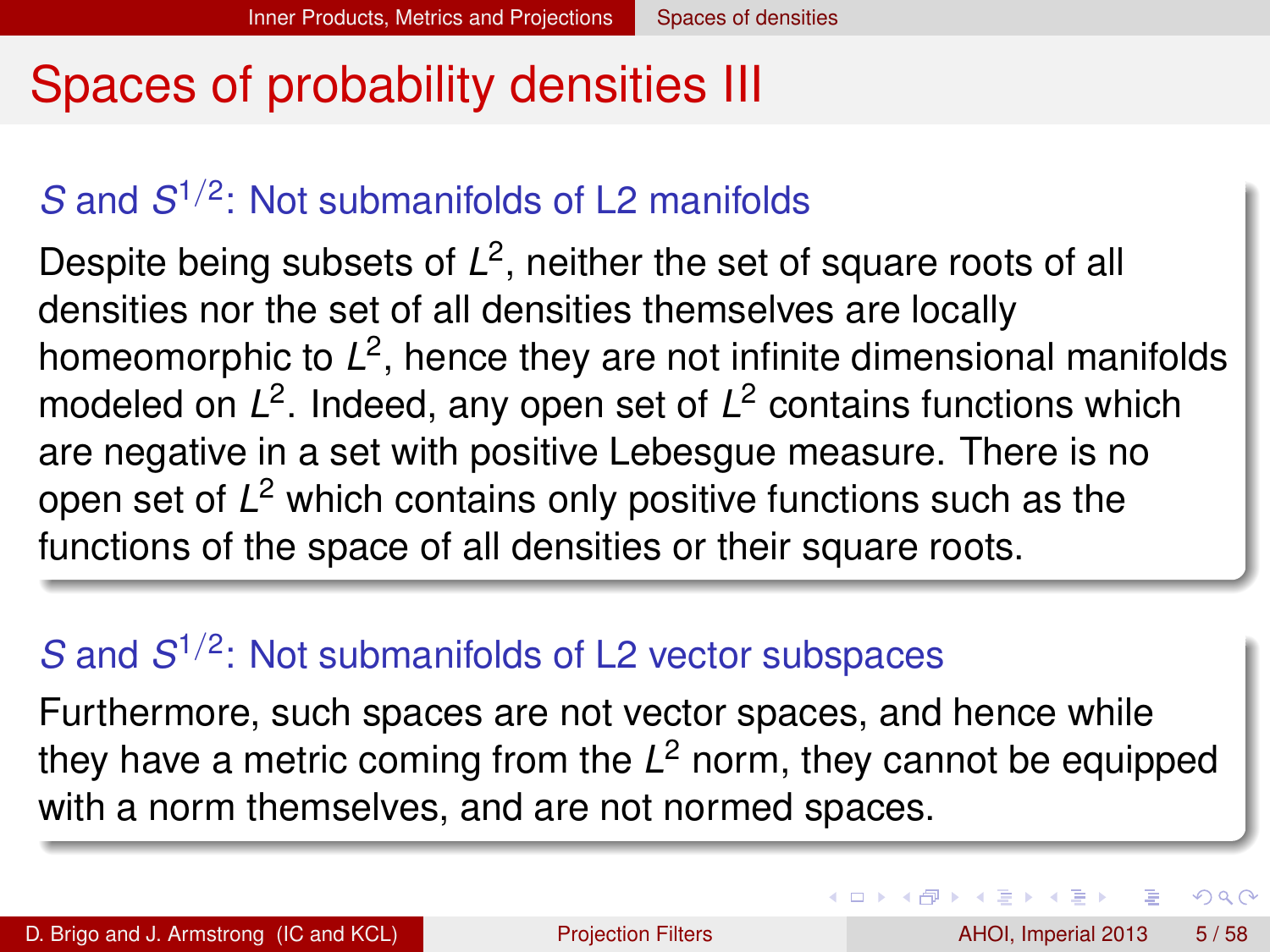#### Tangent vectors, metrics and projection I

If 
$$
\varphi : \theta \mapsto p(\cdot, \theta)
$$
,  $(\theta \mapsto \sqrt{p(\cdot, \theta)})$  respectively)

is the inverse of the chart (we work only with the single coordinate chart  $(\mathcal S, \varphi^{-1})$  and  $(\mathcal S^{1/2}, \varphi^{-1})$  respectively) then

<span id="page-5-0"></span>
$$
\{\frac{\partial \varphi(\cdot,\theta)}{\partial \theta_1},\cdots,\frac{\partial \varphi(\cdot,\theta)}{\partial \theta_m}\}
$$

is a set of linearly independent vectors in  $L^2(\lambda).$  Then, according to the chain rule, we compute the following Fréchet derivatives:

$$
Dp(, \theta(h))|_{h=0} = \sum_{k=1}^{m} \frac{\partial p(, \theta)}{\partial \theta_k} \dot{\theta}_k(0)
$$

$$
\left(D\sqrt{p(, \theta(h))}|_{h=0} = \sum_{k=1}^{m} \frac{\partial \sqrt{p(, \theta)}}{\partial \theta_k} \dot{\theta}_k(0) \text{ respectively}\right)
$$
  
D. Brigo and J. Armstrong (IC and KCL)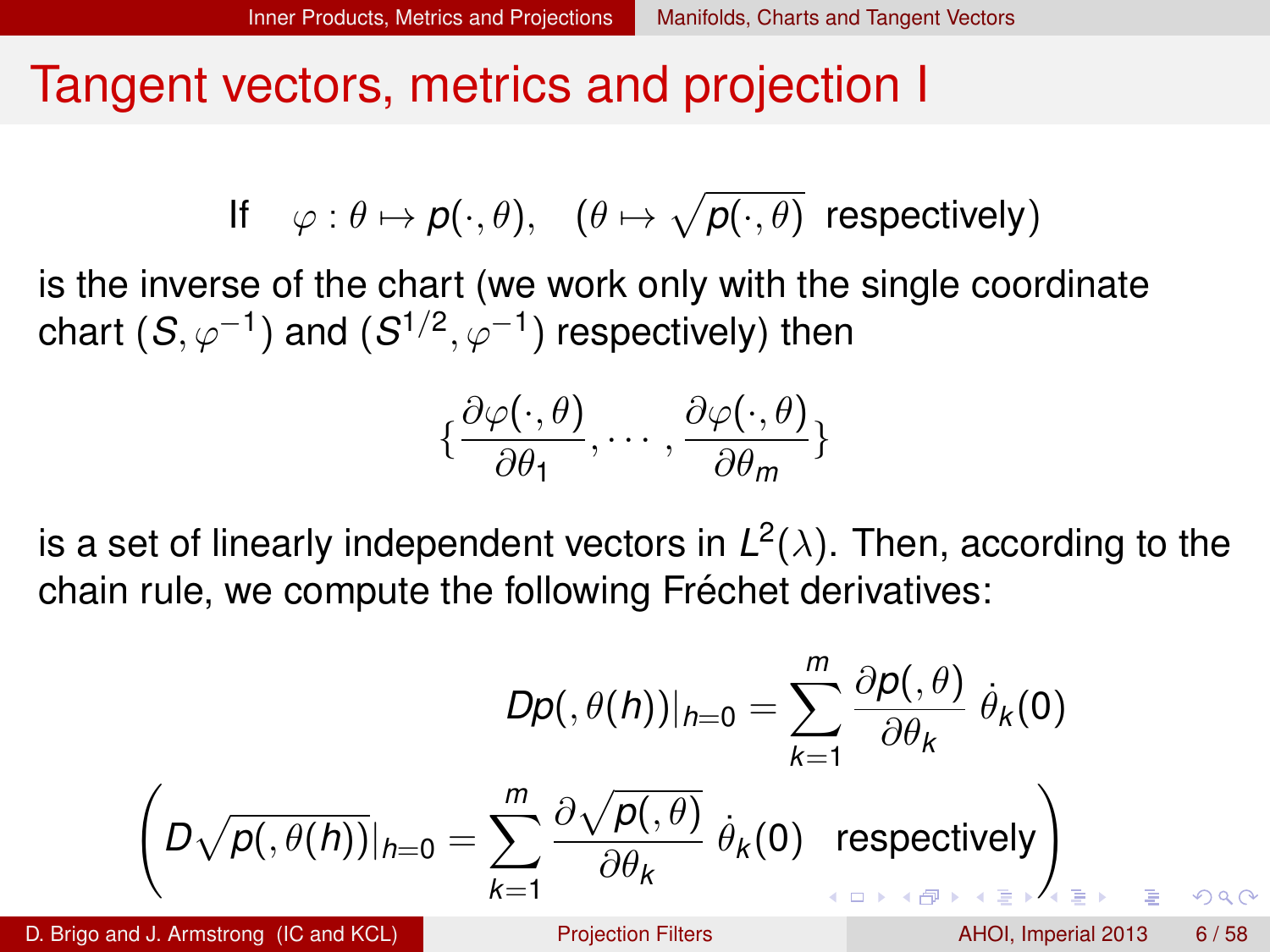#### Tangent vectors, metrics and projection II

We obtain that a basis for the tangent vector space at  $p(\cdot,\theta)$   $(\sqrt{\rho(\cdot,\theta)})$ respectively) to the space *S* (*S* 1/2 ) is:

$$
T_{p(\cdot,\theta)}S = \text{span}\left\{\frac{\partial p(\cdot,\theta)}{\partial \theta_1},\cdots,\frac{\partial p(\cdot,\theta)}{\partial \theta_m}\right\}.
$$
 (1)

$$
\left(\mathcal{T}_{\sqrt{p(\cdot,\theta)}}S^{1/2}=\text{span}\left\{\frac{\partial\sqrt{p(\cdot,\theta)}}{\partial\theta_1},\cdots,\frac{\partial\sqrt{p(\cdot,\theta)}}{\partial\theta_m}\right\}\right).
$$
 (2)

If  $\varphi$  is the inverse of a chart, these vectors are actually linearly independent, and they indeed form a basis of the tangent vector space. One has to be careful, because if this were not true, the dimension of the above spanned space could drop.

<span id="page-6-0"></span> $\Omega$ 

イロト イ押 トイラト イラトー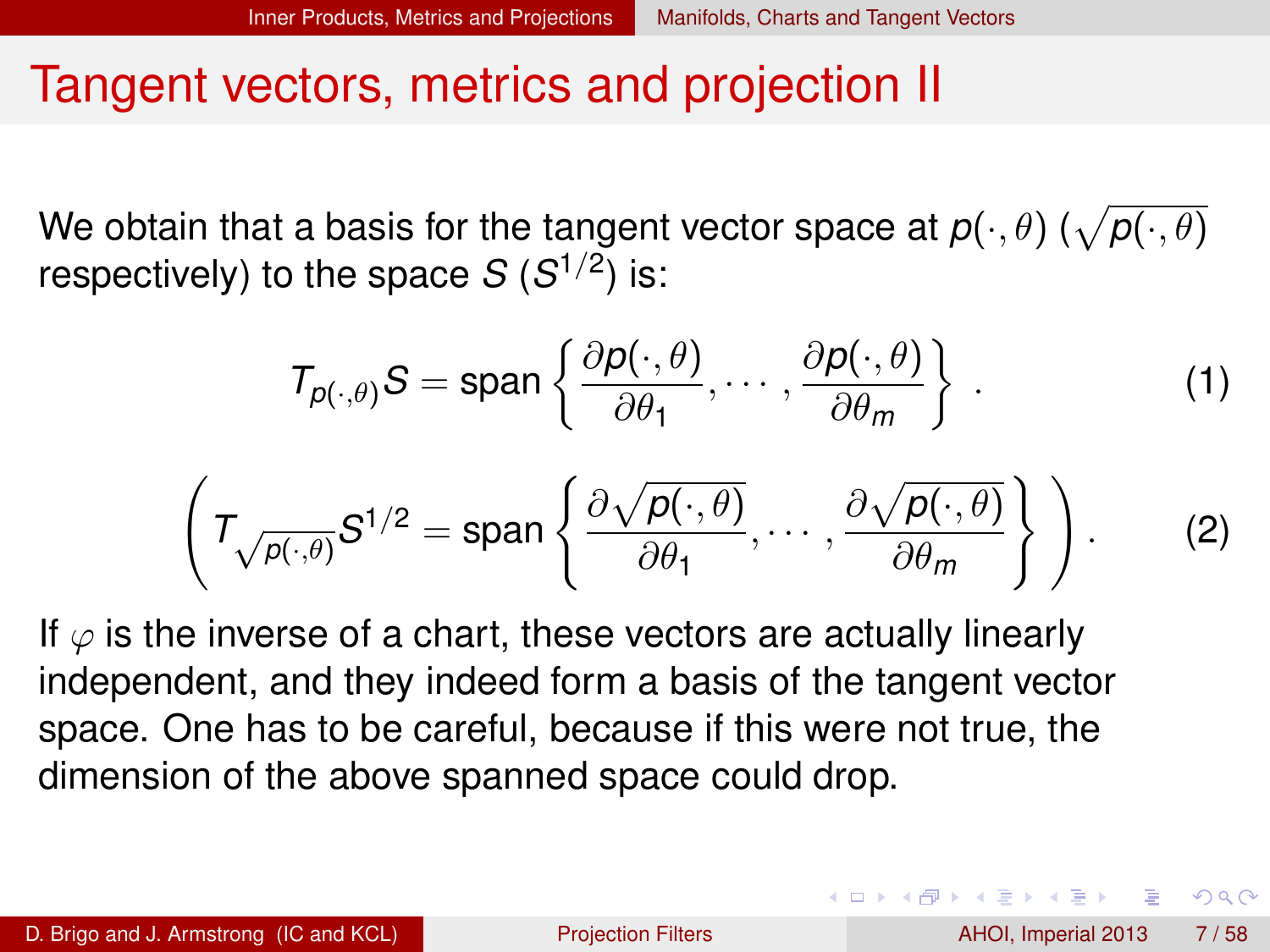#### Tangent vectors, metrics and projection III

The inner product of any two basis elements is defined, according to the *L* 2 inner product

$$
\langle \frac{\partial p(\cdot,\theta)}{\partial \theta_i} \frac{\partial p(\cdot,\theta)}{\partial \theta_j} \rangle = \frac{1}{4} \int \frac{\partial p(x,\theta)}{\partial \theta_i} \frac{\partial p(x,\theta)}{\partial \theta_j} dx = \frac{1}{4} \gamma_{ij}(\theta) .
$$
  

$$
\langle \nabla p(\cdot,\theta) \rangle \frac{\partial \sqrt{p(\cdot,\theta)}}{\partial \theta_j} \rangle = \frac{1}{4} \int \frac{1}{\sqrt{1-\theta}} \frac{\partial p(x,\theta)}{\partial \theta_j} \frac{\partial p(x,\theta)}{\partial \theta_j} dx = \frac{1}{4} \gamma_{ij}(\theta) .
$$

$$
\langle \frac{\partial \varphi \varphi(x, \theta)}{\partial \theta_i} \frac{\partial \varphi \varphi(x, \theta)}{\partial \theta_j} \rangle = \frac{1}{4} \int \frac{\partial \varphi(x, \theta)}{\partial (\theta_i \theta_i)} \frac{\partial \varphi(x, \theta)}{\partial \theta_j} dx = \frac{1}{4} g_{ij}(\theta)
$$

- $\gamma(\theta)$ : direct L2 matrix, associated to the metric  $d_2$ ;
- $\bullet$   $g(\theta)$ : the famous Fisher information metric associated with  $d_H$ , see for example [\[1\]](#page-66-0), [\[2\]](#page-66-1) and [\[29\]](#page-72-0)

 $\sqrt{ }$ 

∂

 $\setminus$ .

<span id="page-7-0"></span> $\Omega$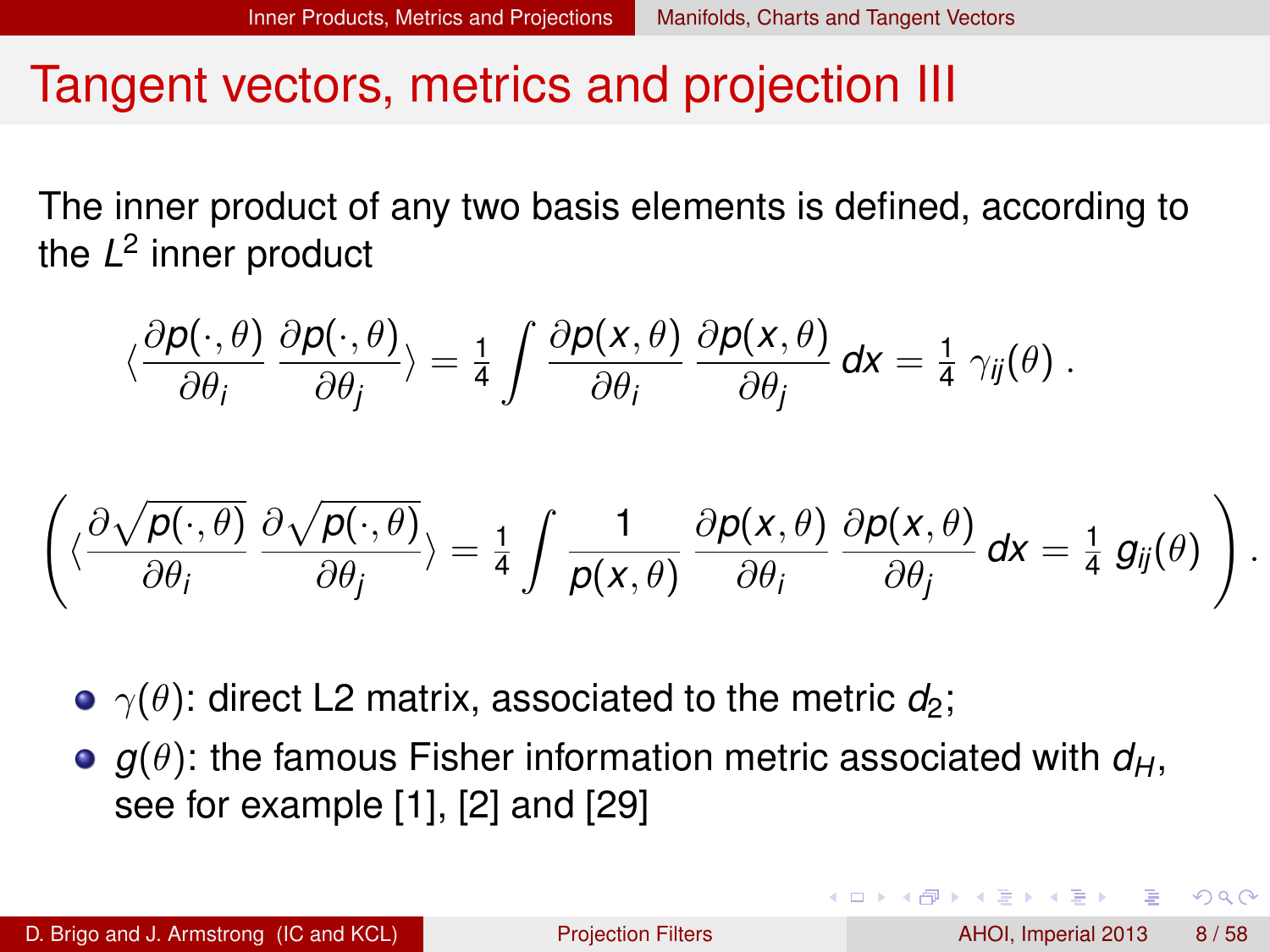#### Tangent vectors, metrics and projection IV

The two different matrices define different metrics and differential structures:

$$
\begin{array}{c} \displaystyle d_2(\rho(\cdot,\theta),\rho(\cdot,\theta+d\theta))^2 = (d\theta)^{\sf \scriptscriptstyle T} \; \gamma(\theta) \; (d\theta), \\\\ \displaystyle d_H(\sqrt{\rho(\cdot,\theta)},\sqrt{\rho(\cdot,\theta+d\theta)})^2 = (d\theta)^{\sf \scriptscriptstyle T} \; g(\theta) \; (d\theta), \end{array}
$$

<span id="page-8-0"></span> $\Omega$ 

**REPARE** 

 $\leftarrow$   $\Box$   $\rightarrow$   $\leftarrow$   $\leftarrow$   $\Box$   $\rightarrow$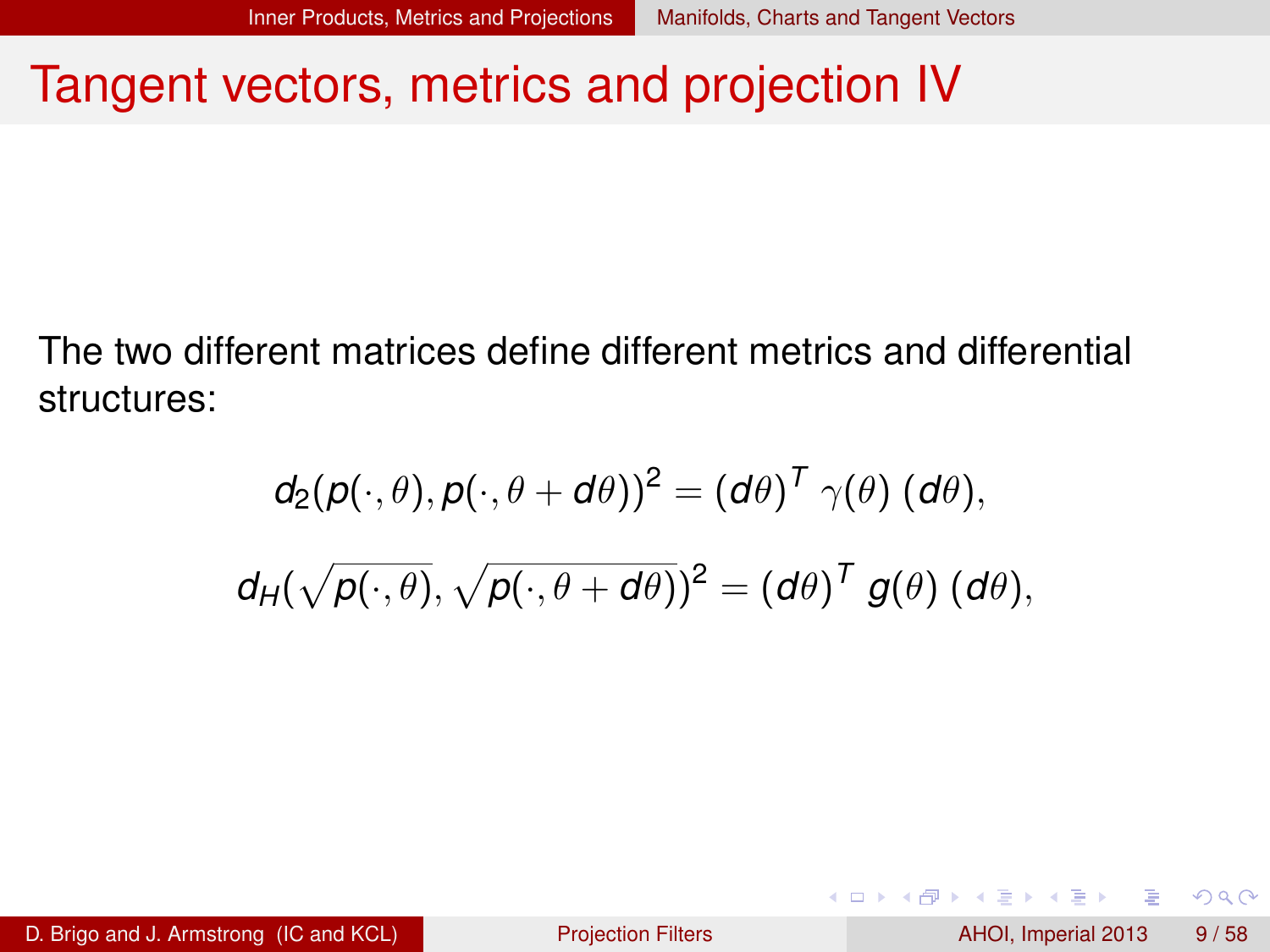#### Tangent vectors, metrics and projection V

#### Example: The Normal family in canonical param  $\theta$  and  $q(\theta)$

The Gaussian family may be defined as a particular exponential family, represented with canonical parameters  $\theta$ , given by

$$
\{p(x,\theta)=\exp(\theta_1x+\theta_2x^2-\psi(\theta)),\ \theta_2<0\}
$$

where one has easily  $\psi(\theta)=\frac{1}{2}\ln\left(\frac{\pi}{-\theta_2}\right)$  $\left( \frac{\theta_{1}^{2}}{4\theta_{2}}\right) -\frac{\theta_{1}^{2}}{4\theta_{2}}$  and the Fisher metric is

$$
g(\theta) = \left[ \begin{array}{cc} -1/(2\theta_2) & \theta_1/(2\theta_2^2) \\ \theta_1/(2\theta_2^2) & 1/(2\theta_2^2) - \theta_1^2/(2\theta_2^3) \end{array} \right]
$$

The familiar representation of Gaussian densities is in terms of mean and variance, given respectively by

$$
\mu=-\theta_1/(2\theta_2),\;\; \nu=\sigma^2=(1/\theta_2-\theta_1^2/\theta_2^2)/2
$$

Þ

<span id="page-9-0"></span> $\Omega$ 

イロンス 何 メステンス チン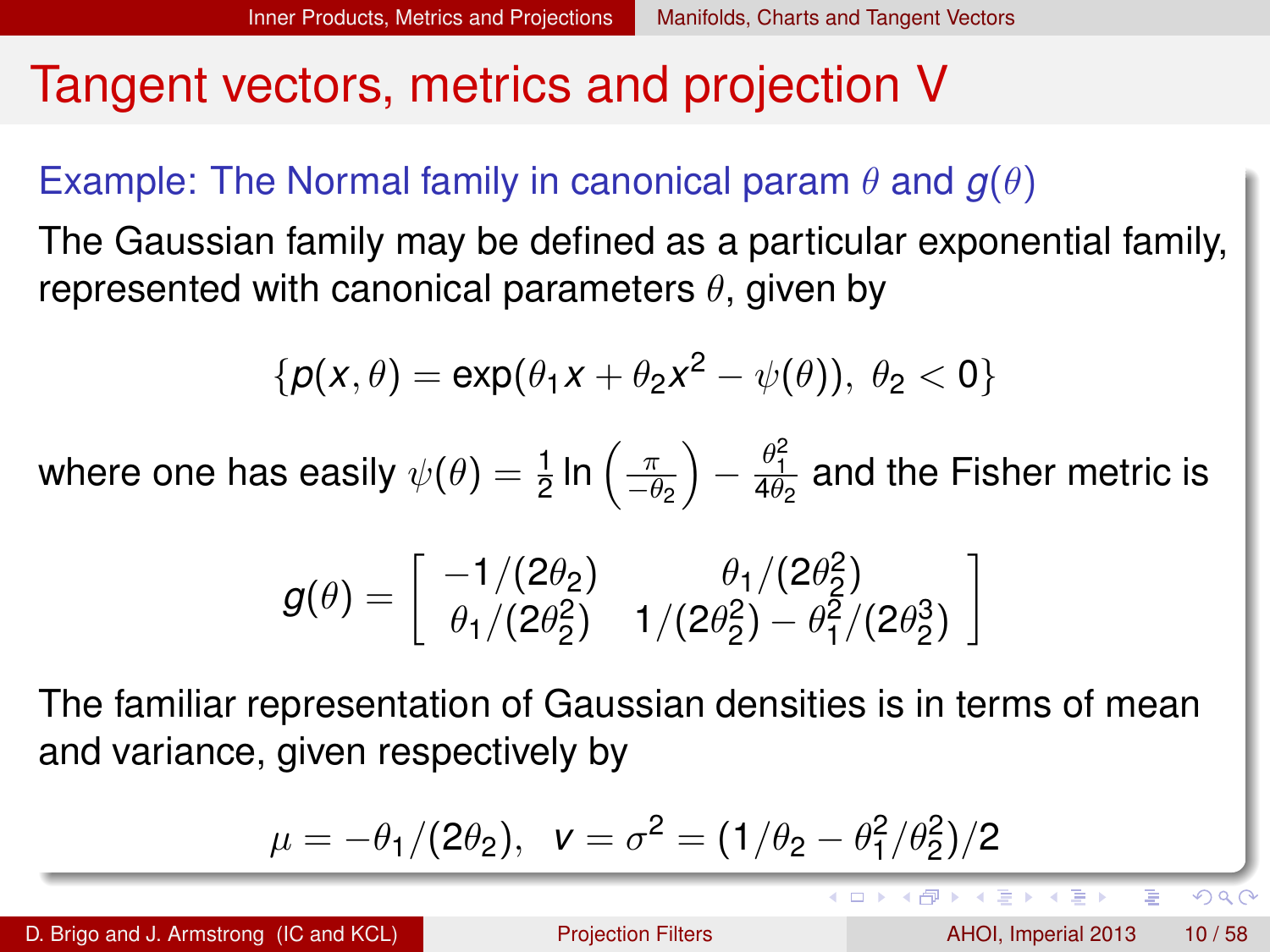#### Tangent vectors, metrics and projection VI

#### Example: The Normal family in expectation param  $\mu$ , *v* and  $g(\mu, v)$

We may consider the Fisher metric for the Gaussian family of densities in the parameters  $\mu$  and  $\nu$ . These are related to the so called expectation parameters  $\mu$  and  $\mathsf{v}+\mu^2.$  With this coordinate system the Fisher metric is much simpler and the matrix is diagonal, resulting in

$$
g(\mu, \nu) = \frac{1}{\nu} \left[ \begin{array}{cc} 1 & 0 \\ 0 & 1/(2\nu) \end{array} \right]
$$

This can be derived either by applying the change of coordinates formula, or from the metrics Eq. directly, with the parameters  $\theta_1, \theta_2$ replaced by  $\mu$ ,  $\nu$ .

<span id="page-10-0"></span> $\Omega$ 

 $(0,1)$   $(0,1)$   $(0,1)$   $(1,1)$   $(1,1)$   $(1,1)$   $(1,1)$   $(1,1)$   $(1,1)$   $(1,1)$   $(1,1)$   $(1,1)$   $(1,1)$   $(1,1)$   $(1,1)$   $(1,1)$   $(1,1)$   $(1,1)$   $(1,1)$   $(1,1)$   $(1,1)$   $(1,1)$   $(1,1)$   $(1,1)$   $(1,1)$   $(1,1)$   $(1,1)$   $(1,1$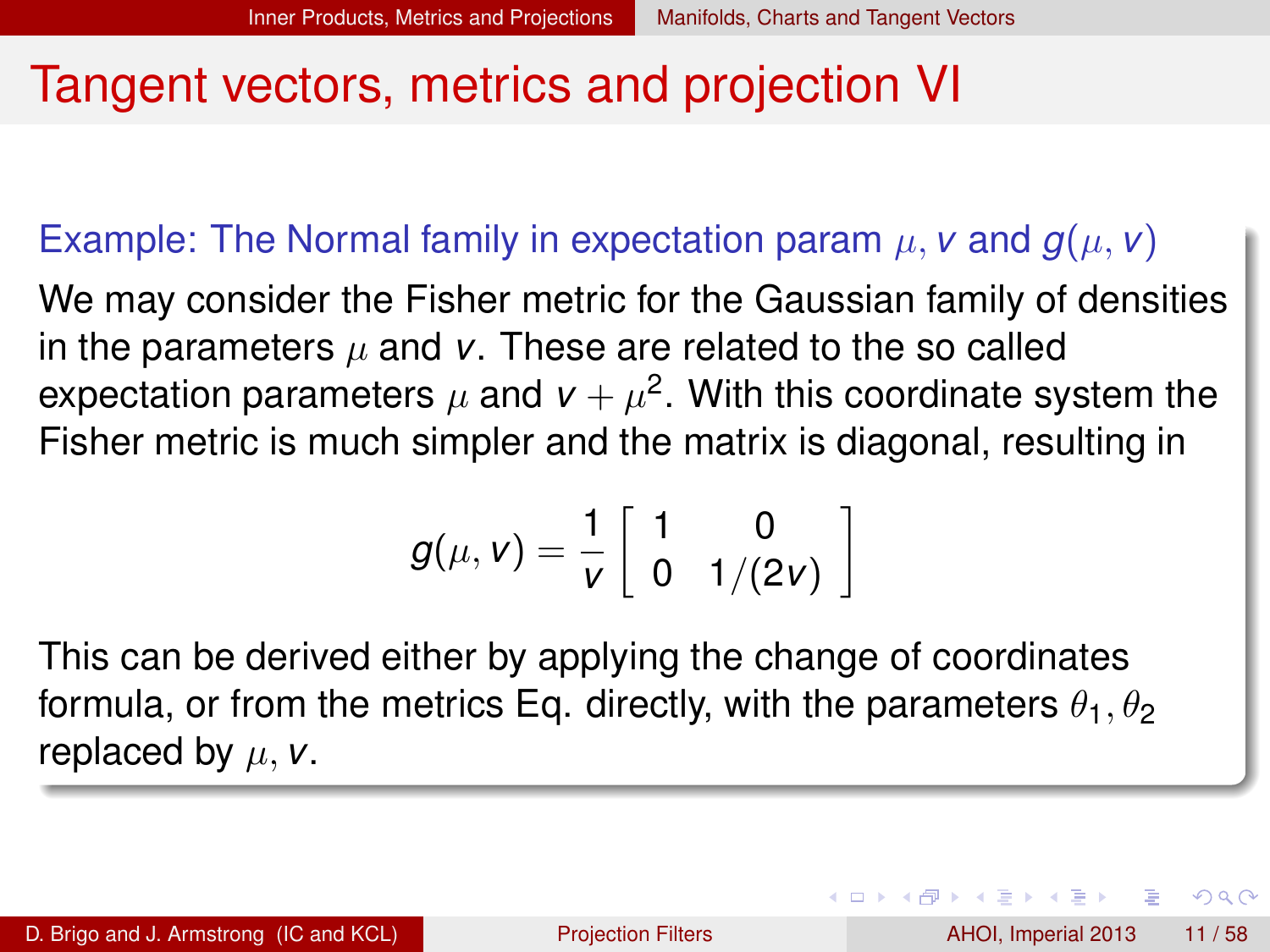#### Tangent vectors, metrics and projection VII

Example: The Normal family in canonical param  $\theta$  and  $\gamma(\theta)$ 

$$
\gamma(\theta) = \frac{1}{8} \frac{\sqrt{2}}{\sqrt{-\theta_2 \pi}} \left[\begin{array}{cc} 1 & \frac{\theta_1}{-\theta_2} \\ \frac{\theta_1}{-\theta_2} & \frac{3}{4} \frac{1}{(-\theta_2)} + \frac{\theta_1^2}{\theta_2^2} \end{array}\right]
$$

and, as expected, it is different from the Fisher metric seen earlier.

#### Example: The Normal family in expectation param  $\mu$ , *v* and  $\gamma(\mu, \nu)$

We may consider the L<sup>2</sup> metric for the Gaussian family in the coordinates  $\mu,$   $\boldsymbol{\mathsf v}$ . The  $\mathsf L^{\mathsf 2}$  metric is

$$
\gamma(\mu, \nu) = \frac{1}{8\nu\sqrt{\nu\pi}} \left[ \begin{array}{cc} 1 & 0 \\ 0 & \frac{3}{4\nu} \end{array} \right]
$$

and it is different from  $g(\mu, \nu)$ , although it is still a diagonal matrix.

<span id="page-11-0"></span> $\Omega$ 

イロト イ押 トイラト イラト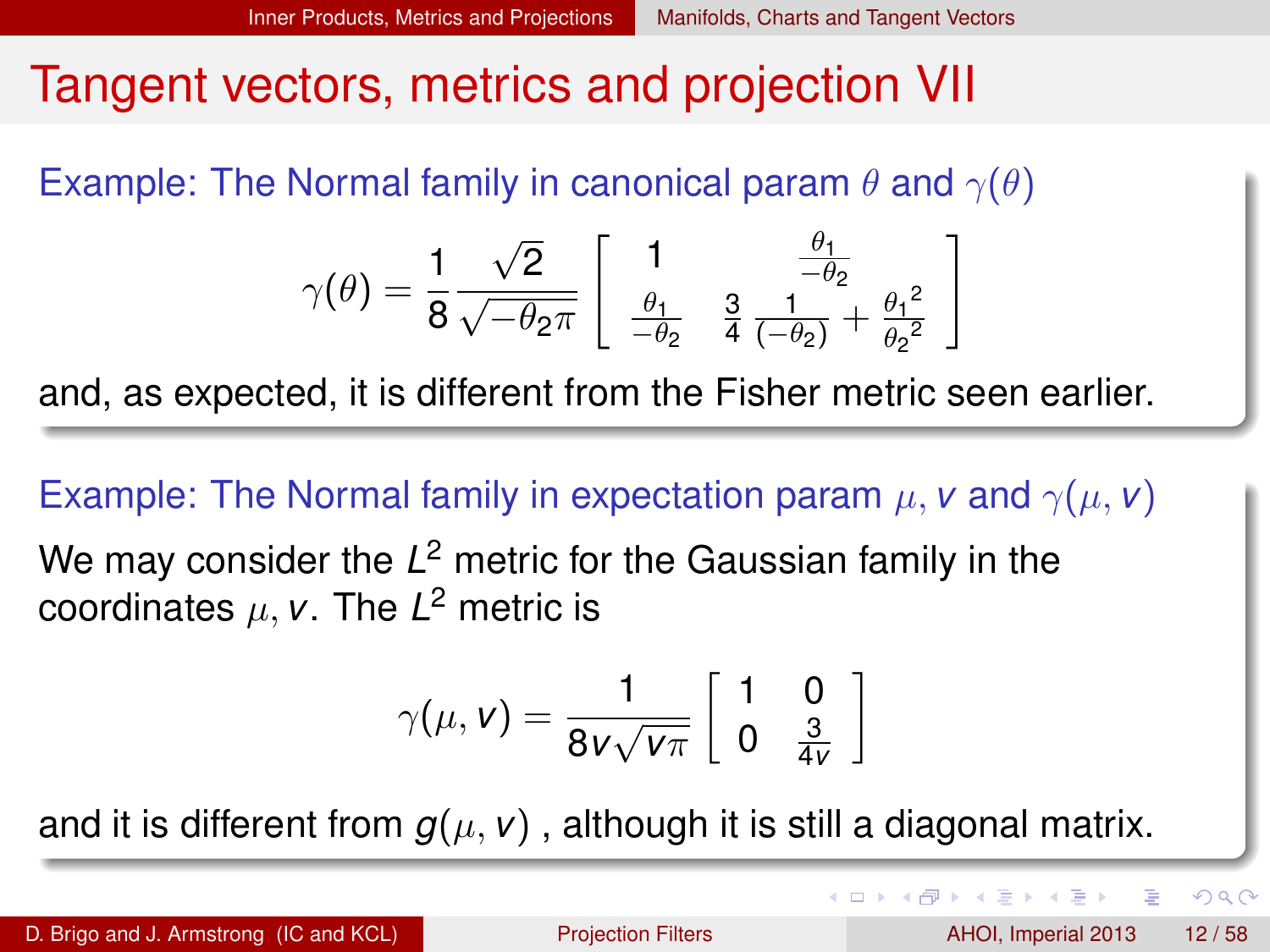## **Projections**

Next, we introduce the orthogonal projection between any linear subspace *V* of *L* <sup>2</sup> containing our finite dimensional tangent vector space and the tangent vector space itself.

$$
\Pi_{\theta}^{\gamma} : L^{2}(\lambda) \supseteq V \longrightarrow \text{span}\{\frac{\partial p(\cdot,\theta)}{\partial \theta_{1}}, \cdots, \frac{\partial p(\cdot,\theta)}{\partial \theta_{m}}\}
$$

$$
\Pi_{\theta}^{\gamma}[v] = \sum_{i=1}^{m} \sum_{j=1}^{m} h^{ij}(\theta) \langle v, \frac{\partial p(\cdot,\theta)}{\partial \theta_{j}} \rangle] \frac{\partial p(\cdot,\theta)}{\partial \theta_{i}}.
$$

$$
\Pi_{\theta}^{g} : L^{2}(\lambda) \supseteq V \longrightarrow \text{span}\{\frac{\partial \sqrt{p(\cdot,\theta)}}{\partial \theta_{1}}, \cdots, \frac{\partial \sqrt{p(\cdot,\theta)}}{\partial \theta_{m}}\}
$$

$$
\Pi_{\theta}^{g}[v] = \sum_{i=1}^{m} \left[\sum_{j=1}^{m} 4g^{ij}(\theta) \langle v, \frac{\partial \sqrt{p(\cdot,\theta)}}{\partial \theta_{j}} \rangle\right] \frac{\partial \sqrt{p(\cdot,\theta)}}{\partial \theta_{i}}
$$

D. Brigo and J. Armstrong (IC and KCL) [Projection Filters](#page-0-0) AHOI, Imperial 2013 13/58

 $\sqrt{ }$ 

<span id="page-12-0"></span>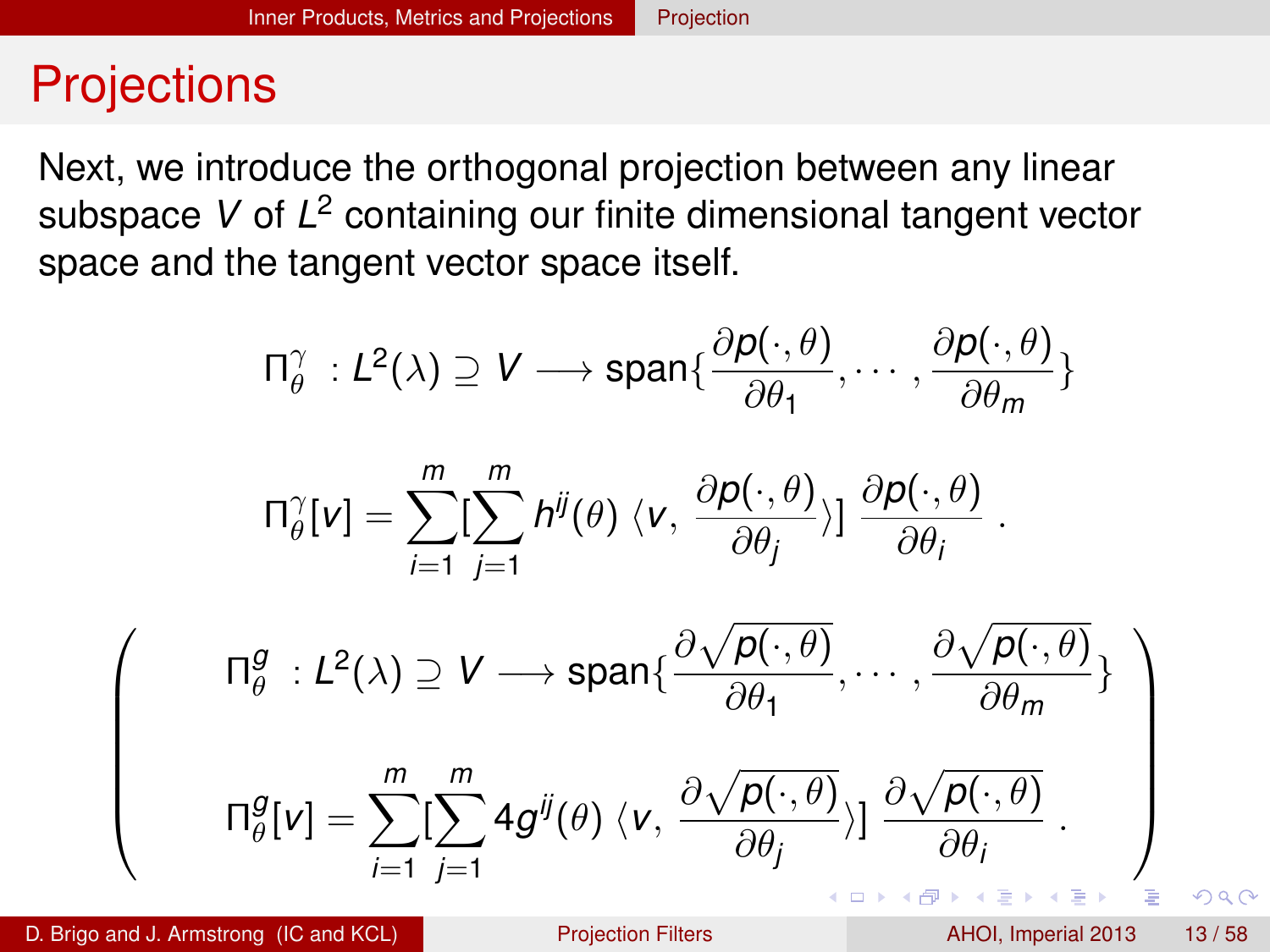#### The nonlinear filtering problem for diffusion signals I

$$
dX_t = f_t(X_t) dt + \sigma_t(X_t) dW_t, X_0, (signal)
$$

 $dY_t = b_t(X_t) dt + dV_t$ ,  $Y_0 = 0$  (noisy observation)

These are Itô SDE's. We shall use both Itô and Stratonovich (Str) SDE's. Str SDE's are necessar to deal with stochastic calculus on manifolds, since second order Itô terms not clear in terms of manifolds [\[18\]](#page-70-0)).

#### Nonlinear filtering problem

The nonlinear filtering problem consists in finding the conditional probability distribution  $\pi_t$  of the state  $X_t$  given the observations up to  $\textsf{time}\,\,t\text{, i.e.}\,\,\pi_t(d\textsf{x}) := P[X_t\in d\textsf{x}\mid{\cal Y}_t],$  where  ${\cal Y}_t:=\sigma(\textsf{Y}_{\mathbf{s}},\,0\leq \mathbf{s}\leq t).$  We assume that for all  $t > 0$ , the probability distribution  $\pi_t$  has a density  $p_t$ w.r.t. the Lebesgue measure.

<span id="page-13-0"></span>(3)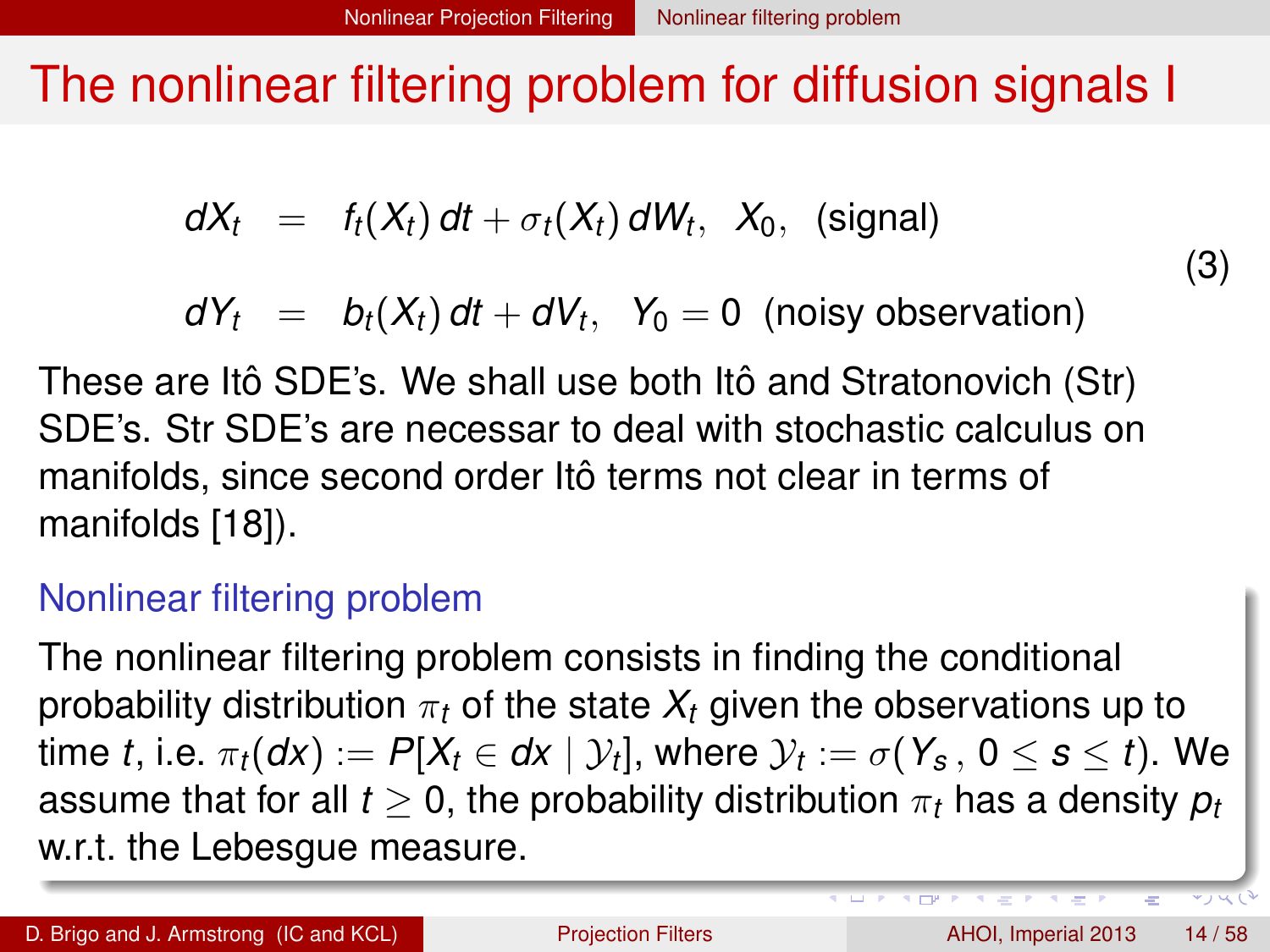### The nonlinear filtering problem for diffusion signals II

Then  $\{ \rho_t \,,\, t \geq 0 \}$  satisfies the Str SPDE:

$$
dp_t = \mathcal{L}_t^* p_t dt - \frac{1}{2} p_t [ |b_t|^2 - E_{p_t} \{ |b_t|^2 \}] dt + \sum_{k=1}^d p_t [ b_t^k - E_{p_t} \{ b_t^k \}] \circ dY_t^k.
$$

with the forward diffusion operator  $\mathcal{L}_t^*$  defined by

$$
\mathcal{L}_t^* \phi = -\sum_{i=1}^n \frac{\partial}{\partial x_i} \left[ f_t^i \phi \right] + \frac{1}{2} \sum_{i,j=1}^n \frac{\partial^2}{\partial x_i \partial x_j} \left[ a_t^{ij} \phi \right]
$$

D. Brigo and J. Armstrong (IC and KCL) **[Projection Filters](#page-0-0)** AHOI, Imperial 2013 15/58

<span id="page-14-0"></span> $\Omega$ 

医下す 医下

 $\leftarrow$   $\Box$   $\rightarrow$   $\leftarrow$   $\leftarrow$   $\Box$   $\rightarrow$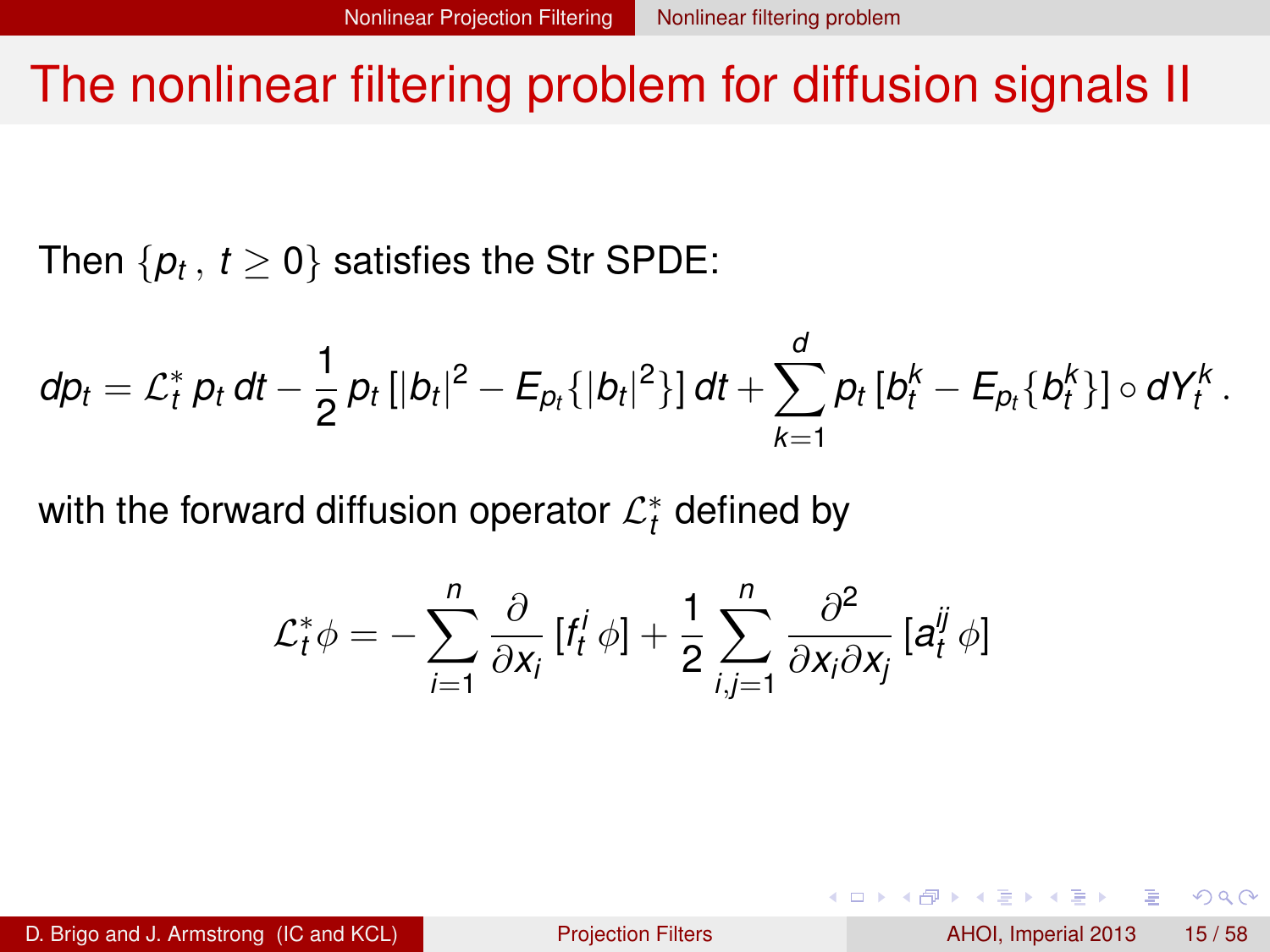# Projection filter in the metrics *h* (L2) and *g* (Fisher) I

This equation can be projected according to either the L2 direct metric (leading to  $\gamma(\theta)$ ) or, by deriving the analogous equation for  $\sqrt{p_t}$ , according to the Hellinger metric (leading to the Fisher metric  $g(\theta)$ ). First let us project with  $\gamma(\theta)$ .

$$
dp(\cdot,\theta_t) = \Pi_{\theta_t}^{\gamma} \left[ \mathcal{L}_t^* p(\cdot,\theta_t) - \frac{1}{2} p(\cdot,\theta_t) \left[ |b_t|^2 - E_{p(\cdot,\theta_t)}\{|b_t|^2\} \right] \right] dt + \\ + \sum_{k=1}^d \Pi_{\theta_t}^{\gamma} \left[ \sum_{k=1}^d p(\cdot,\theta_t) \left[ b_t^k - E_{p(\cdot,\theta_t)}\{b_t^k\} \right] \right] \circ dY_t^k \quad (4)
$$

OTOH the lhs can be written with the chain rule

$$
dp(\cdot,\theta_t)=\sum_{j=1}^m\frac{\partial p(\cdot,\theta)}{\partial \theta_j}\circ d\theta_j(t)
$$

D. Brigo and J. Armstrong (IC and KCL) [Projection Filters](#page-0-0) AHOI, Imperial 2013 16/58

<span id="page-15-0"></span> $\Omega$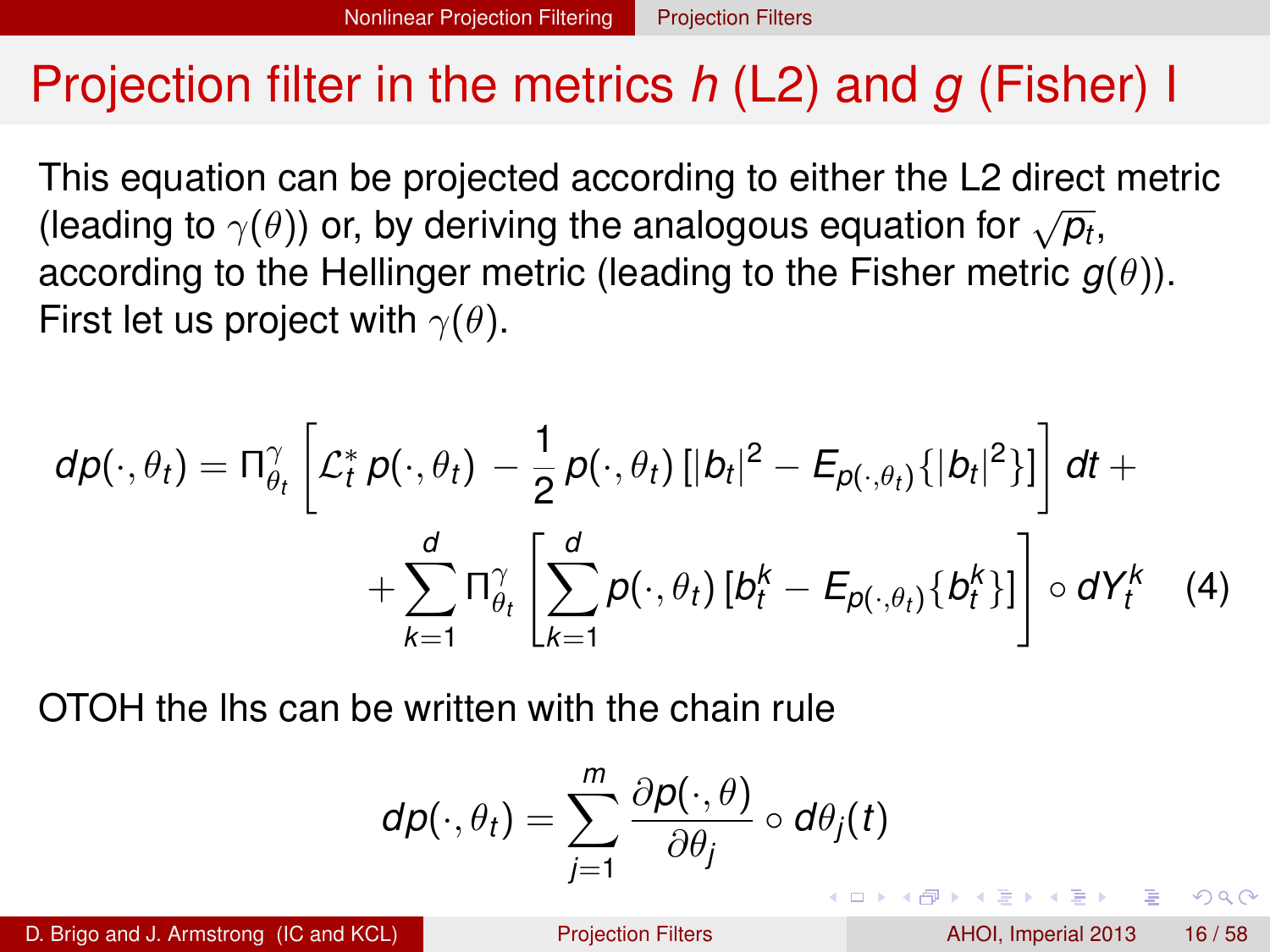# Projection filter in the metrics *h* (L2) and *g* (Fisher) II

so that we obtain after straightforward calculations (Projection Filter in L2 direct metric  $\gamma(\theta)$ )

$$
\theta_t^i = \left[ \sum_{j=1}^m \gamma^{ij}(\theta_t) \int \mathcal{L}_t^* p(x, \theta_t) \frac{\partial p(x, \theta_t)}{\partial \theta_j} dx \right] dt
$$
  

$$
- \left[ \sum_{j=1}^m \gamma^{ij}(\theta_t) \int \frac{1}{2} |b_t(x)|^2 \frac{\partial p(x, \theta_t)}{\partial \theta_j} dx \right] dt
$$
  

$$
+ \sum_{k=1}^d \left[ \sum_{j=1}^m \gamma^{ij}(\theta_t) \int b_t^k(x) \frac{\partial p(x, \theta_t)}{\partial \theta_j} dx \right] \circ dY_t^k, \quad \theta_0^i.
$$

D. Brigo and J. Armstrong (IC and KCL) **[Projection Filters](#page-0-0)** AHOI, Imperial 2013 17/58

*d*θ

<span id="page-16-0"></span> $\Omega$ 

4 ロ ト ィ *同* ト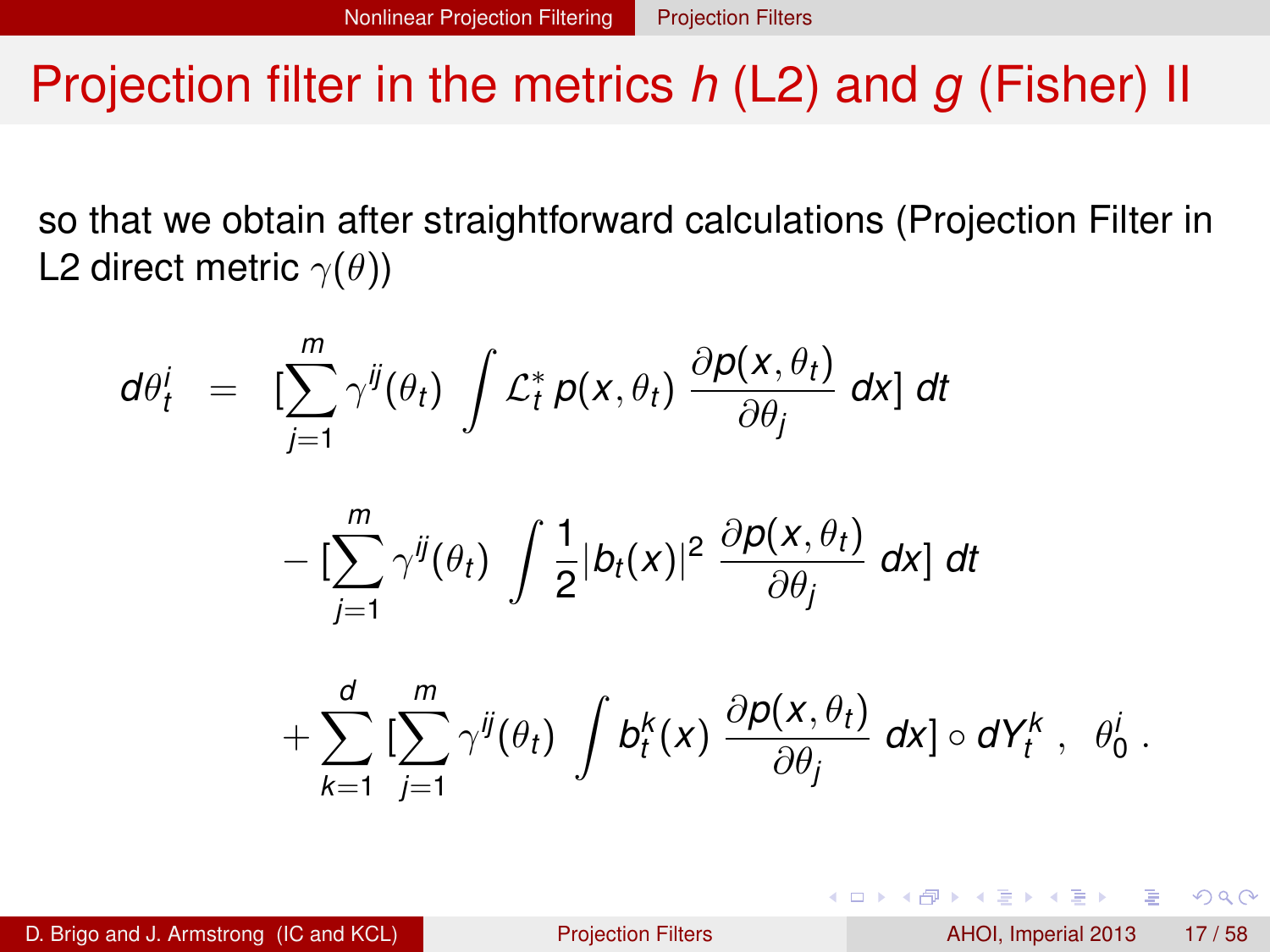# Projection filter in the metrics *h* (L2) and *g* (Fisher) III

Instead, using the Hellinger distance and the Fisher metric with projection Π *<sup>g</sup>* we obtain

$$
d\theta_t^i = \left[ \sum_{j=1}^m g^{ij}(\theta_t) \int \frac{\mathcal{L}_t^* p(x, \theta_t)}{p(x, \theta_t)} \frac{\partial p(x, \theta_t)}{\partial \theta_j} dx \right] dt
$$
  

$$
- \left[ \sum_{j=1}^m g^{ij}(\theta_t) \int \frac{1}{2} |b_t(x)|^2 \frac{\partial p(x, \theta_t)}{\partial \theta_j} dx \right] dt
$$
  

$$
+ \sum_{k=1}^d \left[ \sum_{j=1}^m g^{ij}(\theta_t) \int b_t^k(x) \frac{\partial p(x, \theta_t)}{\partial \theta_j} dx \right] \circ dY_t^k, \quad \theta_0^i.
$$
 (5)

Notice the differences in the equations stemming from the different metric and the different projection of the diffus[ion](#page-16-0) [t](#page-18-0)[er](#page-14-0)[m](#page-17-0)[.](#page-18-0)

D. Brigo and J. Armstrong (IC and KCL) [Projection Filters](#page-0-0) AHOI, Imperial 2013 18/58

*d*θ

<span id="page-17-0"></span> $\Omega$ 

化重氮化重氮化

 $\leftarrow$   $\leftarrow$   $\leftarrow$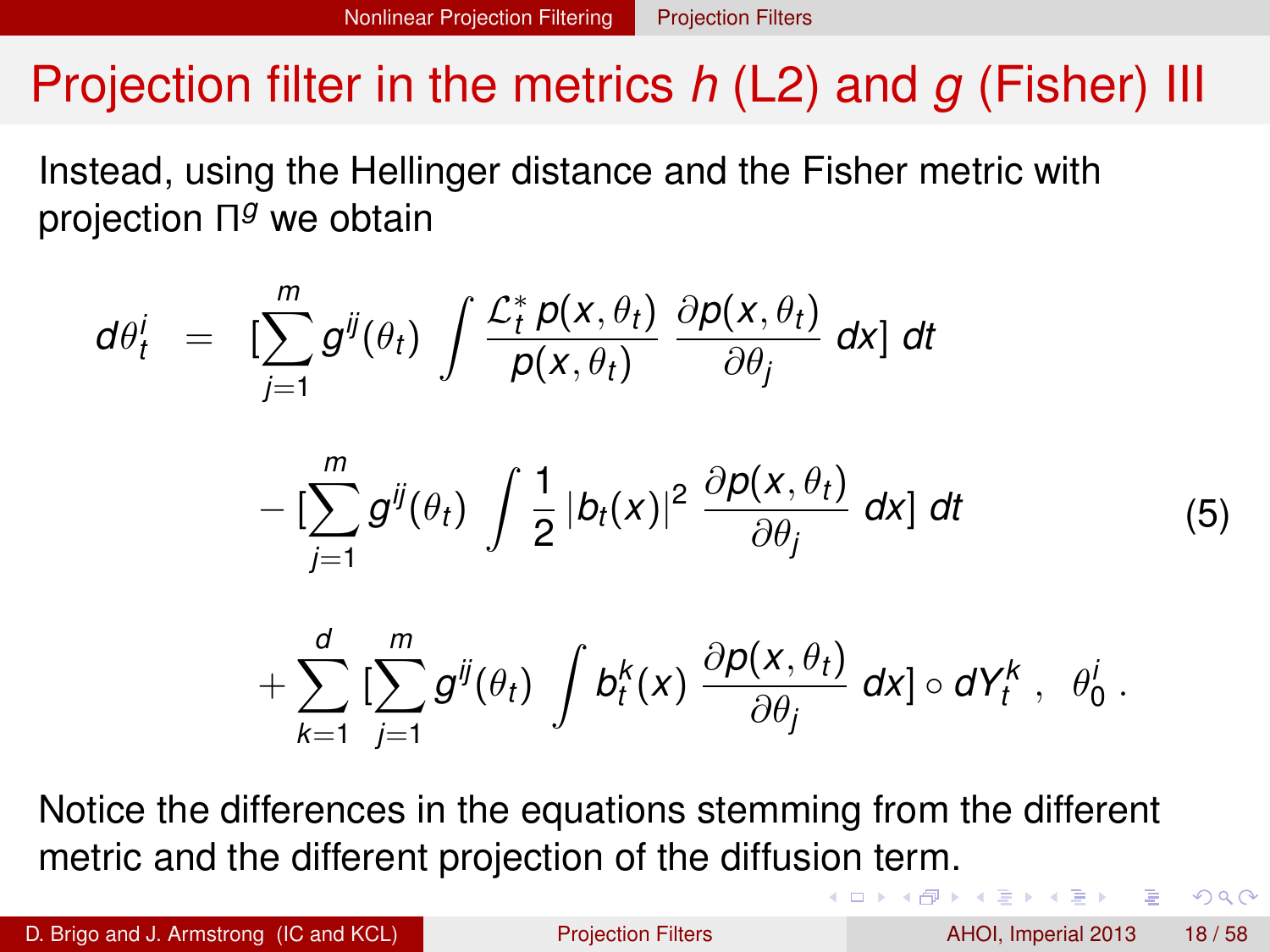# Choosing the family: Exponential I

In past literature and in several papers in Bernoulli, IEEE Automatic Control etc, B. Hanzon and LeGland have developed a theory for the projection filter using the Fisher metric *g* and

#### **Definition**

(Exponential Families) Let  $\{c_1, \dots, c_m\}$  be scalar functions such that  $\{1, c_1, \dots, c_m\}$  are *linearly independent*, and assume the convex set

$$
\Theta_0 := \{ \theta \in \mathbf{R}^m \, : \, \psi(\theta) = \log \, \int \exp[\theta^T c(x)] \, dx < \infty \} \;,
$$

to have *non–empty interior*. Then

$$
S = \{p(\cdot,\theta), \theta \in \Theta\}, \qquad p(x,\theta) := \exp[\theta^T c(x) - \psi(\theta)],
$$

where  $\Theta \subset \Theta_0$  is open, is an exponential family.

Þ

<span id="page-18-0"></span> $\Omega$ 

 $(0,1)$   $(0,1)$   $(0,1)$   $(1,1)$   $(1,1)$   $(1,1)$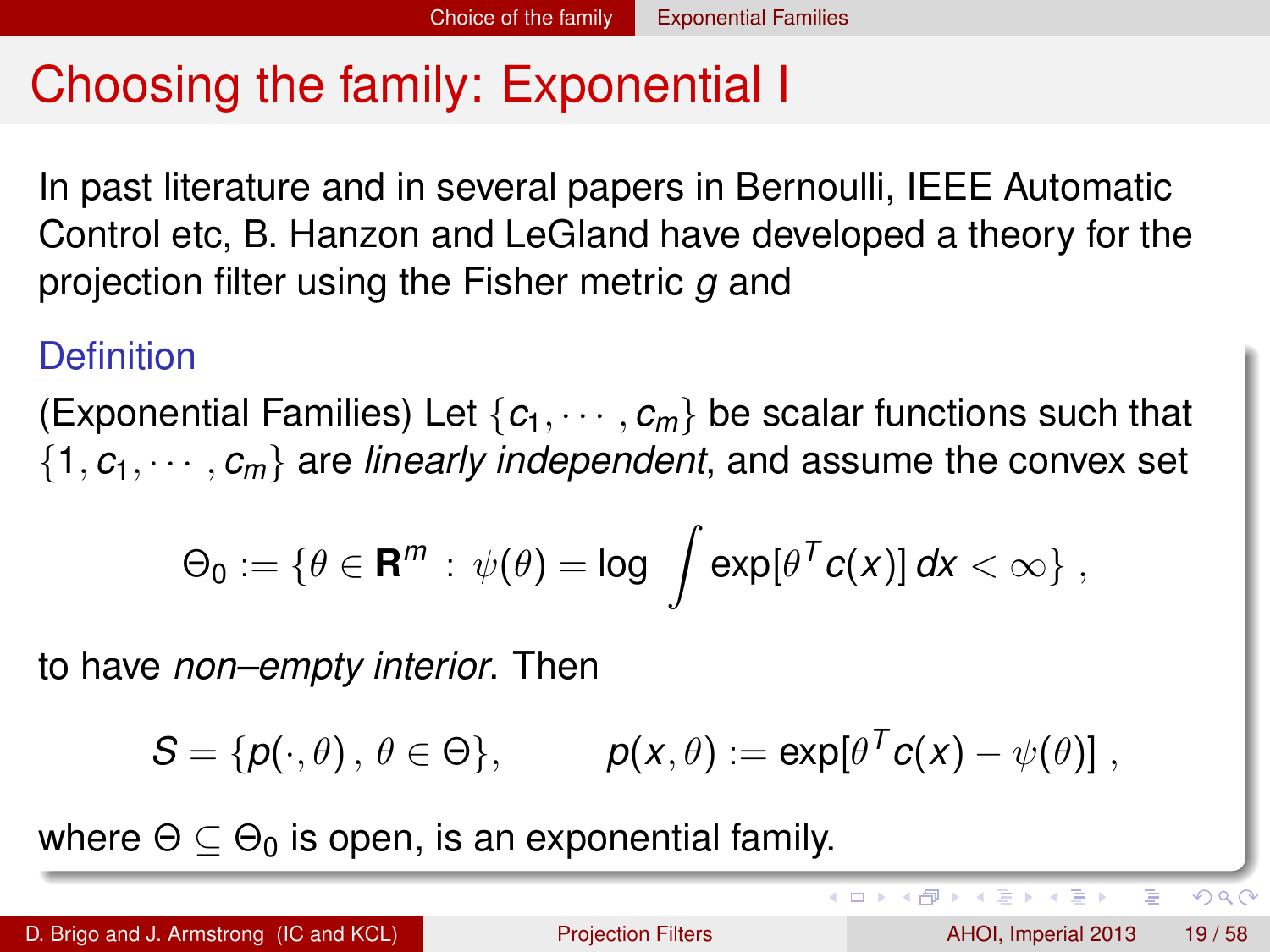# Choosing the family: Exponential II

Exponential Families and Hellinger/Fisher  $d_H/g(\theta)$  work well together:

- The tangent space has a simple structure: square roots do not complicate issues thanks to the exponential structure.
- The Fisher matrix has a simple structure:  $\partial^2_{\theta_i,\theta_j}\psi(\theta)=\boldsymbol g_{ij}(\theta)$
- The structure of the projection Π<sup>g</sup> is simple for exp families
- Special exp family makes filter correction step exact
- $\bullet$  One can define both a local and global fitlering error through  $d_H$
- We have an alternative parameterization in  $\eta = E_{\theta}[c]$ , expectation parameters,  $\eta = \partial_{\theta} \psi(\theta)$ .
- Projection filter in expectation parameters coincides with classical approximate filter: assumed density filter
- Theory and numerical examples of exponential projection filtering have been developed in [\[7\]](#page-67-0), [\[8\]](#page-67-1), [\[10\]](#page-68-0), [\[11\]](#page-68-1), [\[12\]](#page-68-2), [\[13\]](#page-69-0), [\[14\]](#page-69-1).

<span id="page-19-0"></span> $\Omega$ 

 $(0.123 \times 10^{-14} \text{ m}) \times 10^{-14} \text{ m} \times 10^{-14} \text{ m}$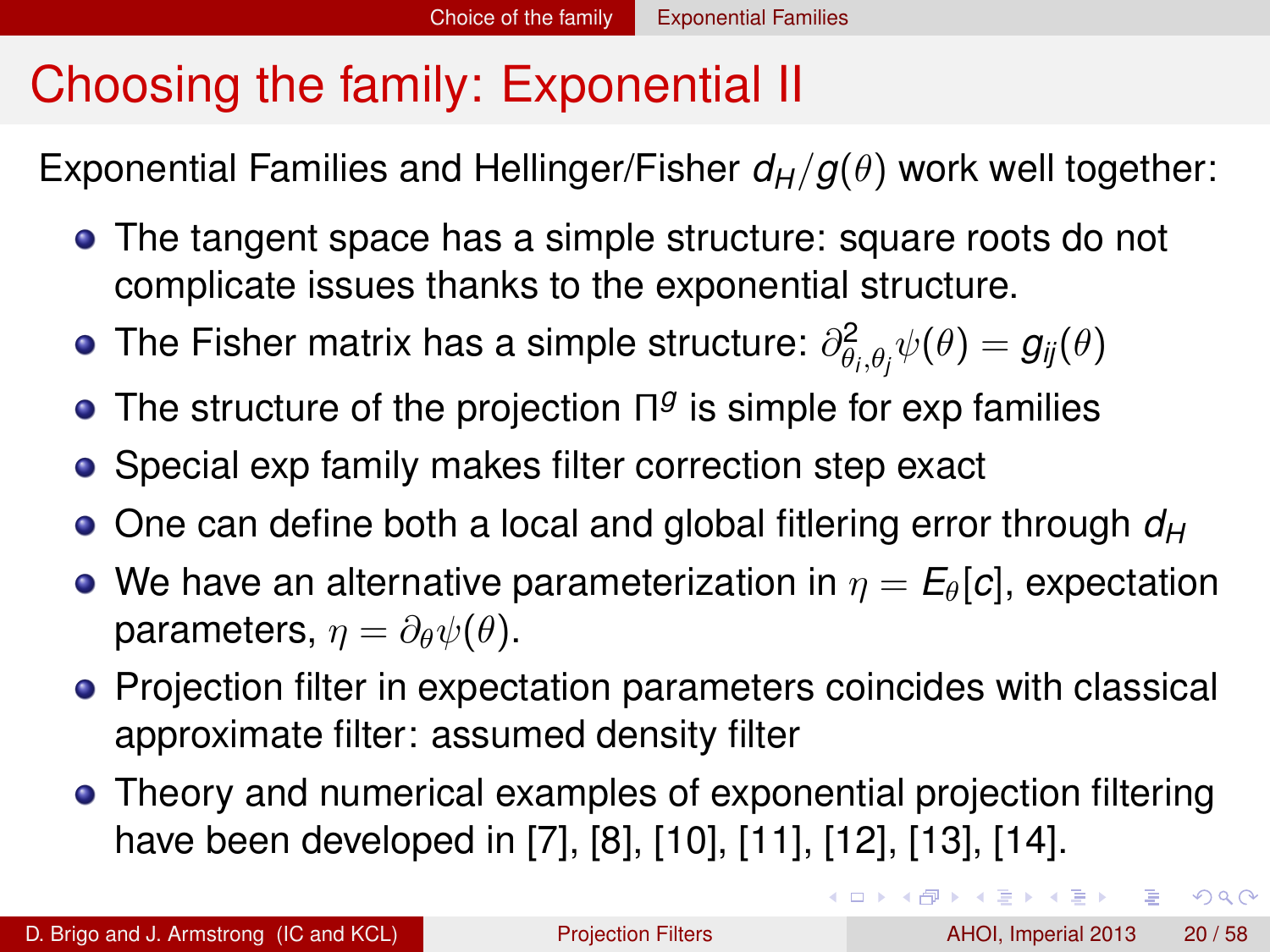## Choosing the family: Exponential III

- However, exponential families do not couple as well with the metric  $\gamma(\theta)$ . The projection becomes more cumbersome and the filter equations are not as easy.
- **•** Is there some important family for which the metric  $\gamma(\theta)$  is *preferable to the classical Fisher metric g*(θ)*, in that the metric, the tangent space and the filter equations are simpler?*

|                                      | Family: | Exponential | Family?     |
|--------------------------------------|---------|-------------|-------------|
| Metric:                              |         |             |             |
| Hellinger/Fisher $d_H$ , $g(\theta)$ |         | Good        | (not good?) |
| DirectL2 $d_2$ , $\gamma(\theta)$    |         | (Not good)  | Good        |

The answer is affirmative, and this is the *mixture family*.

 $\leftarrow$   $\sim$   $\sim$   $\sim$   $\sim$   $\sim$ 

<span id="page-20-0"></span> $\Omega$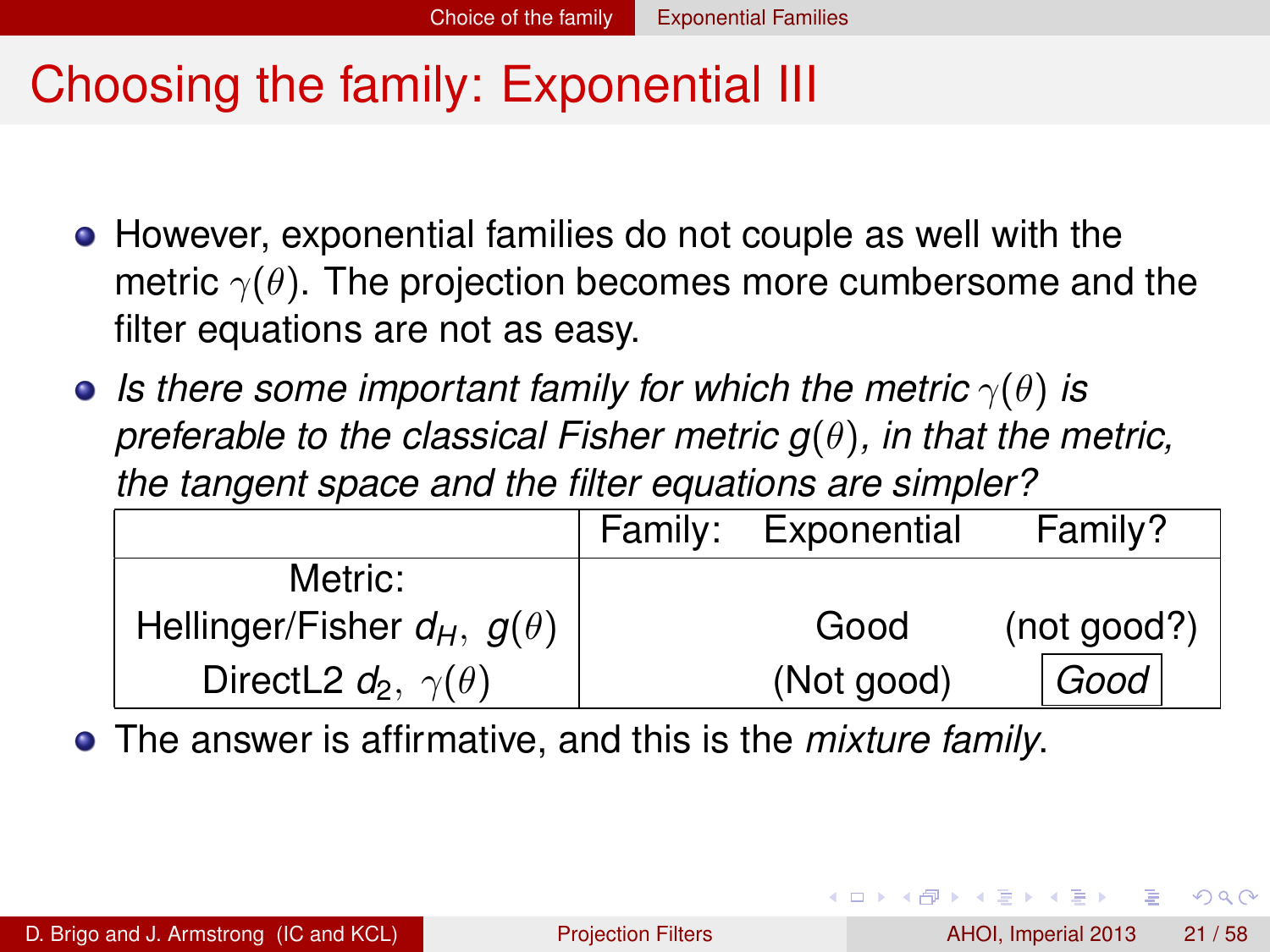#### Mixture families I

We define a *simple mixture family* as follows. Suppose we are given  $m+1$  fixed squared integrable probability densities, say  $\bm{q} = [q_1, q_2, \ldots, q_{m+1}]^T$ . Suppose we define the following space of probability densities:

$$
S^M(\underline{q}) = \{\theta_1 q_1 + \theta_2 q_2 + \cdots + \theta_m q_m + (1 - \theta_1 - \cdots - \theta_m) q_{m+1}, \theta_i \ge 0 \text{ for all } i, \theta_1 + \cdots + \theta_m < 1\}
$$

Define the transformation

$$
\hat{\theta}(\theta) := [\theta_1, \theta_2, \dots, \theta_m, 1 - \theta_1 - \theta_2 - \dots - \theta_m]^T
$$

for all  $\theta.$  We will often write  $\hat{\theta}$  instead of  $\hat{\theta}(\theta).$ 

$$
S^M(\underline{q}) = \{ \hat{\theta}(\theta)^T \underline{q}, \ \theta_i \ge 0 \text{ for all } i, \ \theta_1 + \cdots + \theta_m < 1 \}
$$

<span id="page-21-0"></span> $\Omega$ 

**REPAREM**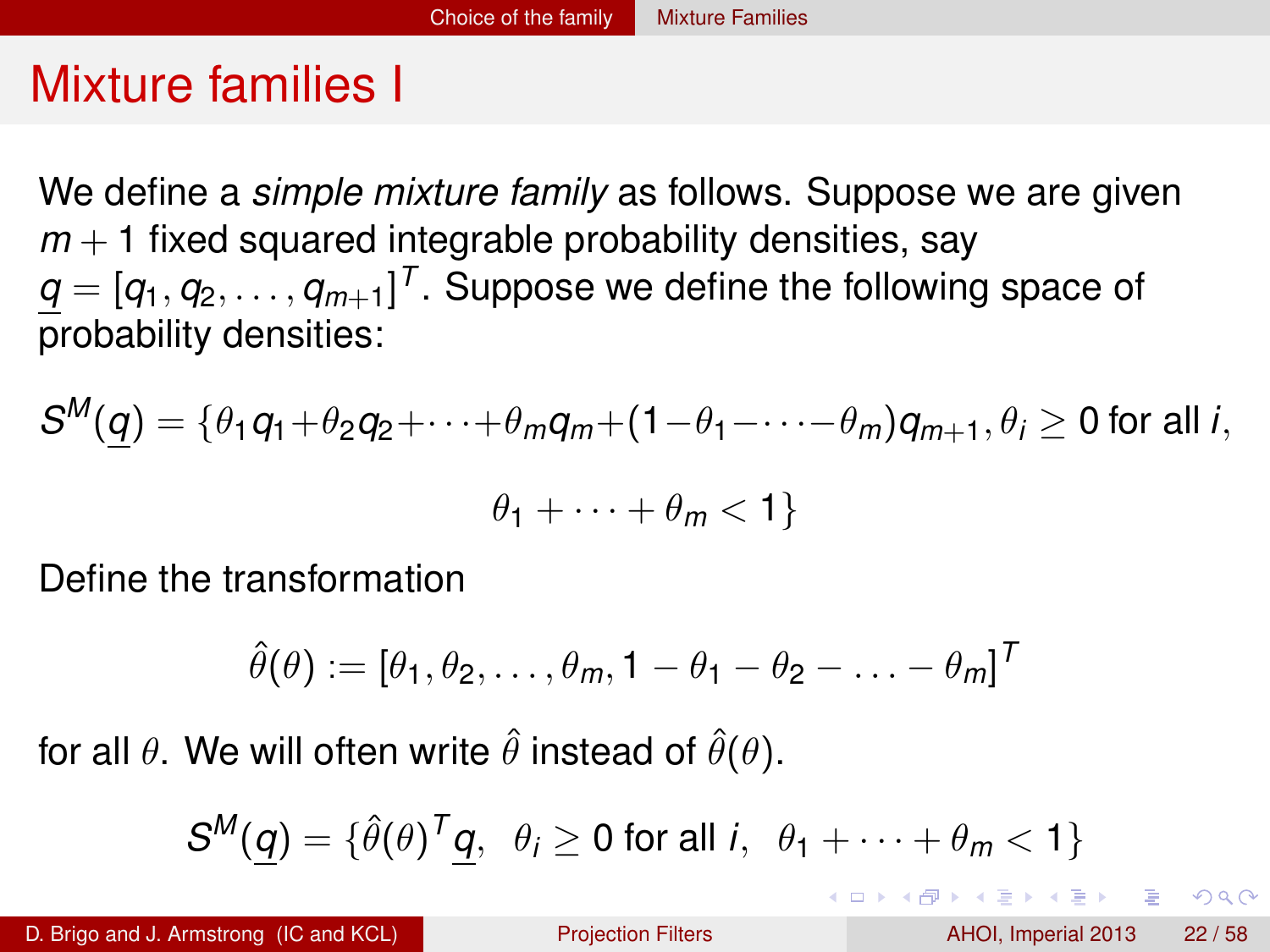#### Mixture families II

While for exponential families the Hellinger / Fisher is ideal, for mixture families it is not. The calculation of the Fisher information matrix  $g(\theta)$  is less immediate, and the related projection is more convoluted.

Instead, if we consider the L<sup>2</sup> /  $\gamma(\theta)$  distance, the metric  $\gamma(\theta)$  itself and the related projection become very simple. Indeed,

$$
\frac{\partial \boldsymbol{p}(\cdot,\theta)}{\partial \theta_i} = \boldsymbol{q}_i - \boldsymbol{q}_{m+1}
$$

and

$$
\gamma_{ij}(\theta) = \int (q_i(x) - q_m(x))(q_j(x) - q_m(x))dx \quad \text{NO inline numeric integer}
$$

<span id="page-22-0"></span> $\Omega$ 

4 0 8 4 5 8 4 5 8 4 5 8 1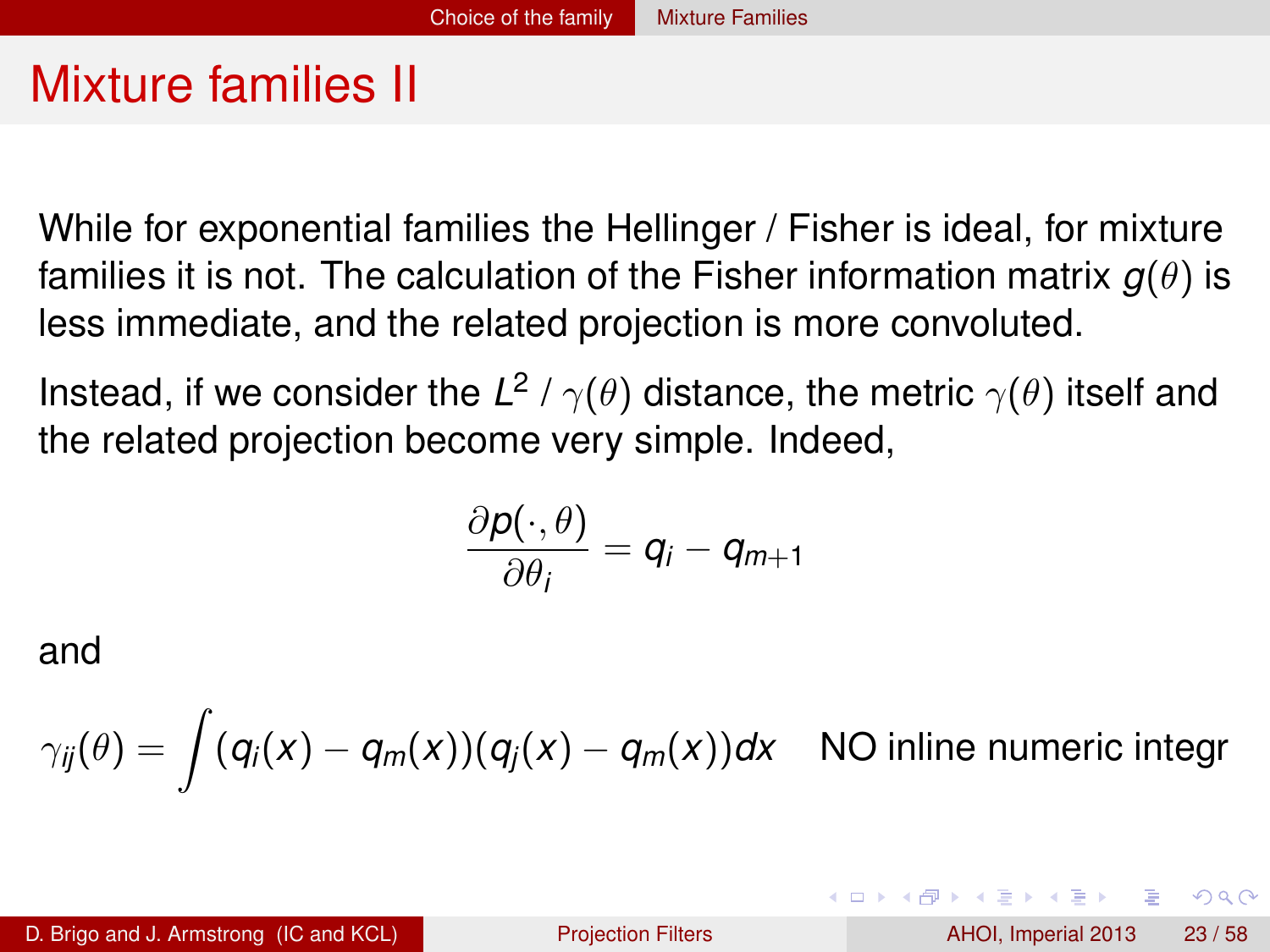#### Mixture families III

The *L* <sup>2</sup> metric *does not depend on the specific point* θ *of the manifold*. The same holds for the tangent space at  $p(\cdot,\theta)$ , which is given by

$$
T_{p(\cdot,\theta)}S = \text{span}\{q_1 - q_{m+1}, q_2 - q_{m+1}, \cdots, q_m - q_{m+1}\}\
$$

Also the *L* <sup>2</sup> projection becomes particularly simple:

$$
\Pi_{\theta}[v] = \sum_{i=1}^{m} \left[ \sum_{j=1}^{m} h^{ij} \langle v, q_j - q_{m+1} \rangle \right] (q_i - q_{m+1}). \tag{6}
$$

Apply the *L* <sup>2</sup> metric and the related structure to the projection of the infinite dimensional filter onto the mixture family.

<span id="page-23-0"></span> $\Omega$ 

イロト イ押 トイラ トイラトー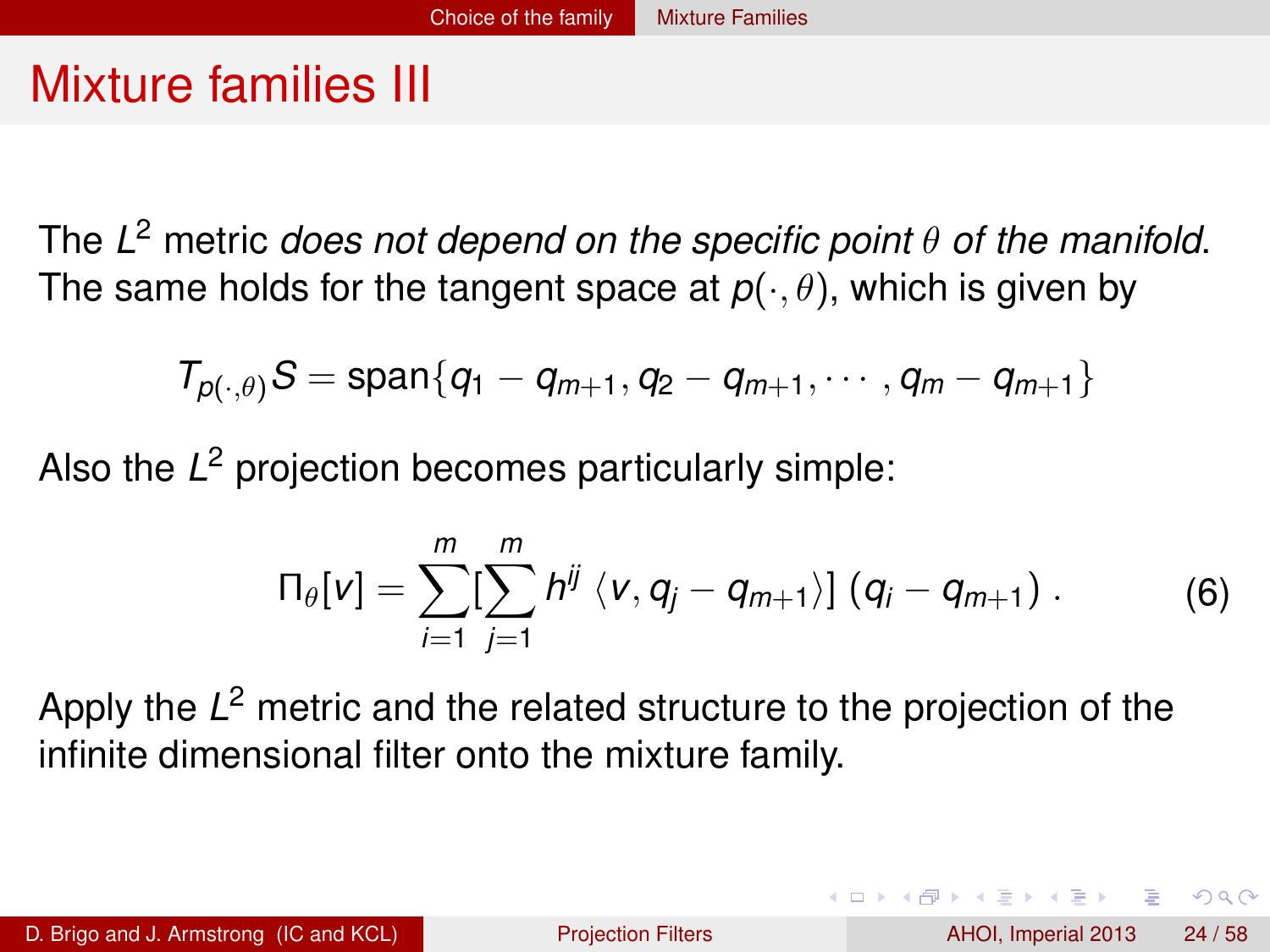#### Mixture Projection Filter I

- The mixture family + metric  $\gamma(\theta)$  lead to a Projection filter that is the same as approximate filtering via Galerkin methods [\[4\]](#page-66-2). Beard, R. and Gunther, J. (1997). Galerkin Approximations of the Kushner Equation in Nonlinear Estimation. Brigham Young Univ.
- See the paper in arXiv for the details. Summing up:

|                                       | Family: | Exponential        | <b>Basic Mixture</b>       |
|---------------------------------------|---------|--------------------|----------------------------|
| Metric:                               |         |                    |                            |
| Hellinger $d_H$<br>Fisher $g(\theta)$ |         | Good<br>$\sim$ ADF | Not so Good                |
| Direct L <sub>2</sub> $d_2$           |         | Not so Good        | Good<br>( $\sim$ Galerkin) |
|                                       |         |                    | -4 B +<br>$\rightarrow$    |

D. Brigo and J. Armstrong (IC and KCL) [Projection Filters](#page-0-0) AHOI, Imperial 2013 25/58

<span id="page-24-0"></span> $\Omega$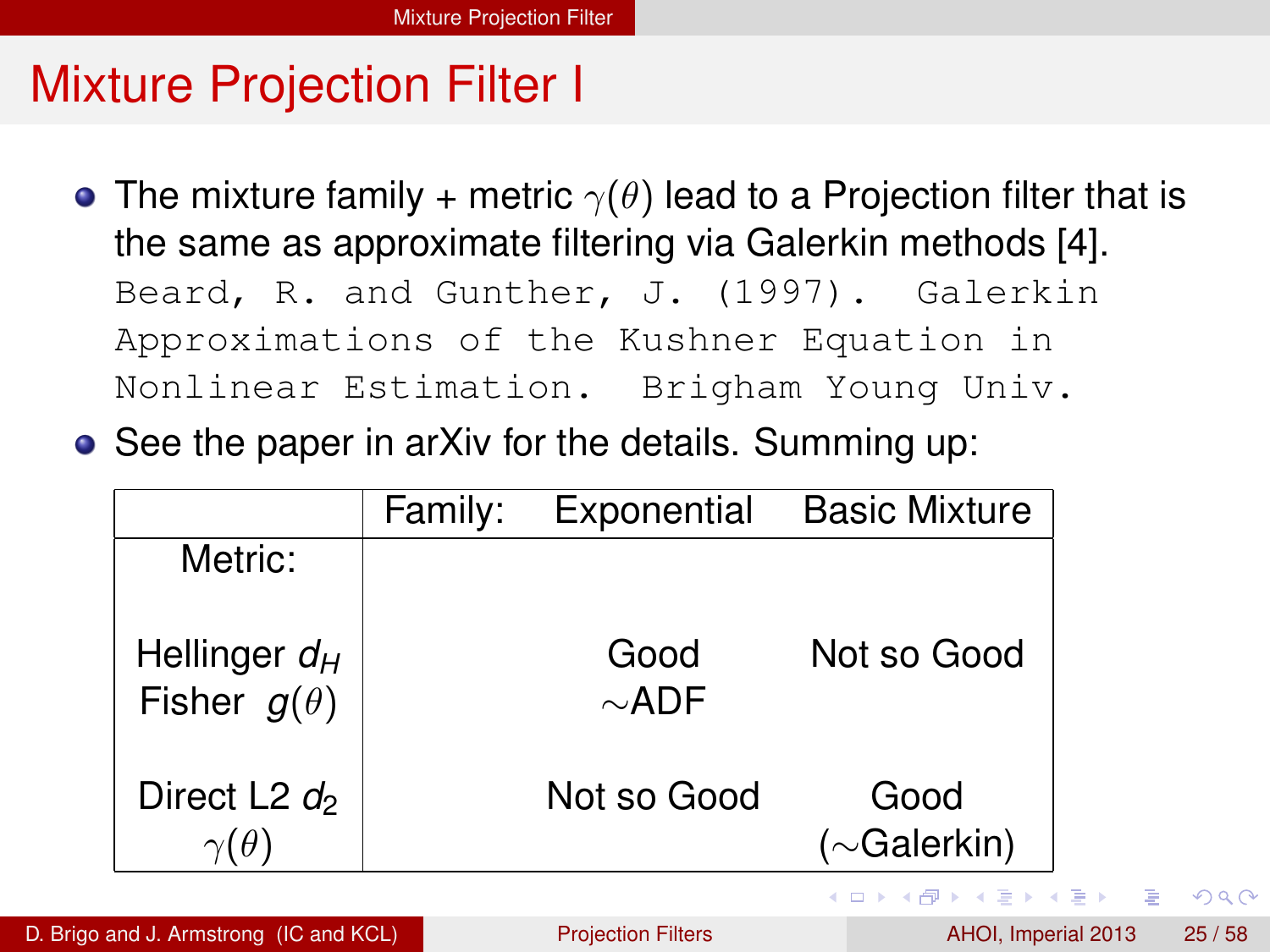## Mixture Projection Filter II

However, despite the simplicity above, the mixture family has an important drawback: for all  $\theta$ ,

```
\min\limits_{i} mean of q_i \leq mean of p(\cdot,\theta) \leq \max\limits_{i} mean of q_i
```
- As a consequence of this, we are going to enrich our family to a mixture where some of the parameters are also in the core densities *q*.
- **•** Specifically, we consider a mixture of GAUSSIAN DENSITIES with MEANS AND VARIANCES in each component not fixed. Means and variances are to be considered as parameters. So for example for a mixture of two Gaussians we have 5 parameters.

$$
\theta p_{\mathcal{N}(\mu_1, v_1)}(x) + (1 - \theta) p_{\mathcal{N}(\mu_2, v_2)}(x), \text{ param. } \theta, \mu_1, v_1, \mu_2, v_2
$$

We are now going to illustrate the Gaussian mixture projection filter (GMPF) in a fundamental example. イロト イ押 トイラト イラト

D. Brigo and J. Armstrong (IC and KCL) [Projection Filters](#page-0-0) AHOI, Imperial 2013 26/58

<span id="page-25-0"></span> $\Omega$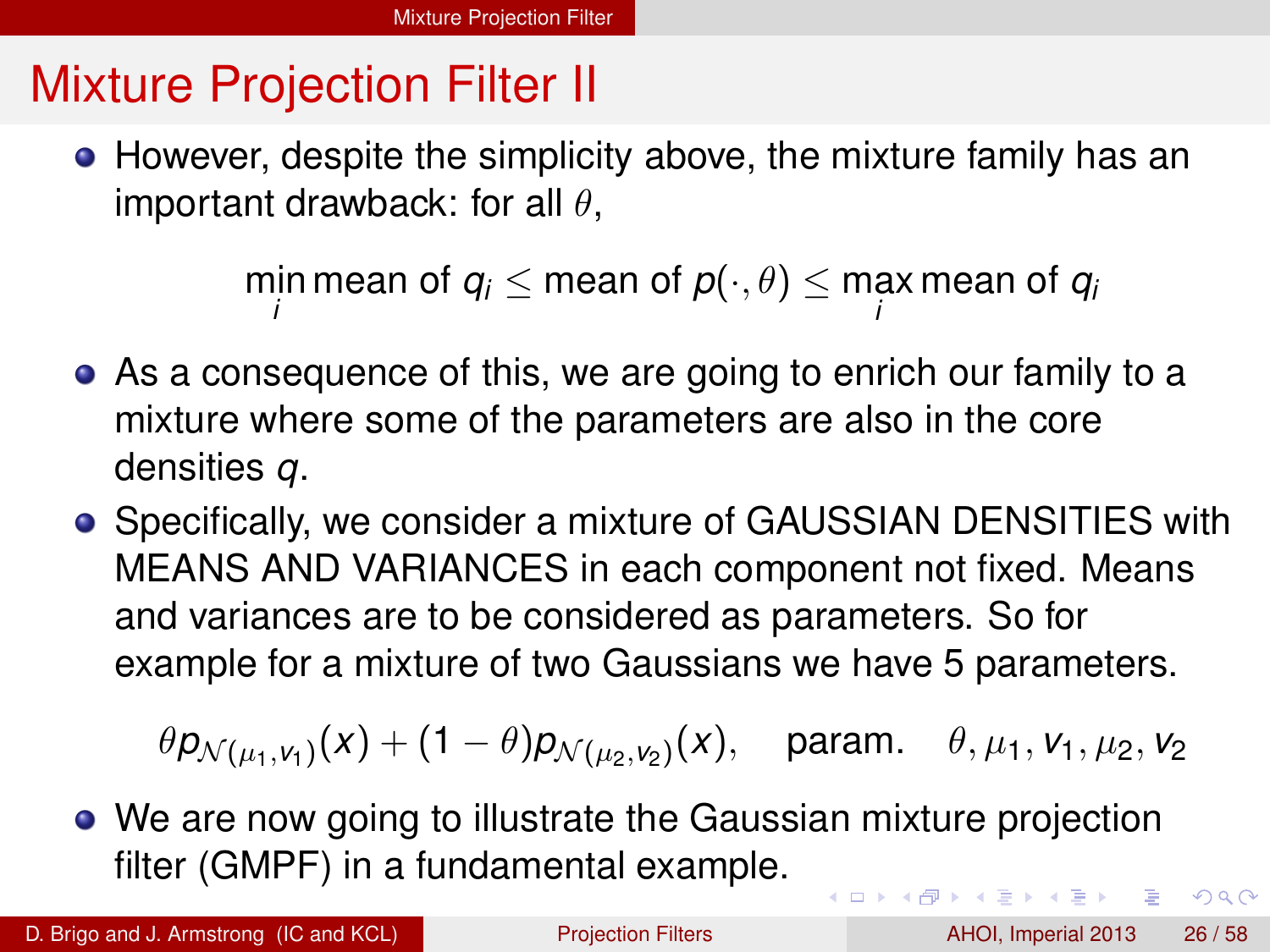### Numerical Implementation

The starting point for a numerical implementation is the finite dimensional stochastic SDE given earlier:

$$
d\theta_t^i = \left[\sum_{j=1}^m \gamma^{ij}(\theta_t) \int \mathcal{L}_t^* p(x, \theta_t) \frac{\partial p(x, \theta_t)}{\partial \theta_j} dx\right] dt - \left[\sum_{j=1}^m \gamma^{ij}(\theta_t) \int \frac{1}{2} |b_t(x)|^2 \frac{\partial p(x, \theta_t)}{\partial \theta_j} dx\right] dt + \sum_{k=1}^d \left[\sum_{j=1}^m \gamma^{ij}(\theta_t) \int b_t^k(x) \frac{\partial p(x, \theta_t)}{\partial \theta_j} dx\right] \circ dY_t^k.
$$

D. Brigo and J. Armstrong (IC and KCL) **[Projection Filters](#page-0-0)** AHOI, Imperial 2013 27/58

ヨメ イヨメ

<span id="page-26-0"></span> $\Omega$ 

4 D E 4 HP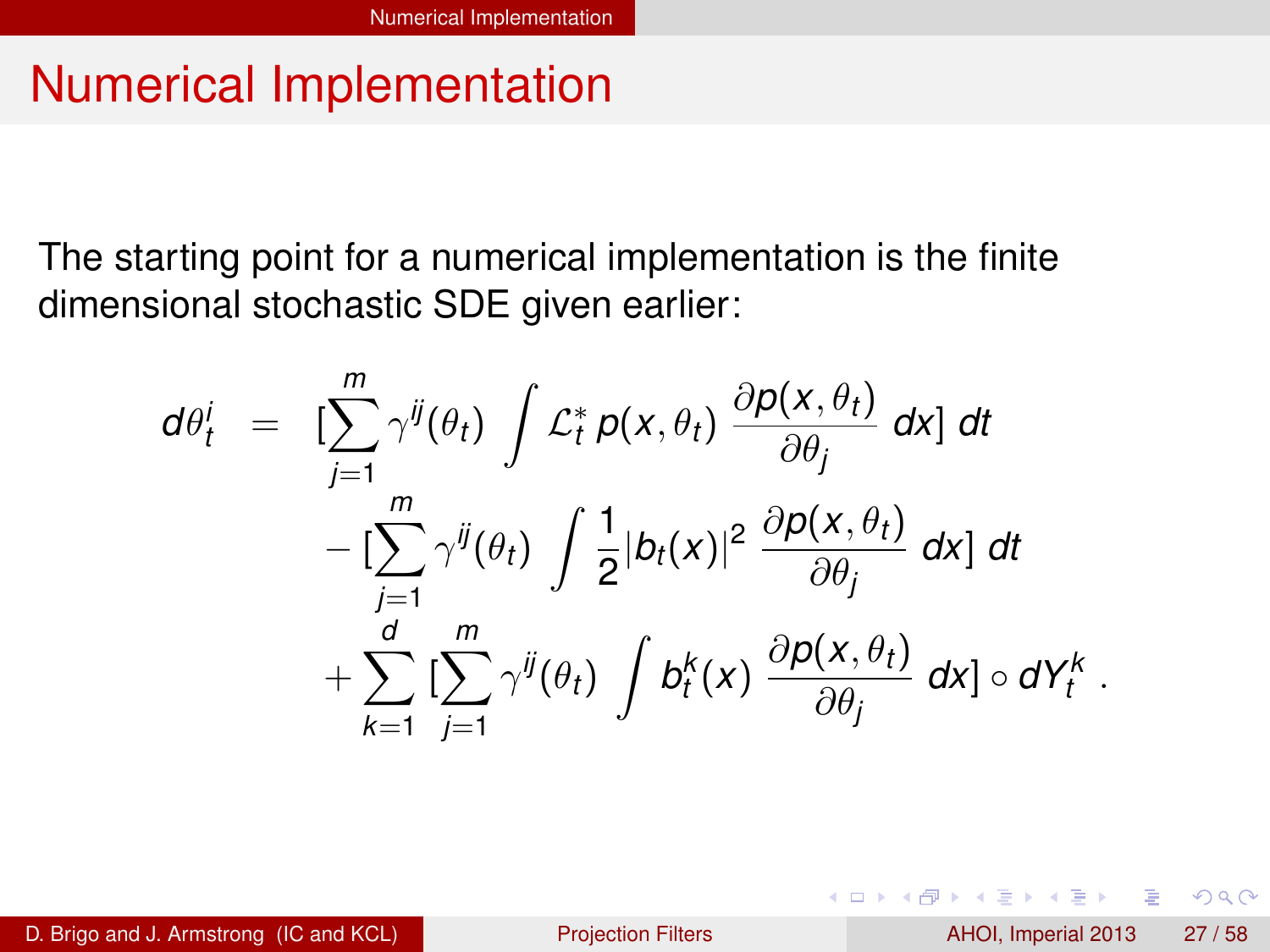• Writing the SDE more symbollically we have:

$$
\gamma d\theta = H_1(\theta)dt + H_2(\theta) \circ dY
$$

<span id="page-27-0"></span> $\Omega$ 

あきす あき

4 D E 4 HP

 $\sim$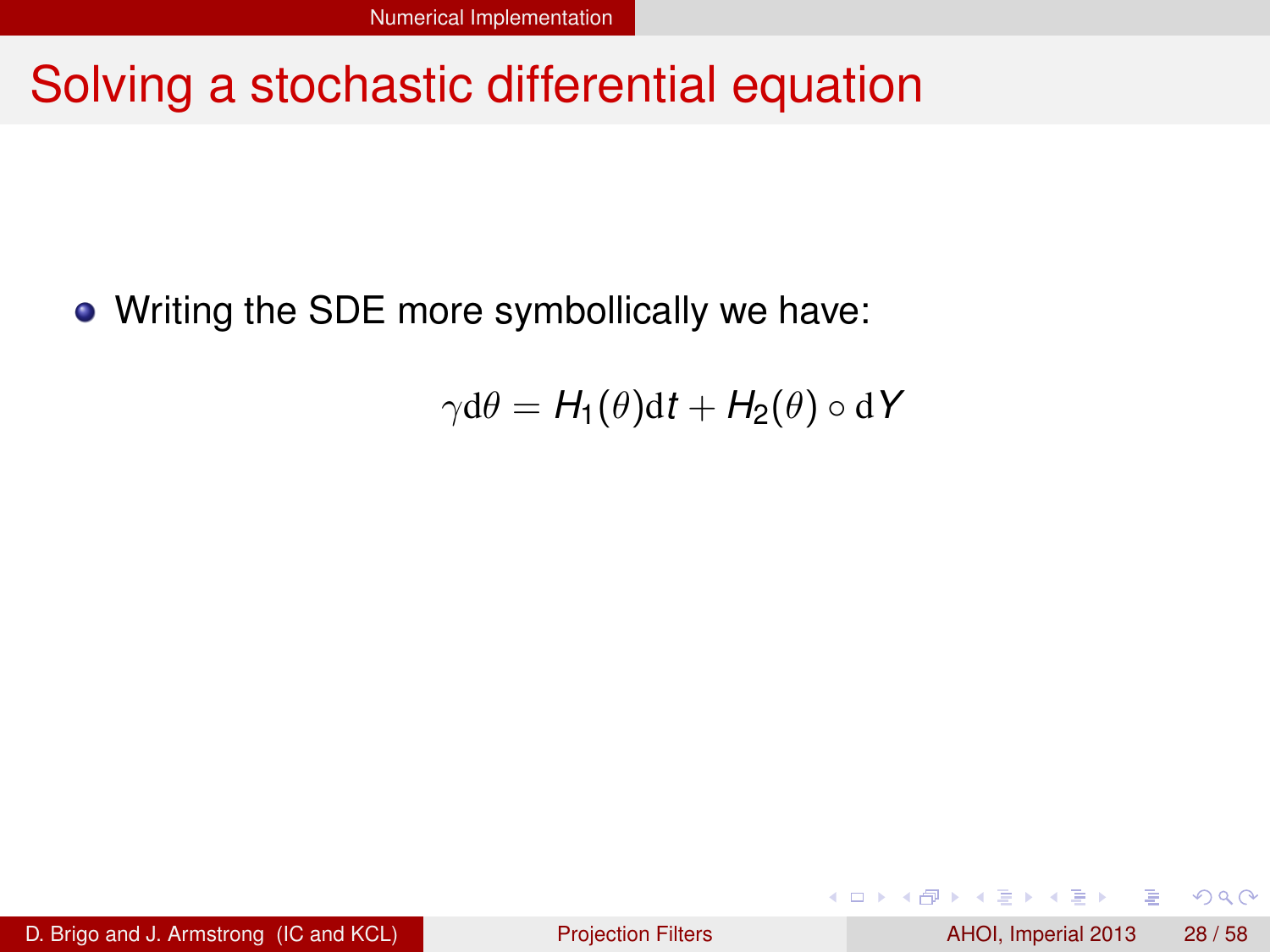• Writing the SDE more symbollically we have:

$$
\gamma \mathrm{d} \theta = H_1(\theta) \mathrm{d} t + H_2(\theta) \circ \mathrm{d} Y
$$

•  $\gamma$  is on the right to emphasize that one shouldn't invert  $\gamma$ .

<span id="page-28-0"></span> $\Omega$ 

ヨメ イヨメ

4 D E 4 HP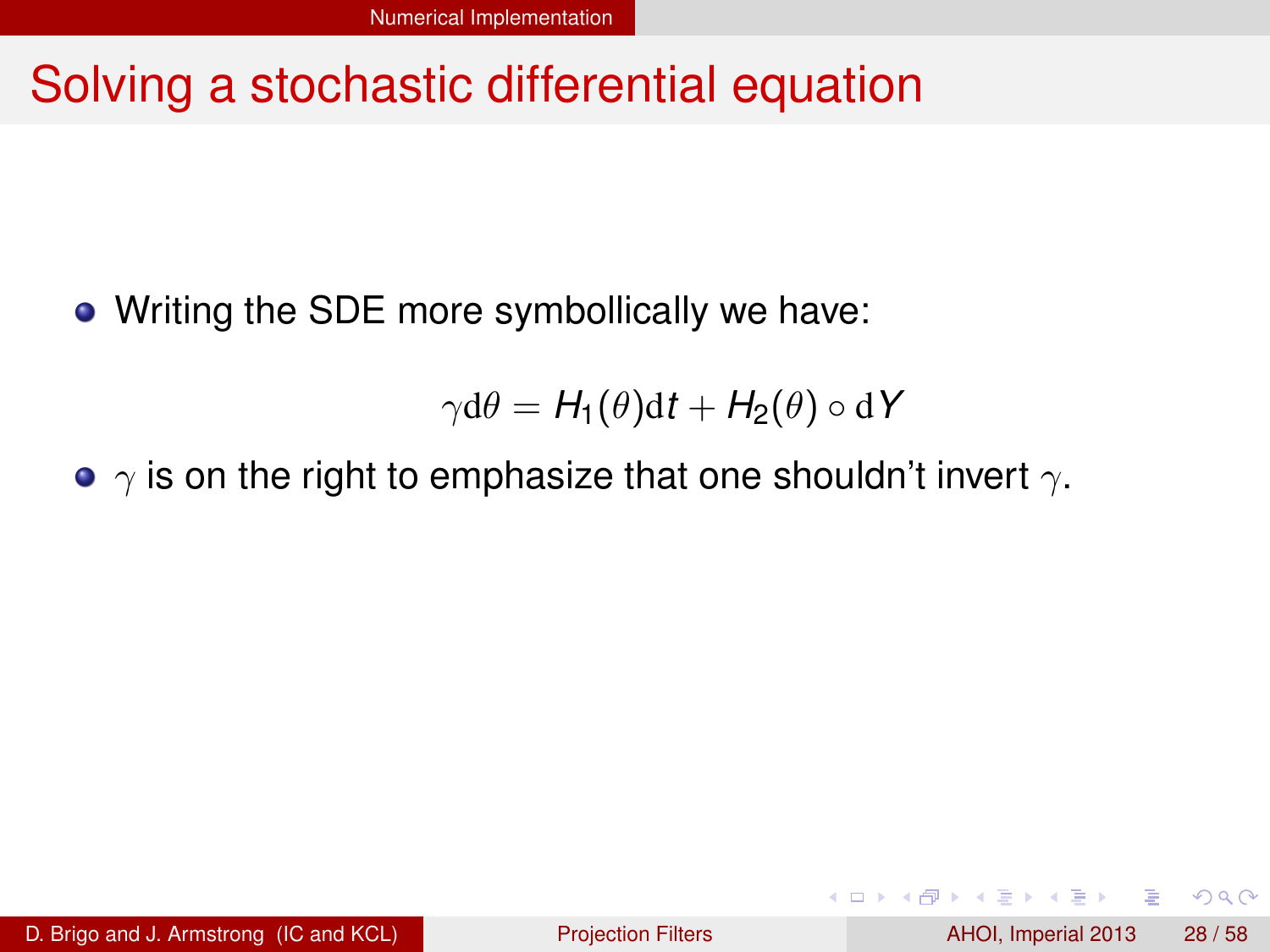• Writing the SDE more symbollically we have:

 $\gamma d\theta = H_1(\theta)dt + H_2(\theta) \circ dY$ 

- $\bullet$   $\gamma$  is on the right to emphasize that one shouldn't invert  $\gamma$ .
- **So long as we can compute**  $H_1(\theta)$  **and**  $H_2(\theta)$  **and the matrix**  $\gamma$  **we** can solve this using an appropriate numerical scheme.

<span id="page-29-0"></span> $\Omega$ 

イロト イ押 トイラト イラト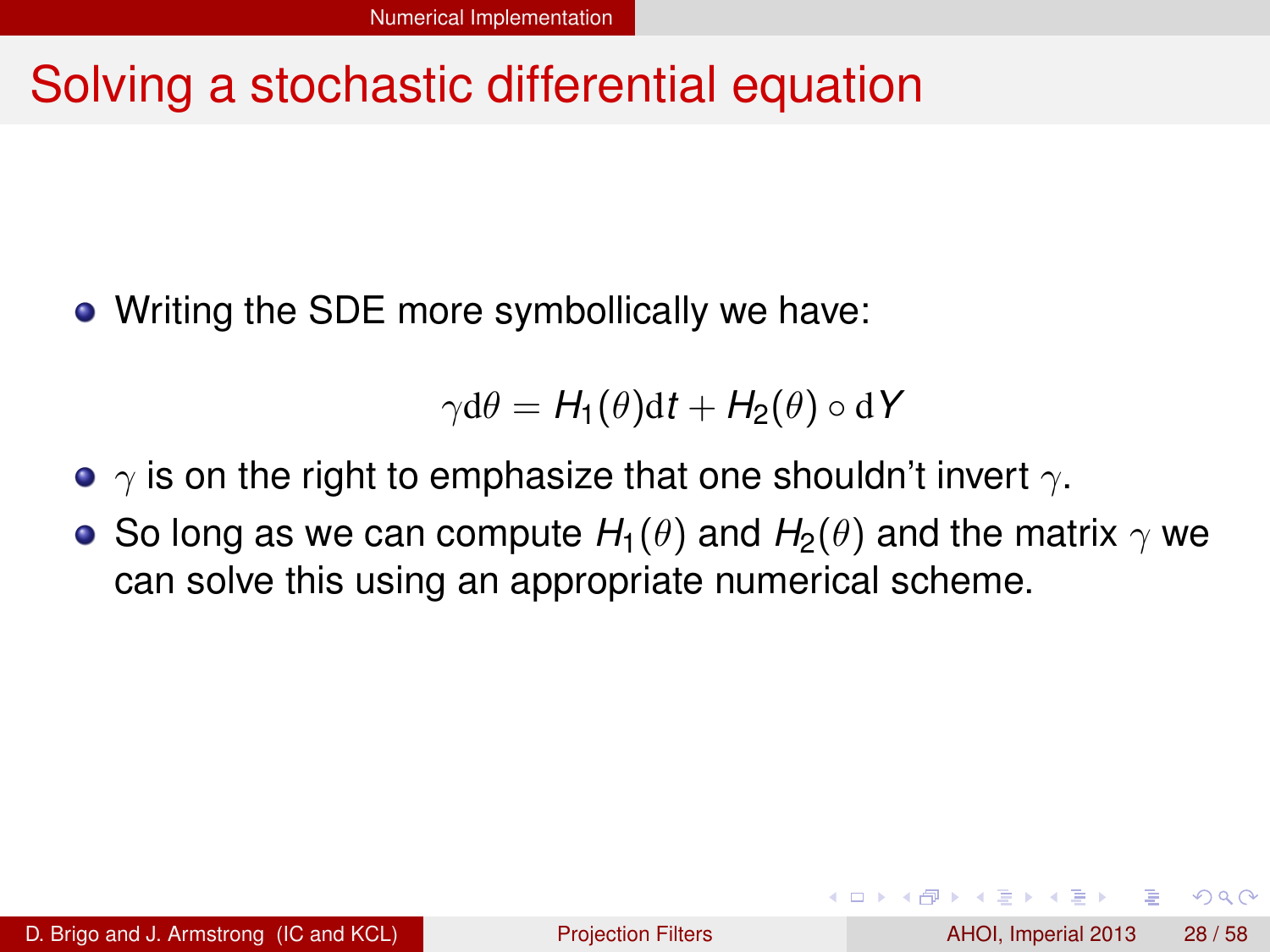• Writing the SDE more symbollically we have:

 $\gamma d\theta = H_1(\theta)dt + H_2(\theta) \circ dY$ 

- $\bullet$   $\gamma$  is on the right to emphasize that one shouldn't invert  $\gamma$ .
- **So long as we can compute**  $H_1(\theta)$  **and**  $H_2(\theta)$  **and the matrix**  $\gamma$  **we** can solve this using an appropriate numerical scheme.
- Since this is a Stratonovich equation we use the Euler–Heun scheme.

<span id="page-30-0"></span> $\Omega$ 

イロト イ押 トイラト イラト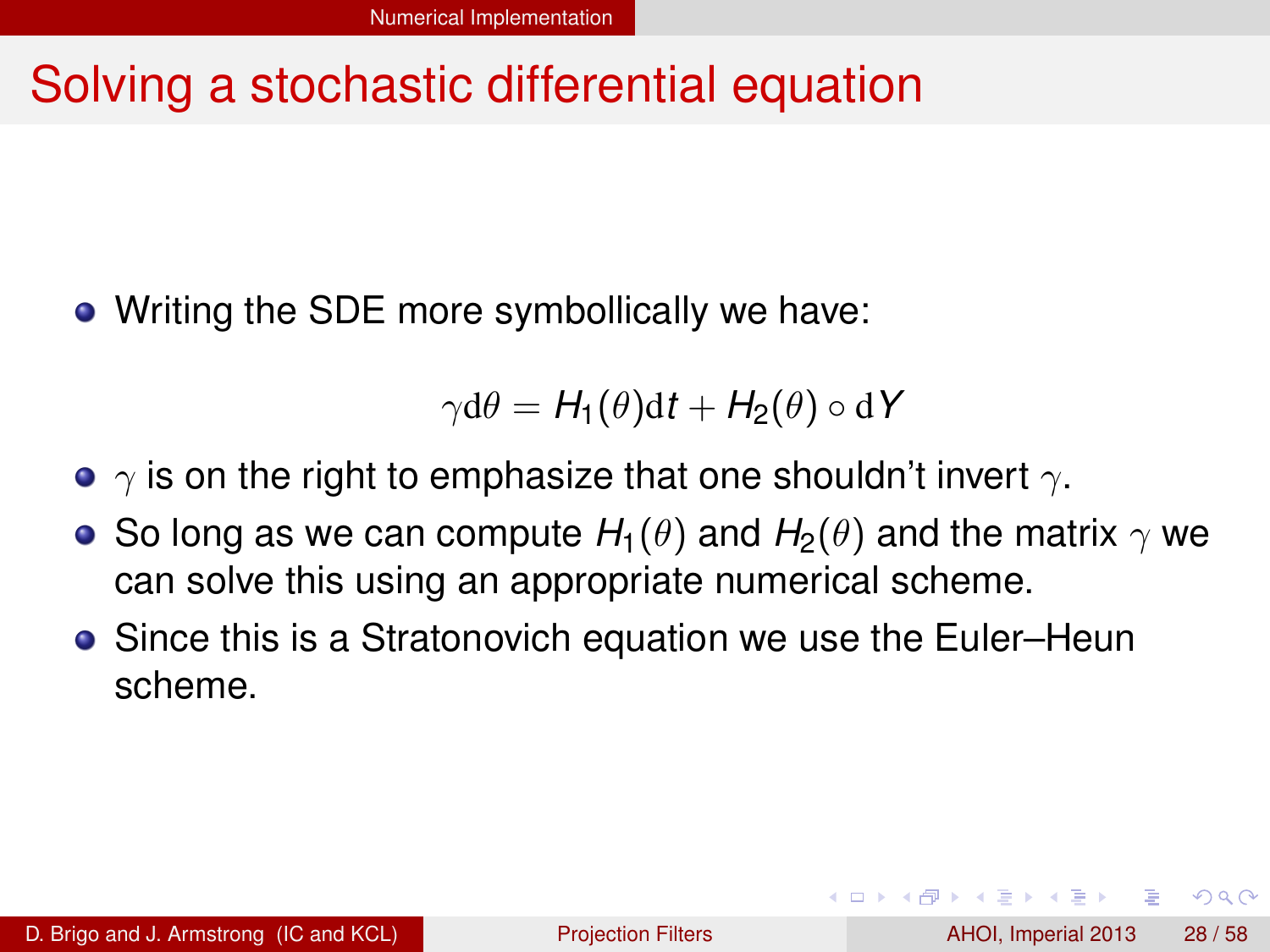$$
d\theta_t^i = \left[ \sum_{j=1}^m \gamma^{ij}(\theta_t) \int \mathcal{L}_t^* p(x, \theta_t) \frac{\partial p(x, \theta_t)}{\partial \theta_j} dx \right] dt - \left[ \sum_{j=1}^m \gamma^{ij}(\theta_t) \int \frac{1}{2} |b_t(x)|^2 \frac{\partial p(x, \theta_t)}{\partial \theta_j} dx \right] dt + \sum_{k=1}^d \left[ \sum_{j=1}^m \gamma^{ij}(\theta_t) \int b_t^k(x) \frac{\partial p(x, \theta_t)}{\partial \theta_j} dx \right] \circ dY_t^k
$$

D. Brigo and J. Armstrong (IC and KCL) **[Projection Filters](#page-0-0)** AHOI, Imperial 2013 29/58

重

<span id="page-31-0"></span> $299$ 

(ロトイ部)→(差)→(差)→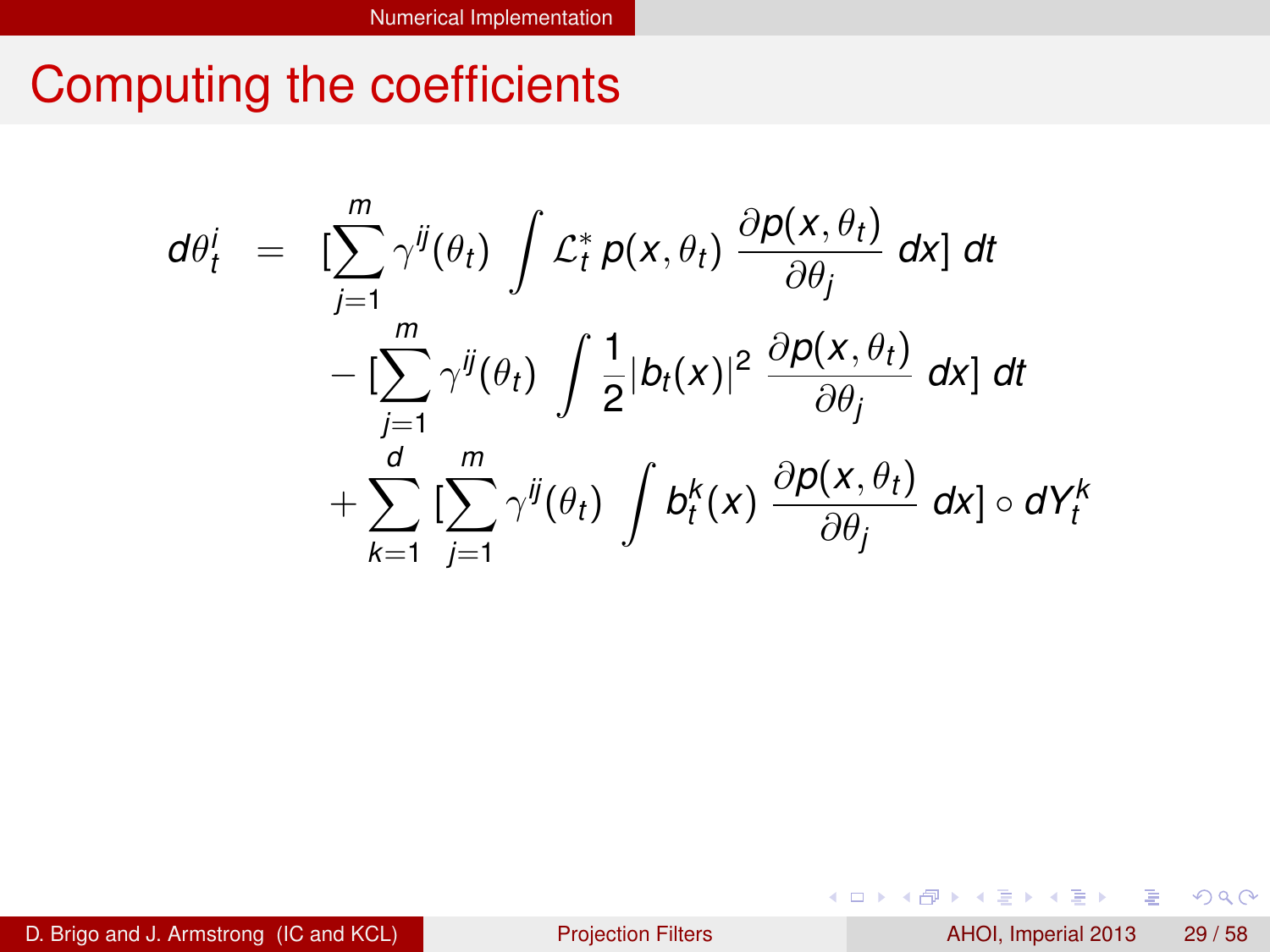$$
d\theta_t^i = \left[ \sum_{j=1}^m \gamma^{ij}(\theta_t) \int \mathcal{L}_t^* p(x, \theta_t) \frac{\partial p(x, \theta_t)}{\partial \theta_j} dx \right] dt - \left[ \sum_{j=1}^m \gamma^{ij}(\theta_t) \int \frac{1}{2} |b_t(x)|^2 \frac{\partial p(x, \theta_t)}{\partial \theta_j} dx \right] dt + \sum_{k=1}^d \left[ \sum_{j=1}^m \gamma^{ij}(\theta_t) \int b_t^k(x) \frac{\partial p(x, \theta_t)}{\partial \theta_j} dx \right] \circ dY_t^k
$$

A point on our manifold is represented by a density function *p*.

E

<span id="page-32-0"></span> $\Omega$ 

**REPAREM** 

4 ロ ト ィ *同* ト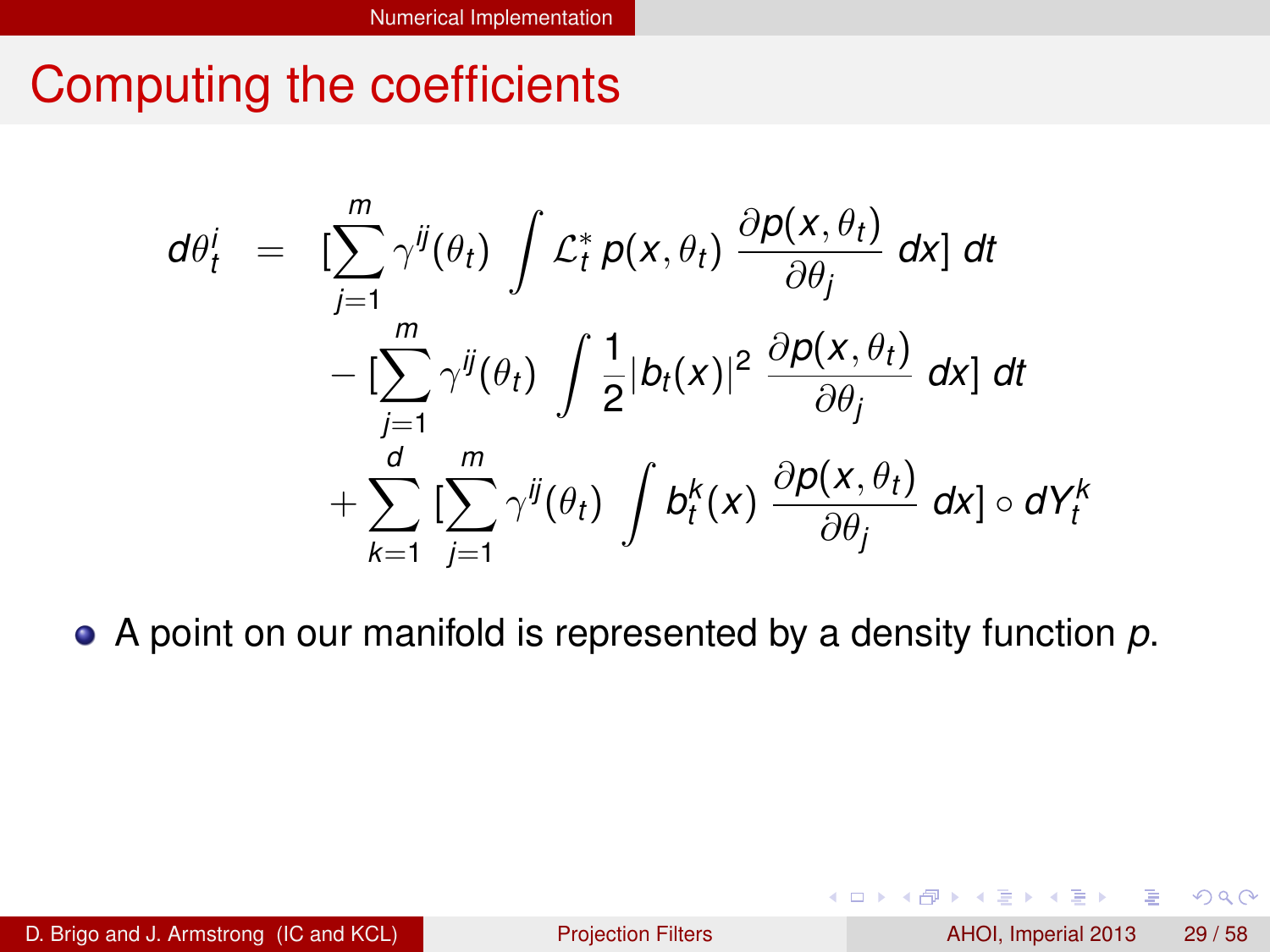$$
d\theta_t^i = \left[ \sum_{j=1}^m \gamma^{ij}(\theta_t) \int \mathcal{L}_t^* p(x, \theta_t) \frac{\partial p(x, \theta_t)}{\partial \theta_j} dx \right] dt - \left[ \sum_{j=1}^m \gamma^{ij}(\theta_t) \int \frac{1}{2} |b_t(x)|^2 \frac{\partial p(x, \theta_t)}{\partial \theta_j} dx \right] dt + \sum_{k=1}^d \left[ \sum_{j=1}^m \gamma^{ij}(\theta_t) \int b_t^k(x) \frac{\partial p(x, \theta_t)}{\partial \theta_j} dx \right] \circ dY_t^k
$$

- A point on our manifold is represented by a density function *p*.
- Tangent vectors are represented by the functions <sup>∂</sup>*<sup>p</sup>* ∂θ*<sup>i</sup>*

<span id="page-33-0"></span> $\Omega$ 

The South The

4 D E 4 HP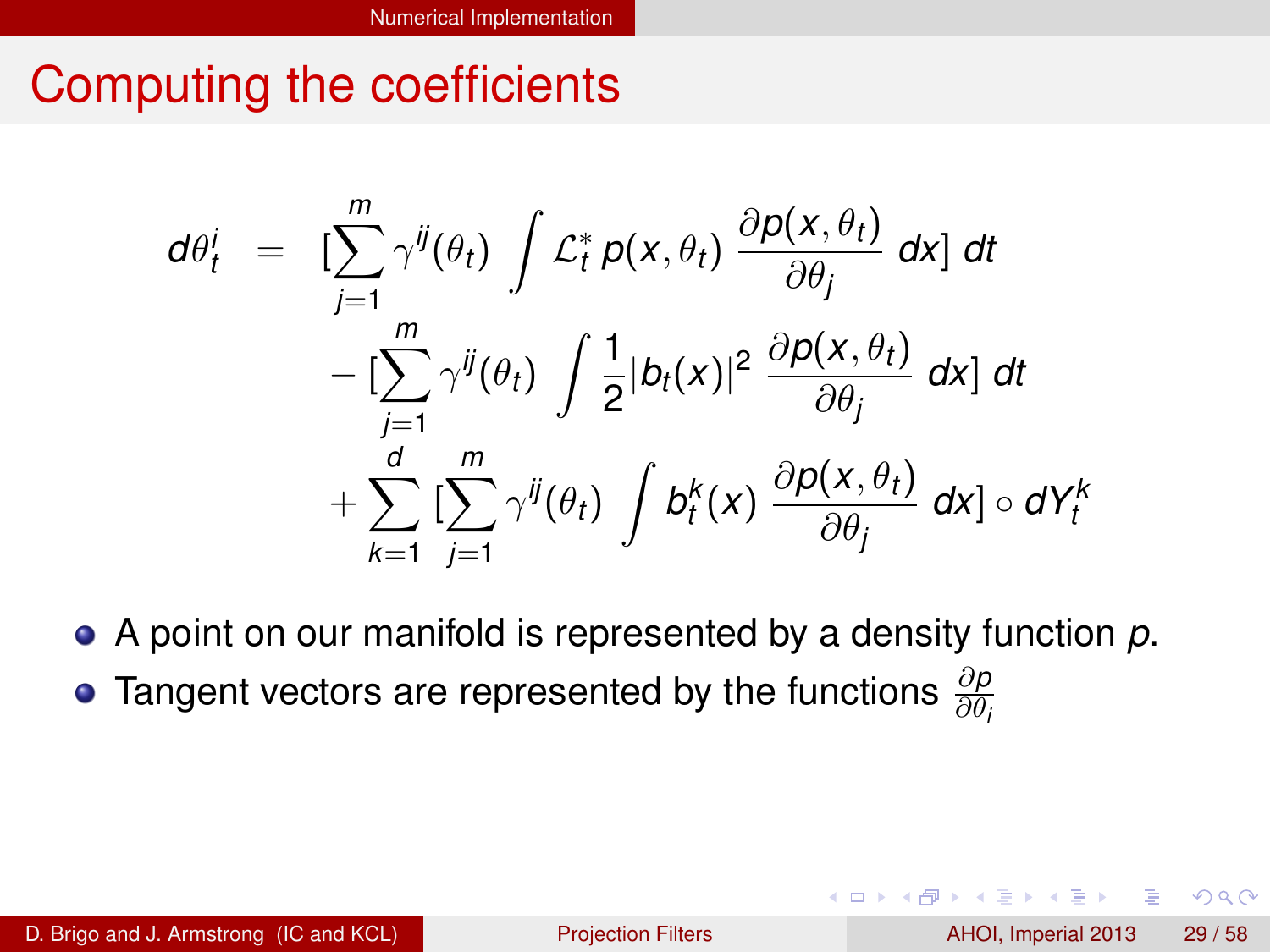$$
d\theta_t^i = \left[ \sum_{j=1}^m \gamma^{ij}(\theta_t) \int \mathcal{L}_t^* p(x, \theta_t) \frac{\partial p(x, \theta_t)}{\partial \theta_j} dx \right] dt - \left[ \sum_{j=1}^m \gamma^{ij}(\theta_t) \int \frac{1}{2} |b_t(x)|^2 \frac{\partial p(x, \theta_t)}{\partial \theta_j} dx \right] dt + \sum_{k=1}^d \left[ \sum_{j=1}^m \gamma^{ij}(\theta_t) \int b_t^k(x) \frac{\partial p(x, \theta_t)}{\partial \theta_j} dx \right] \circ dY_t^k
$$

- A point on our manifold is represented by a density function *p*.
- Tangent vectors are represented by the functions <sup>∂</sup>*<sup>p</sup>* ∂θ*<sup>i</sup>*
- Once we know these functions, the coefficients can be computed using the following operations on functions: *addition, differentiation, multiplication, integration*.

<span id="page-34-0"></span> $\Omega$ 

The South Book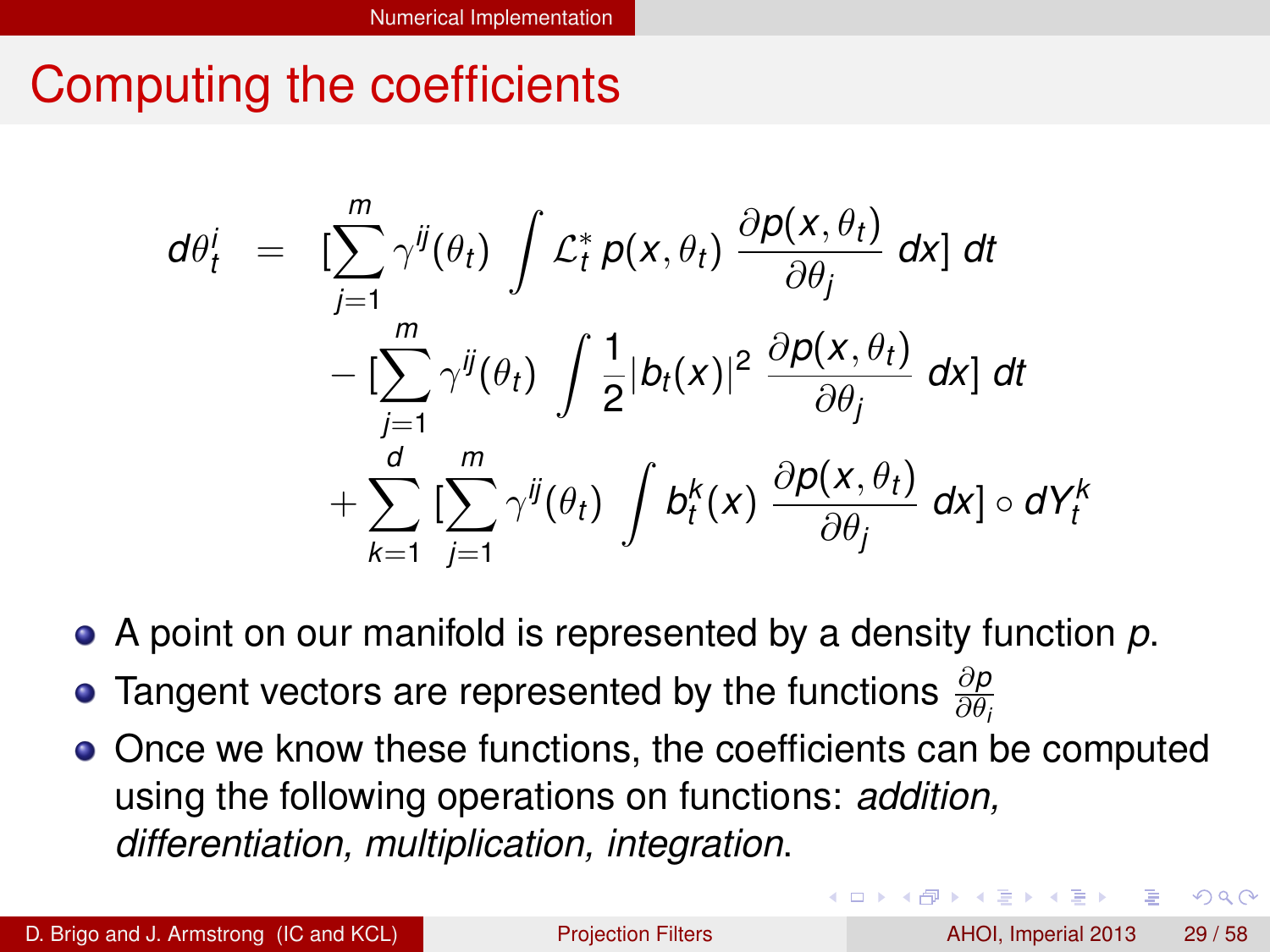#### The FunctionRing abstraction

Choose an in memory representation of a function.

Þ

<span id="page-35-0"></span> $\Omega$ 

ヨメ イヨメ

4 D E 4 HP

 $\sim$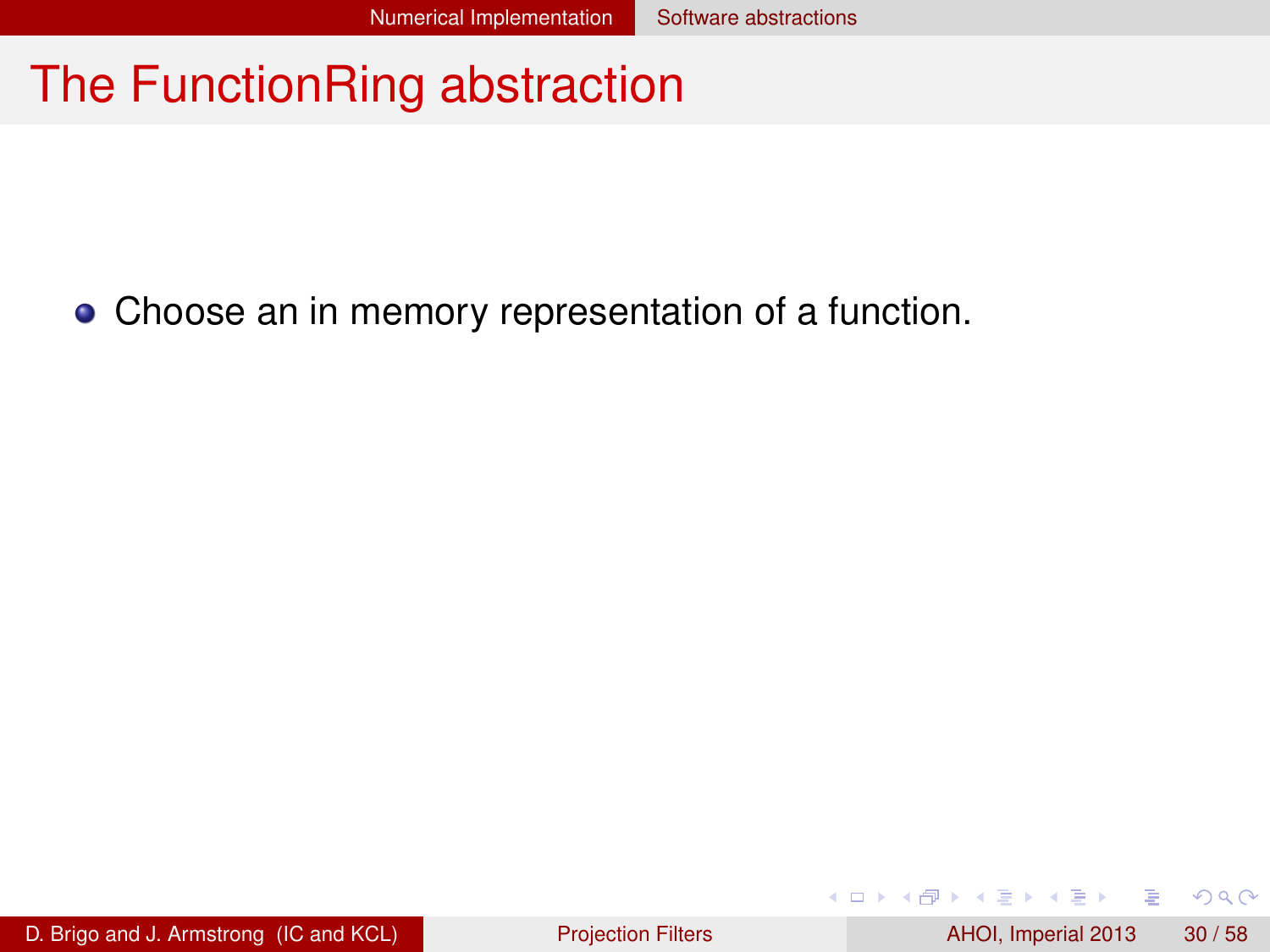# The FunctionRing abstraction

- Choose an in memory representation of a function.
- Implement code to manipulate these functions.

FunctionRing

Function add( Function x, Function y ) Function multiply( Function x, Function y ) Function differentiate( Function x) Real integrate( Function x )

<span id="page-36-0"></span> $\Omega$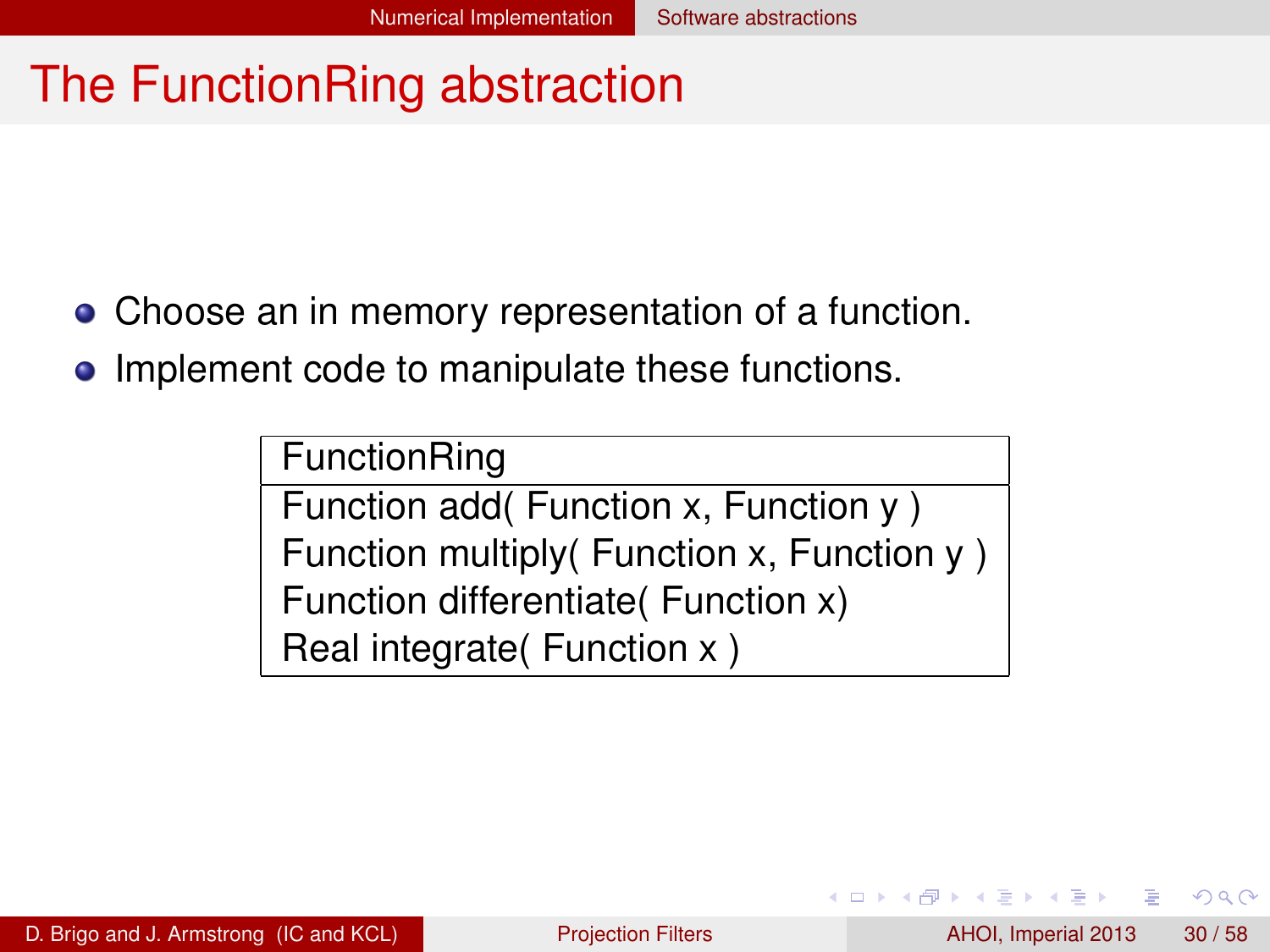# Representing the Manifold

- **•** The Manifold maps a set of parameter values  $\theta$  to a Function in our FunctionRing
- The Manifold can tell us the tangent vectors  $\frac{\partial \bm{\rho}}{\partial \theta_i}$  at a given point

4 D.K.

<span id="page-37-0"></span> $\Omega$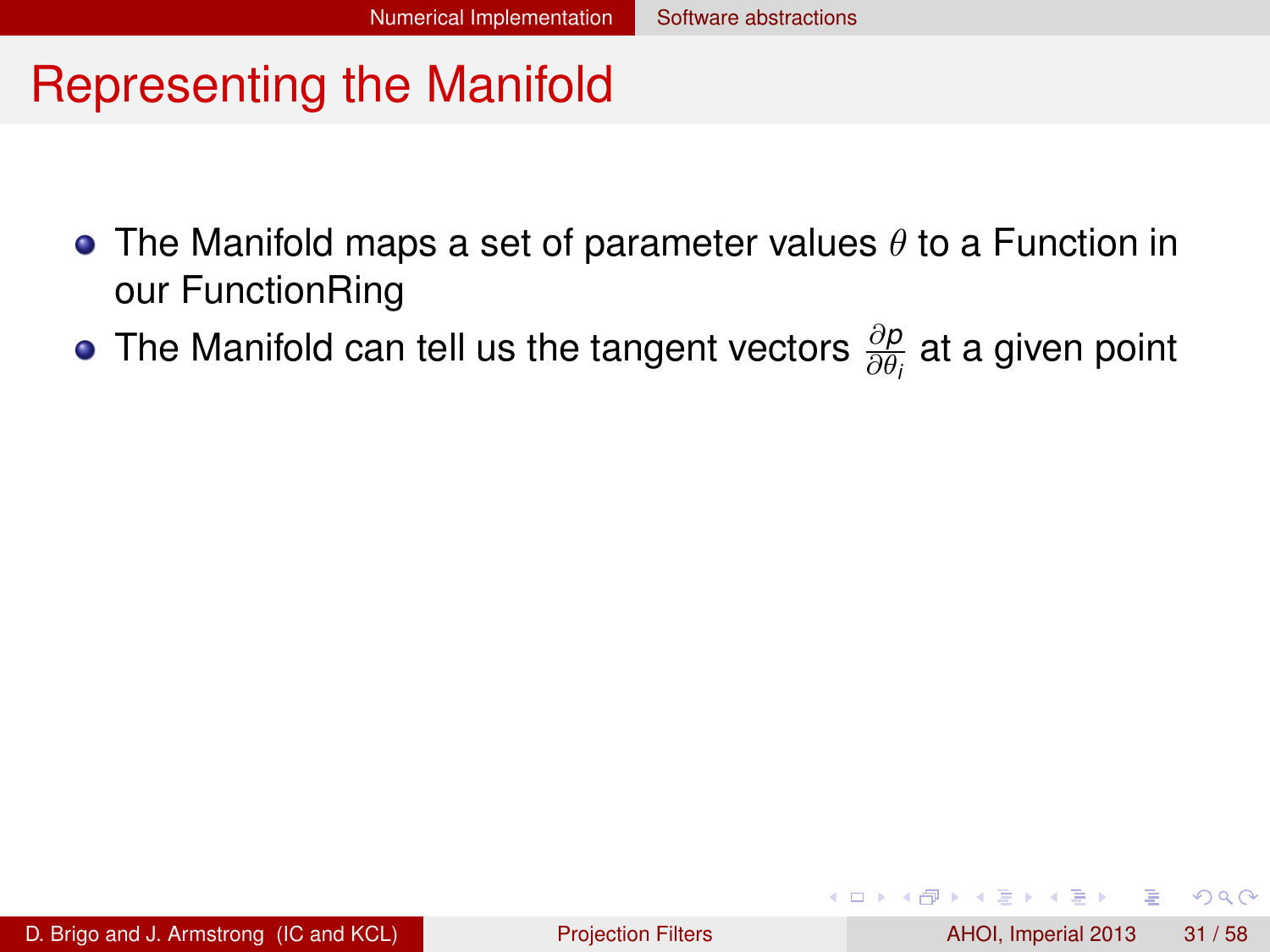# Representing the Manifold

- **•** The Manifold maps a set of parameter values  $\theta$  to a Function in our FunctionRing
- The Manifold can tell us the tangent vectors  $\frac{\partial \bm{\rho}}{\partial \theta_i}$  at a given point

Manifold

Function probabilityDensity( $\theta$ )

Function[] tangentVectors( $\theta$ )

<span id="page-38-0"></span> $\Omega$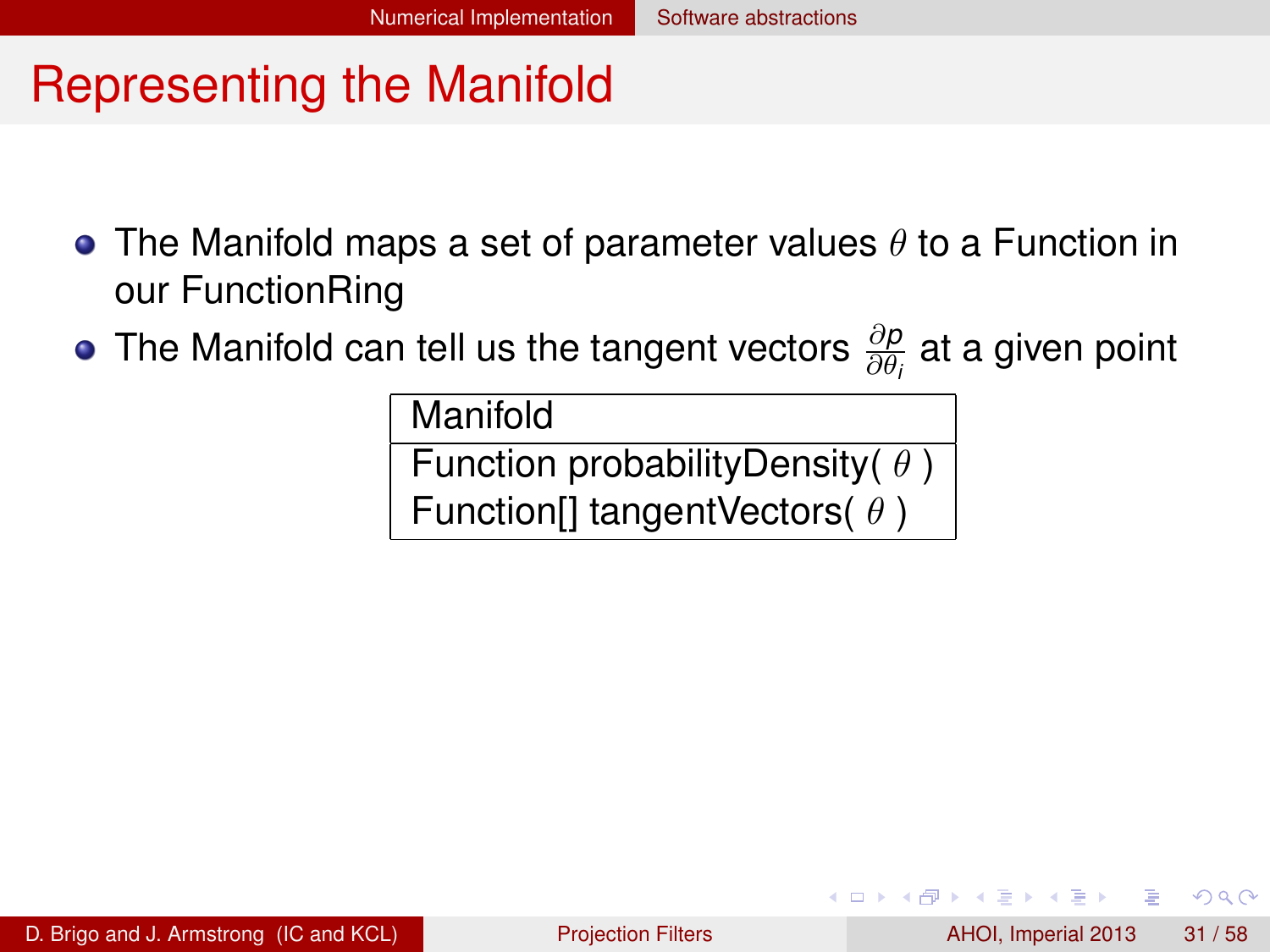# Representing the Manifold

- **•** The Manifold maps a set of parameter values  $\theta$  to a Function in our FunctionRing
- The Manifold can tell us the tangent vectors  $\frac{\partial \bm{\rho}}{\partial \theta_i}$  at a given point

Manifold Function probabilityDensity( $\theta$ ) Function[] tangentVectors( $\theta$ )

- Mathematically the Manifold abstraction corresponds to a parameterization of the manifold
- The results are sensitive to the choice of parameterization
- Our abstraction allows us to change the manifold or parameterization at different time steps.

<span id="page-39-0"></span> $\Omega$ 

化重氮化重氮

( □ ) ( / <sup>□</sup>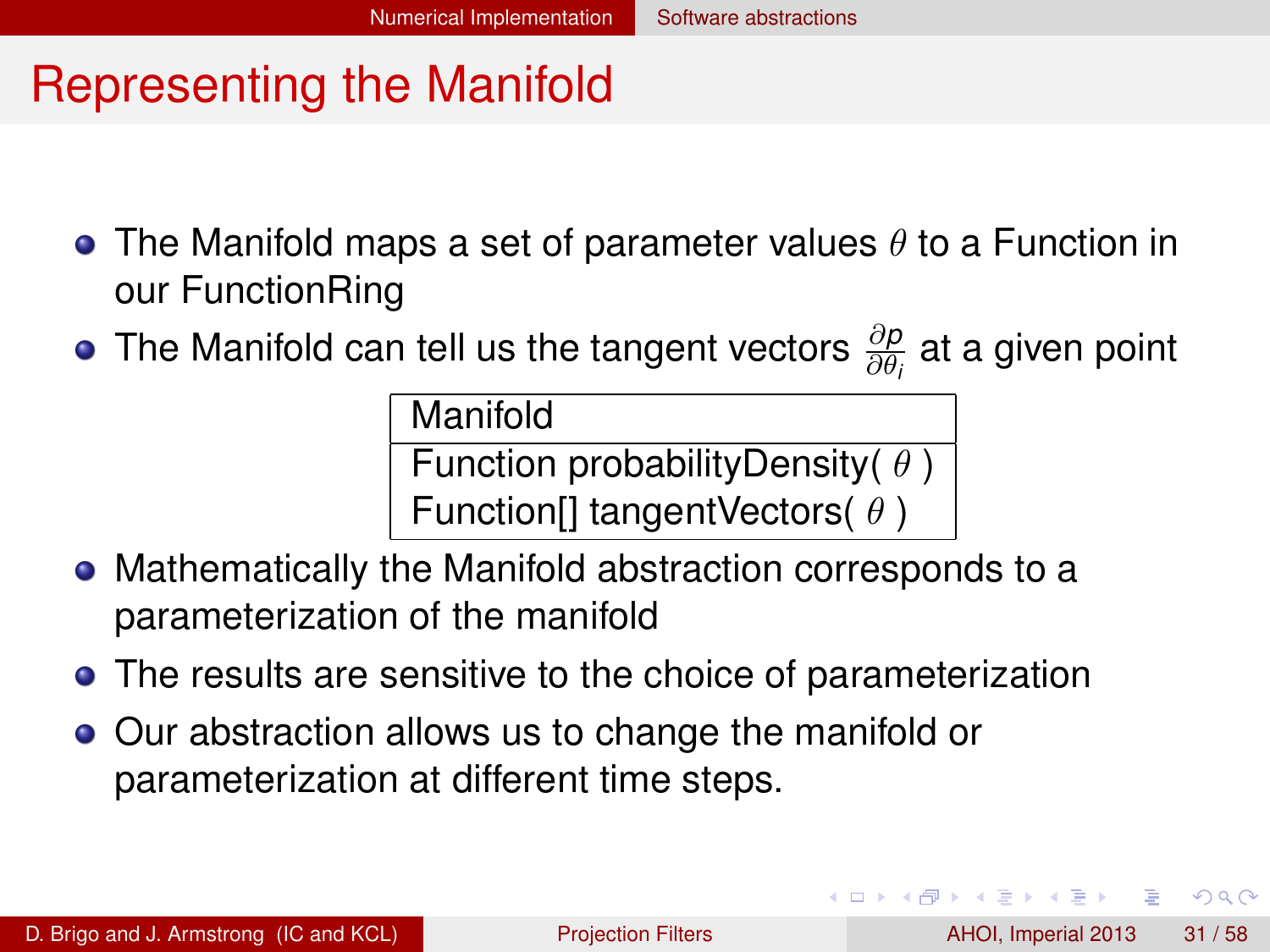# L2Projection engine

The end result is a general program which given choices of

- **•** FunctionRing
- **•** Manifold
- Coefficients for the filtering equation in the FunctionRing
- **•** Initial state  $\theta$
- Measurements *Y*

is able to compute the evolution of  $\theta$ .

<span id="page-40-0"></span> $\Omega$ 

**REPARE** 

4 ロ ト ィ *同* ト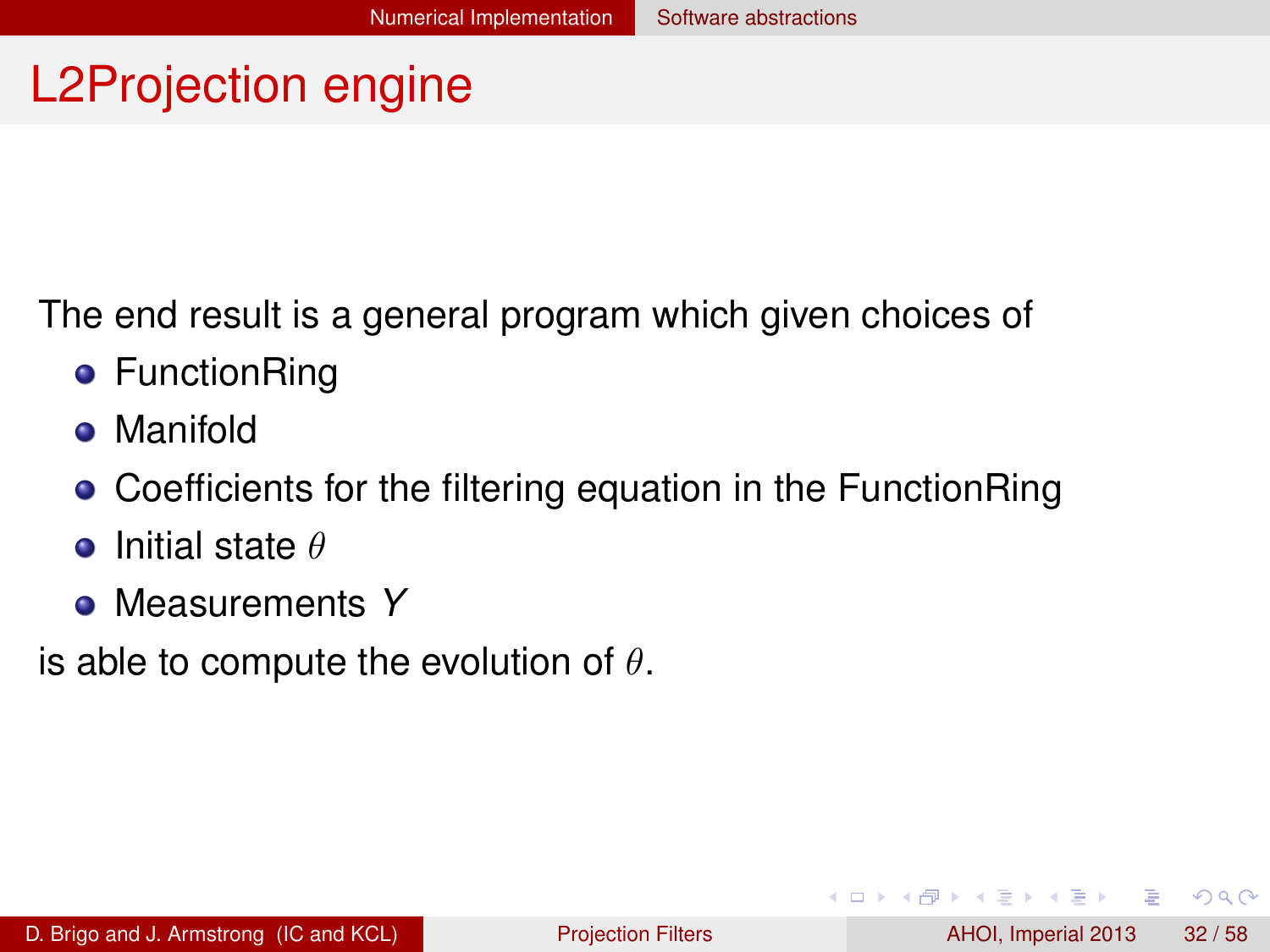# Example Manifold and FunctionRing

#### Data:

- FunctionRing R given by linear combinations of polynomials and Gaussians times polynomials.
- Manifold given by mixtures of Gaussians
- Coefficients for the filtering equation in the FunctionRing

<span id="page-41-0"></span> $\Omega$ 

化重氮化重氮

4 D E 4 HP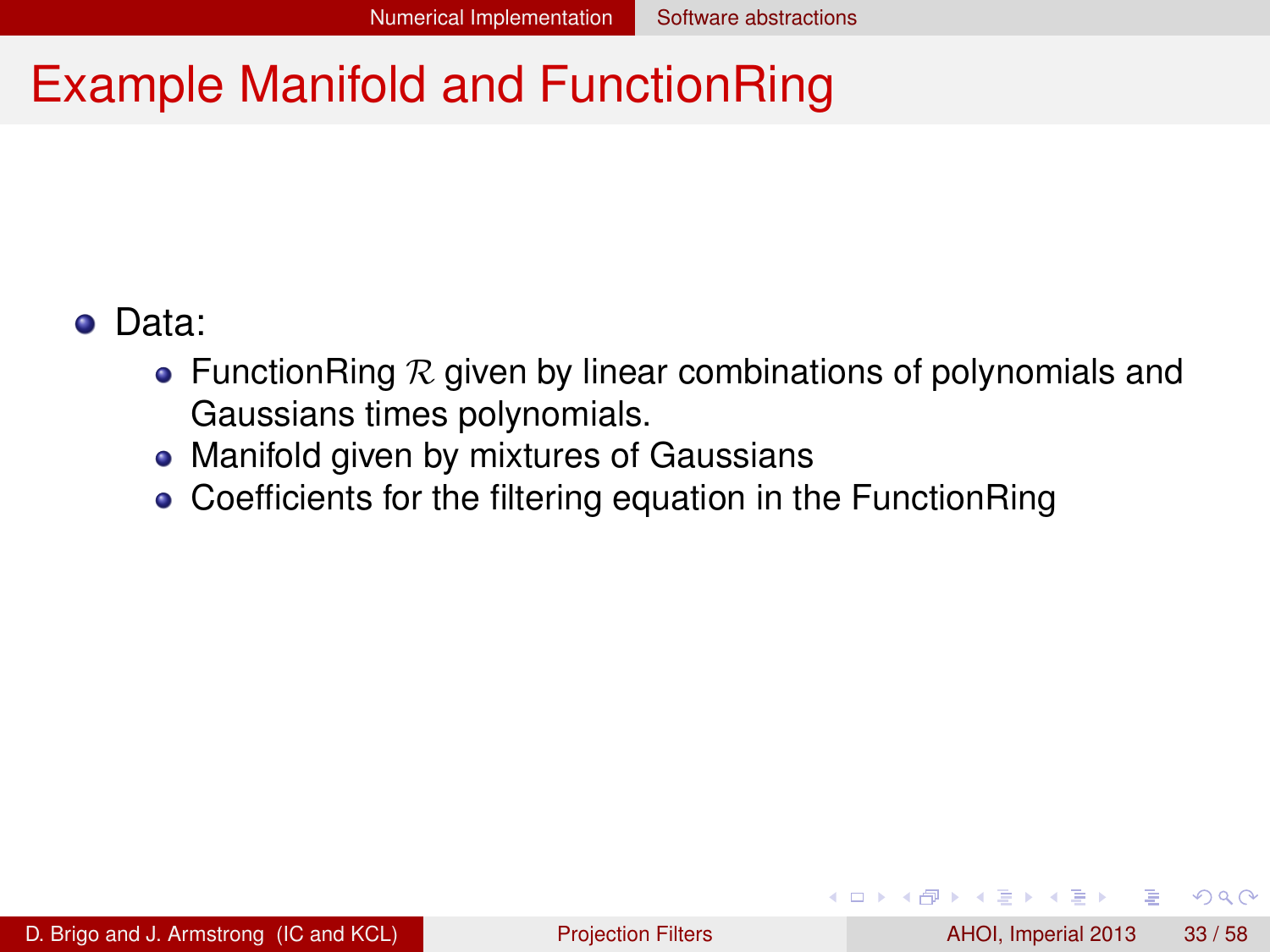# Example Manifold and FunctionRing

- Data:
	- FunctionRing R given by linear combinations of polynomials and Gaussians times polynomials.
	- Manifold given by mixtures of Gaussians
	- Coefficients for the filtering equation in the FunctionRing
- In this case all integrals can be performed analytically.

<span id="page-42-0"></span> $\Omega$ 

化重氮化重氮

 $\leftarrow$   $\Box$   $\rightarrow$   $\leftarrow$   $\Box$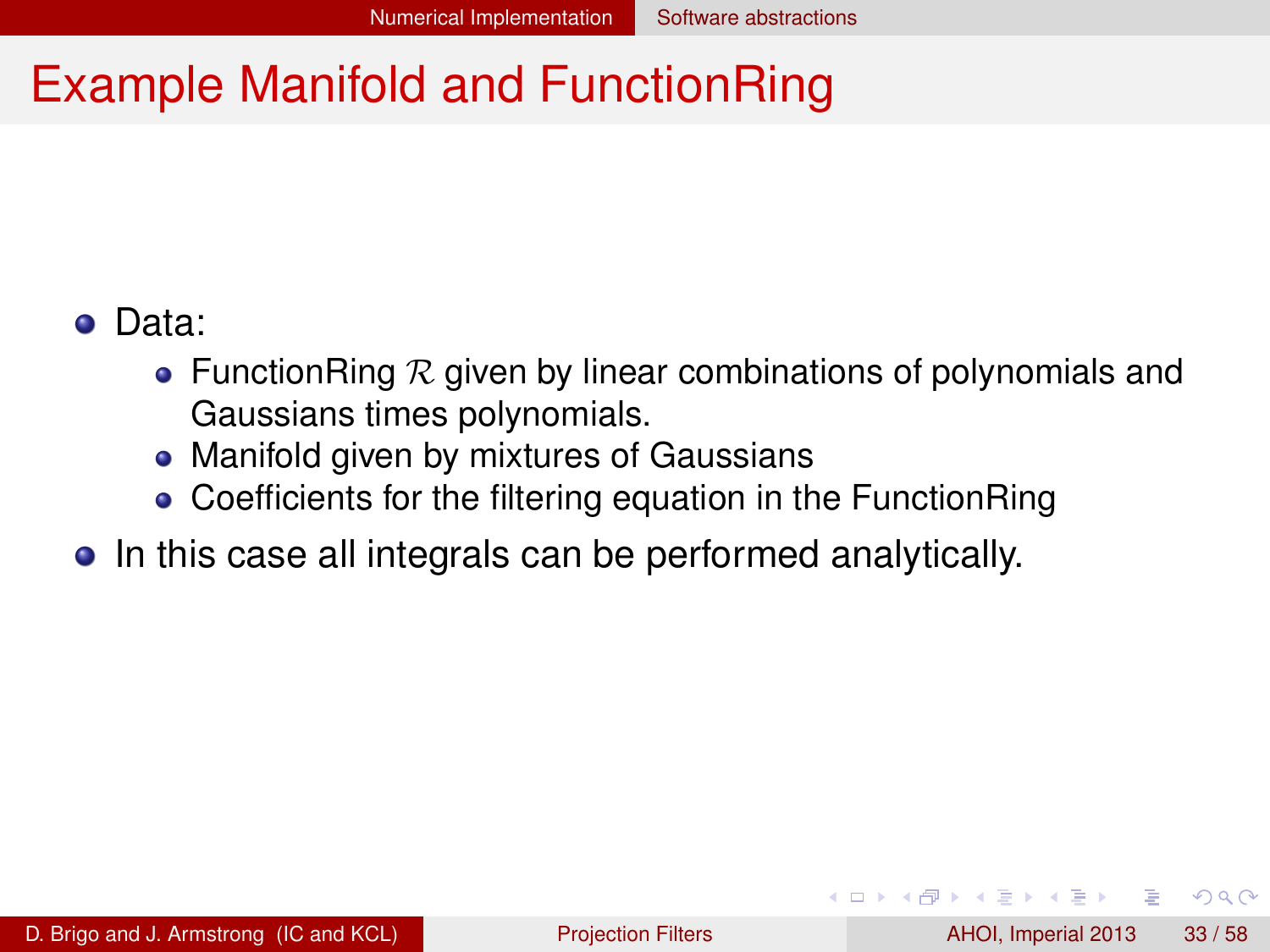# Example Manifold and FunctionRing

- Data:
	- FunctionRing R given by linear combinations of polynomials and Gaussians times polynomials.
	- Manifold given by mixtures of Gaussians
	- Coefficients for the filtering equation in the FunctionRing
- In this case all integrals can be performed analytically.
- Approximate coefficients outside the function ring using Taylor series.

<span id="page-43-0"></span> $\Omega$ 

**REPAREM** 

4 ロ ト ィ *同* ト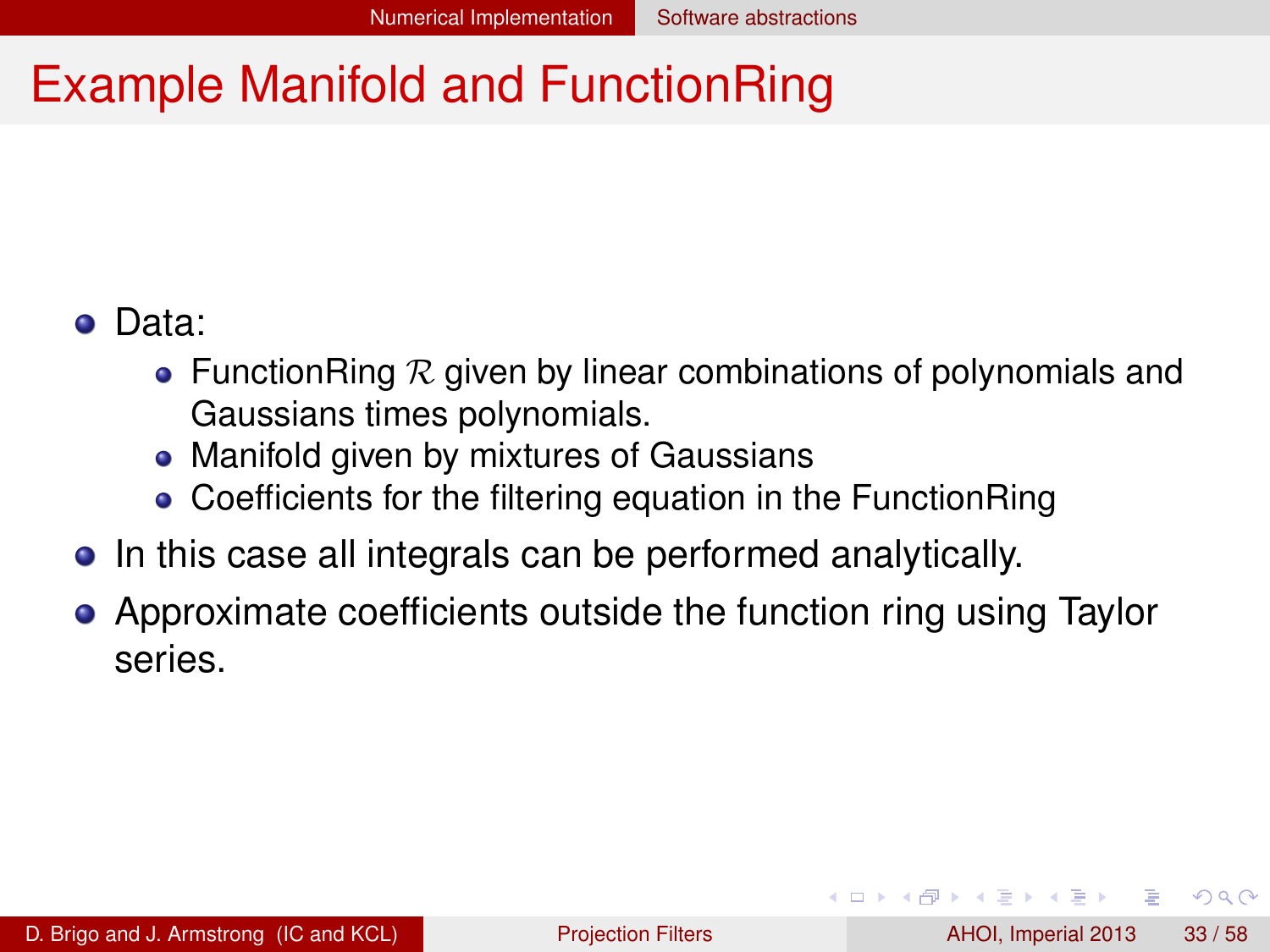Consider the quadratic sensor

$$
dX_t = \sigma dW_t
$$
  

$$
dY_t = X^2 dt + \sigma dV_t.
$$

活

<span id="page-44-0"></span> $299$ 

 $A \equiv A \cdot A \equiv A$ 

4 D E 4 HP  $\mathbf{p}$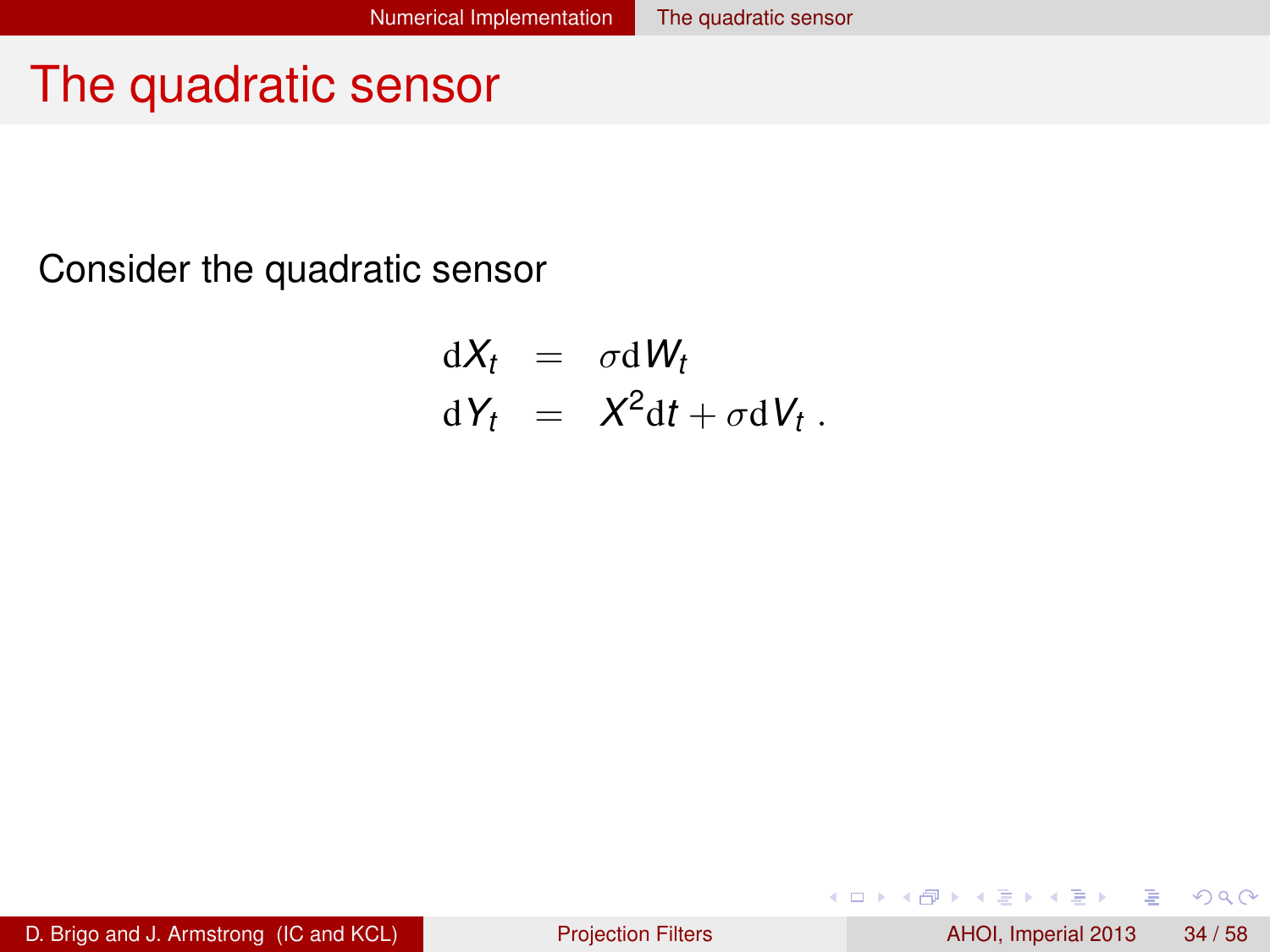Consider the quadratic sensor

$$
dX_t = \sigma dW_t
$$
  

$$
dY_t = X^2 dt + \sigma dV_t.
$$

The measurements tell us nothing about the sign of *X*

D. Brigo and J. Armstrong (IC and KCL) **[Projection Filters](#page-0-0)** AHOI, Imperial 2013 34/58

Þ

<span id="page-45-0"></span> $\Omega$ 

医下半面

4 D E 4 HP

 $\sim$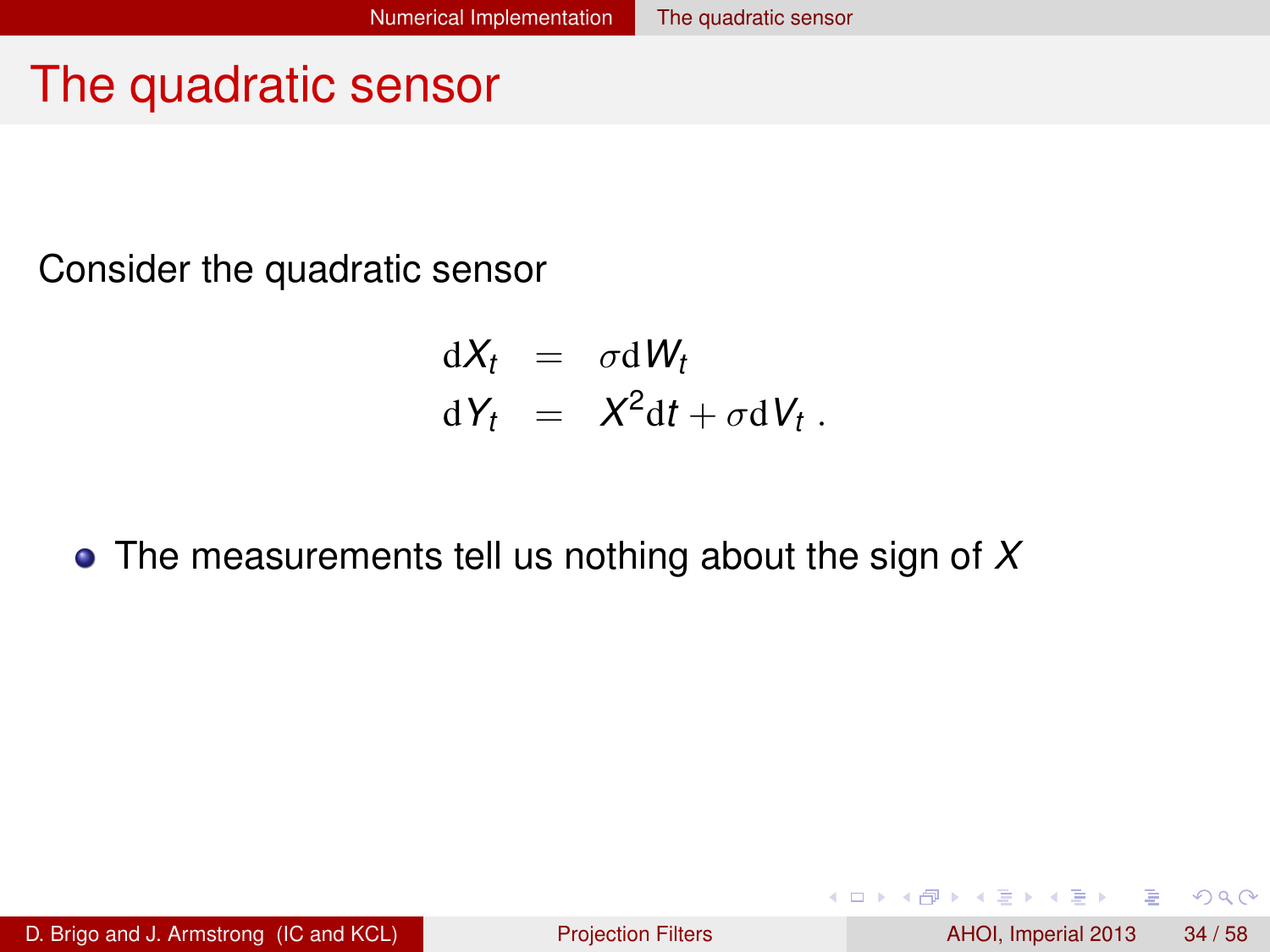Consider the quadratic sensor

$$
dX_t = \sigma dW_t
$$
  

$$
dY_t = X^2 dt + \sigma dV_t.
$$

- The measurements tell us nothing about the sign of *X*
- Once it seems likely that the state has moved past the origin, the distribution will become nearly symmetrical

<span id="page-46-0"></span> $\Omega$ 

 $\mathcal{A} \subset \mathbb{R}^n \times \mathcal{A} \subset \mathbb{R}^n \times \mathcal{A}$ 

4 D E 4 HP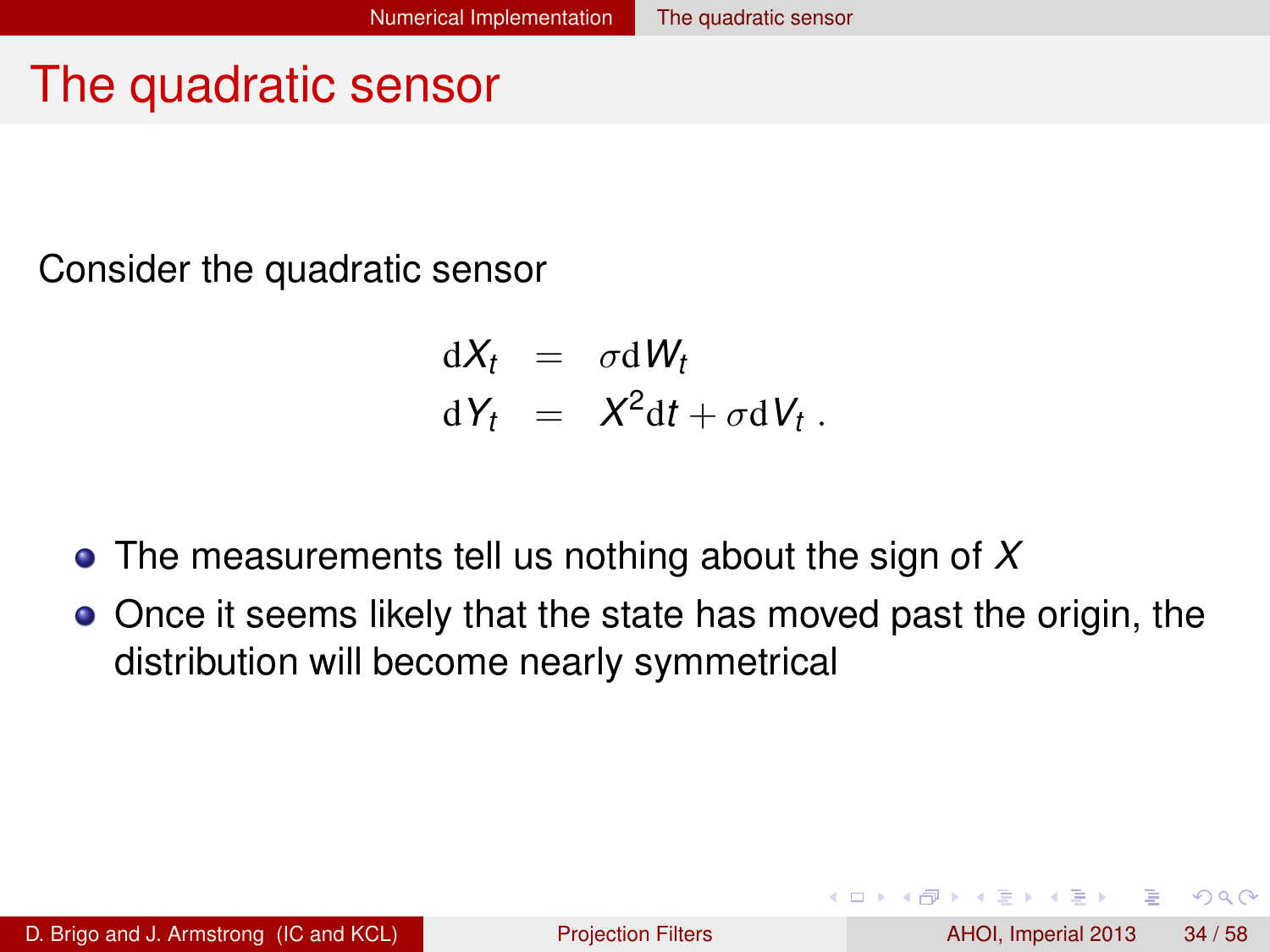Consider the quadratic sensor

 $dX_t = \sigma dW_t$  $dY_t = X^2 dt + \sigma dV_t$ .

- The measurements tell us nothing about the sign of *X*
- Once it seems likely that the state has moved past the origin, the distribution will become nearly symmetrical
- We expect a bimodal distribution

<span id="page-47-0"></span> $\Omega$ 

イロト イ押 トイラト イラト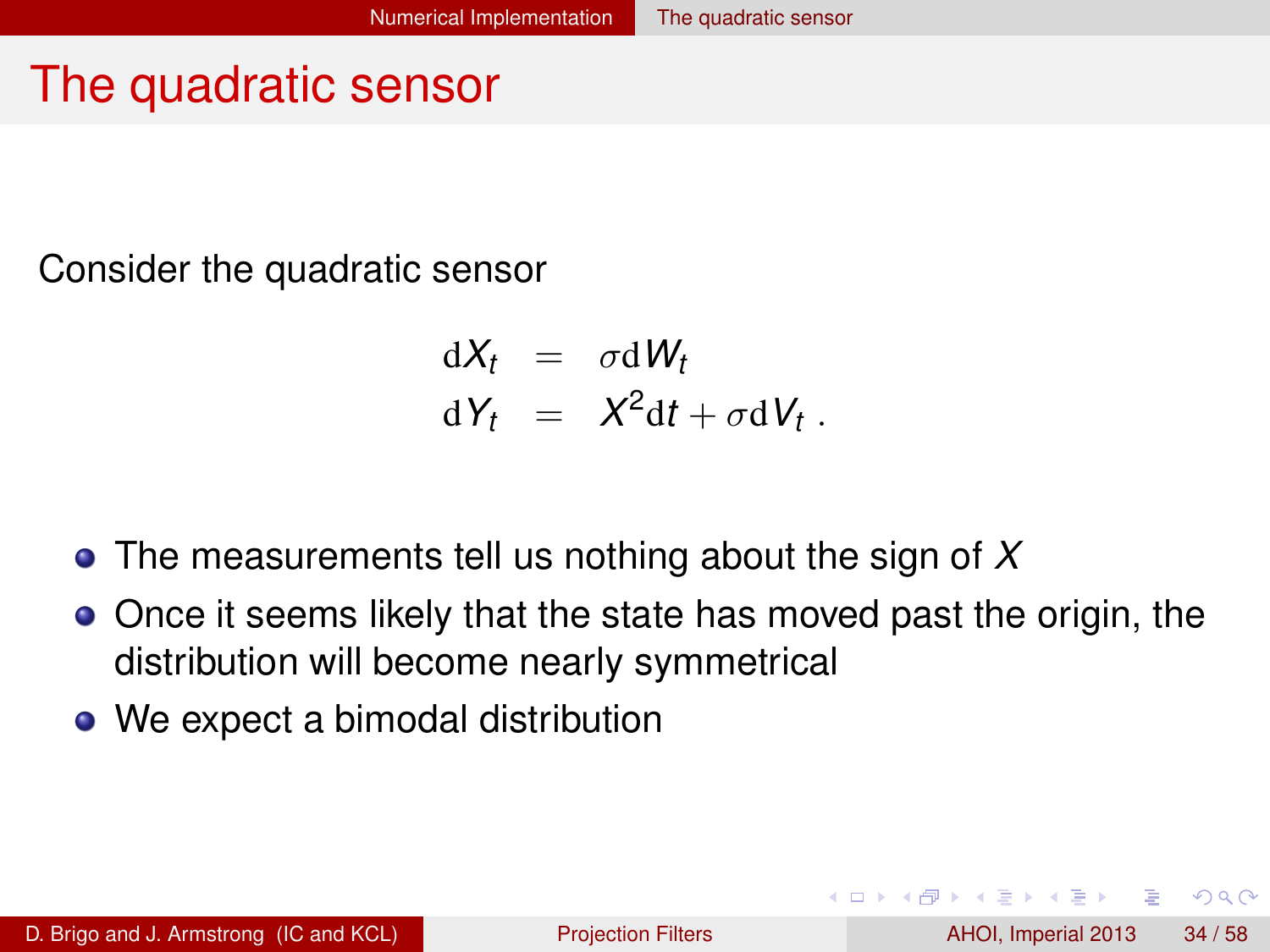<span id="page-48-0"></span>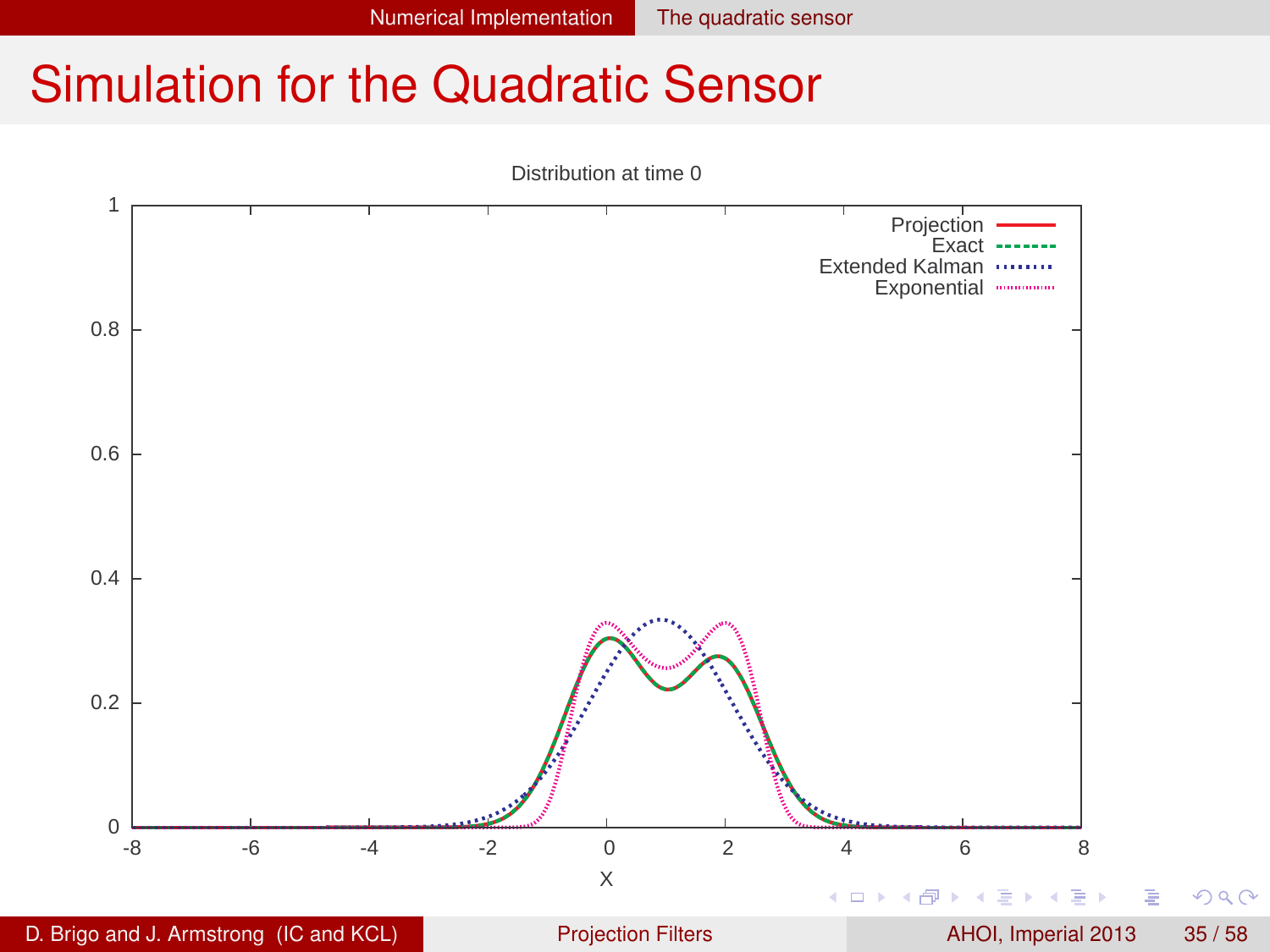<span id="page-49-0"></span>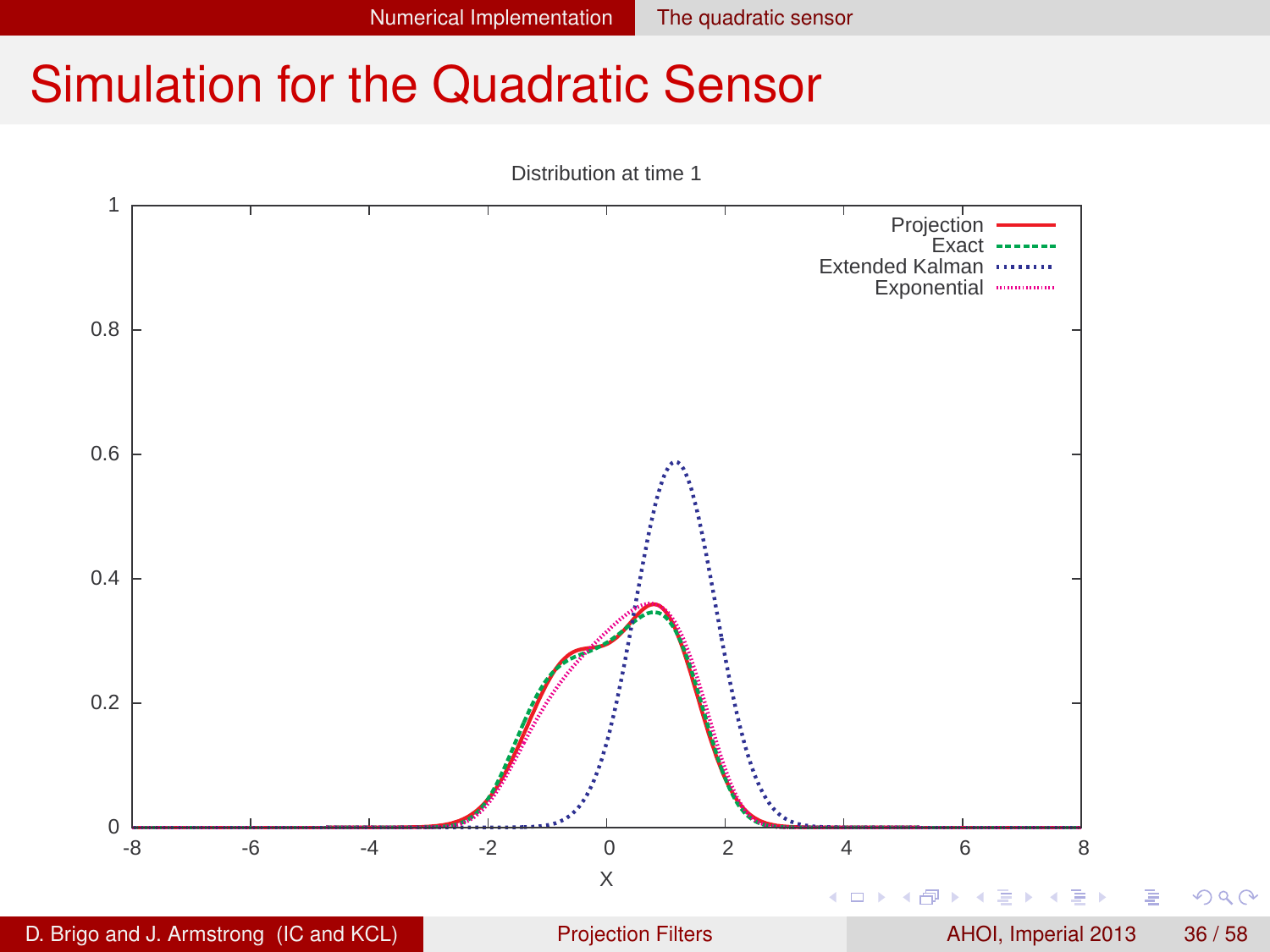<span id="page-50-0"></span>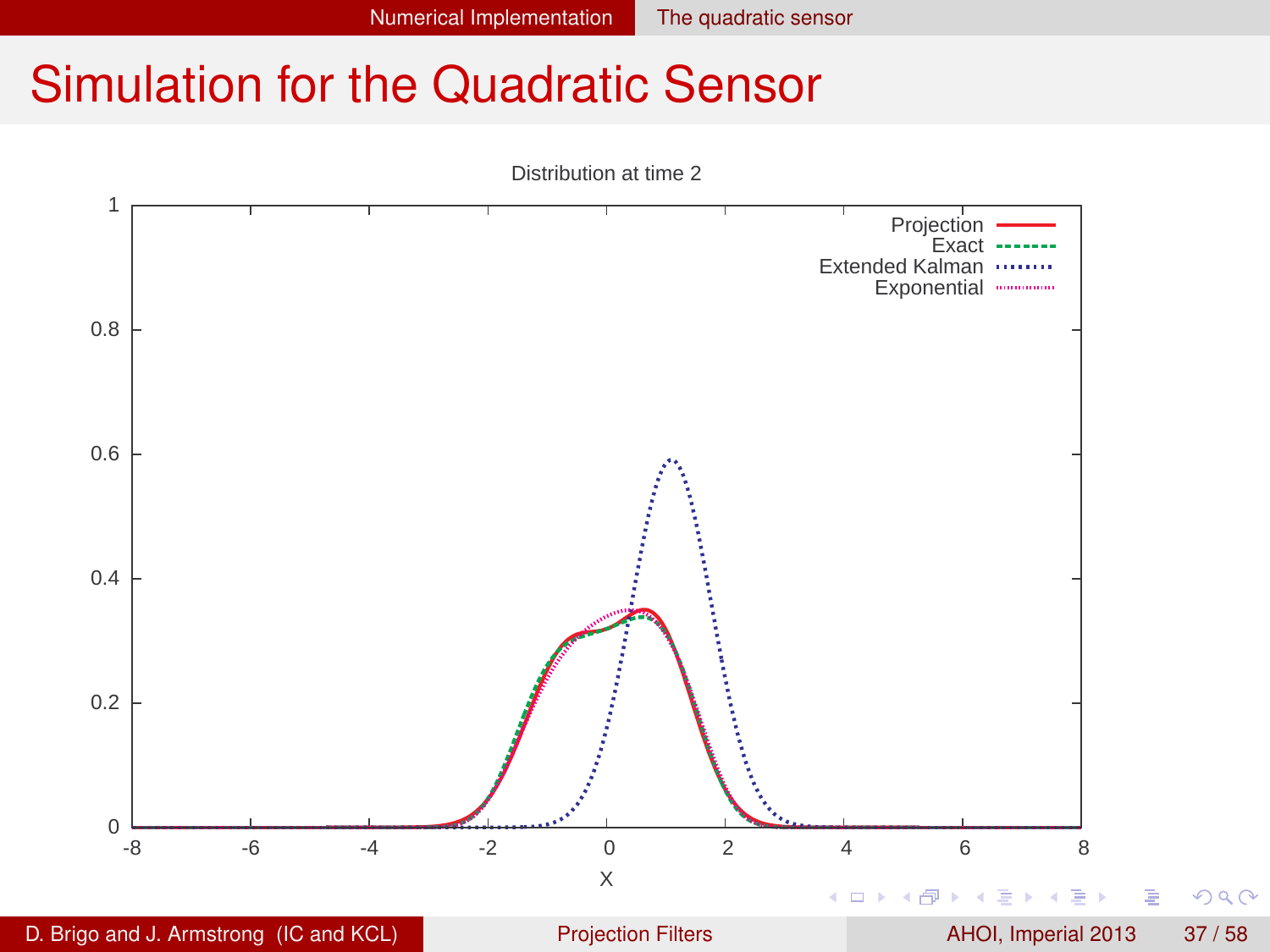<span id="page-51-0"></span>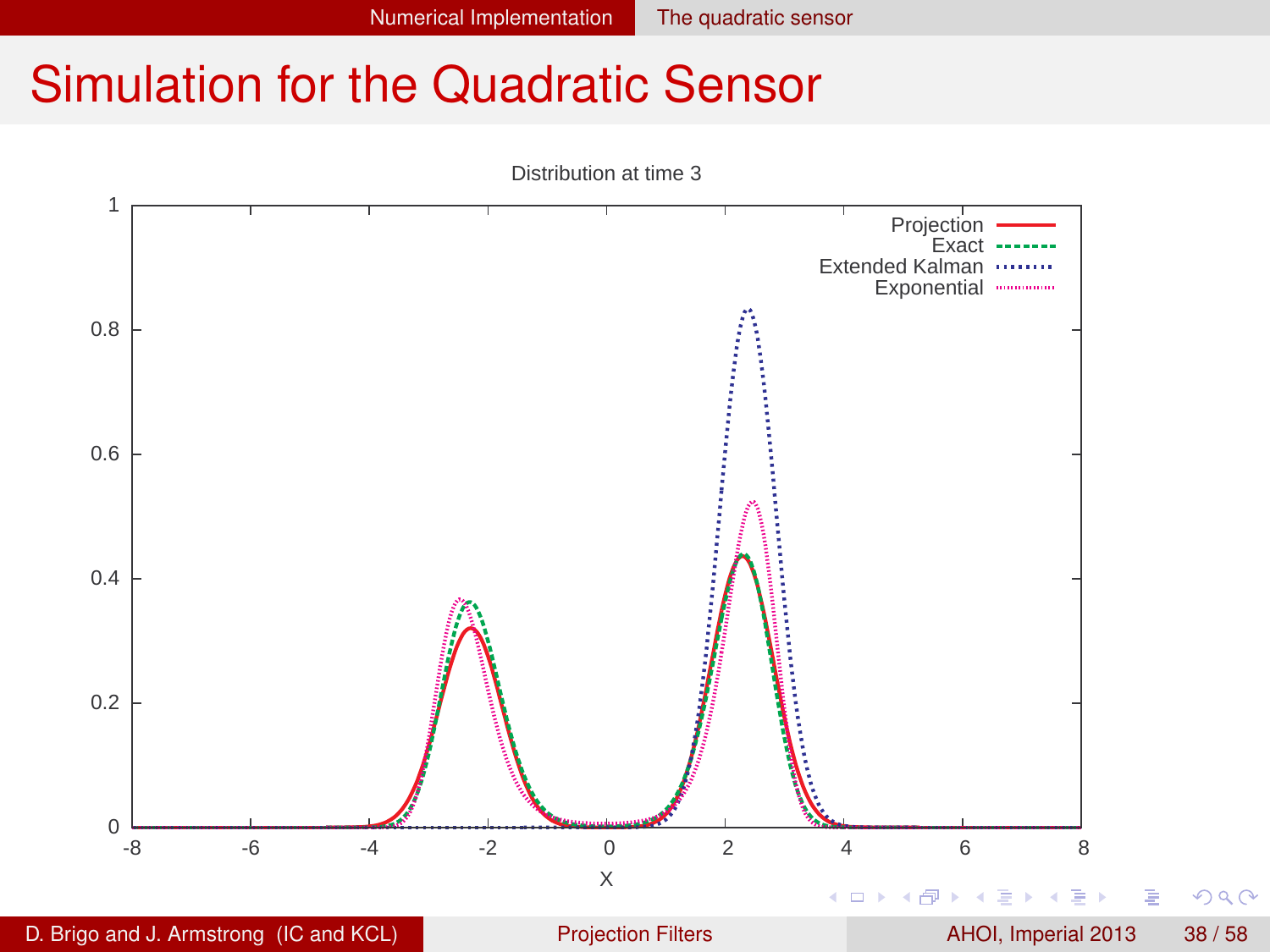<span id="page-52-0"></span>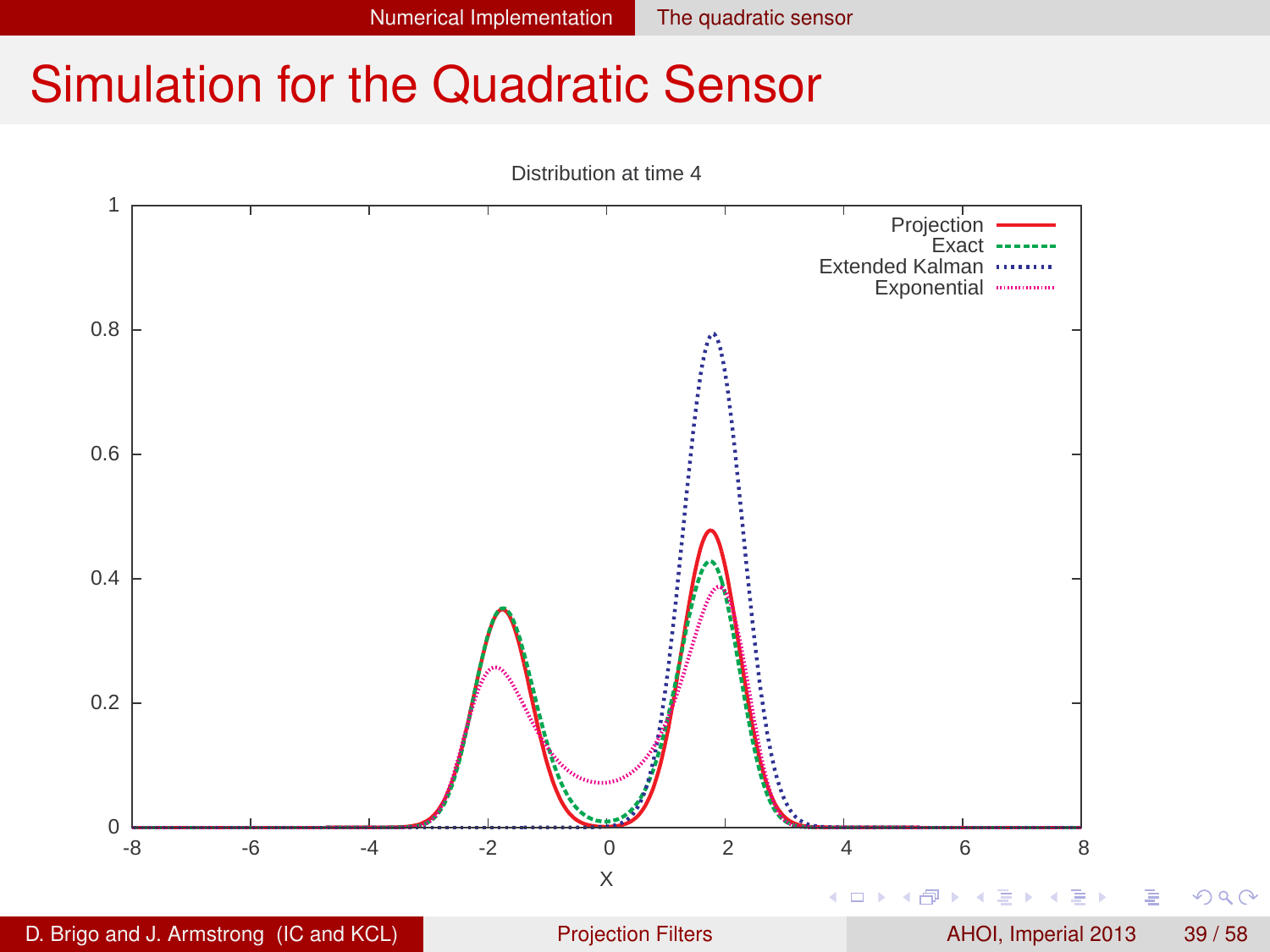<span id="page-53-0"></span>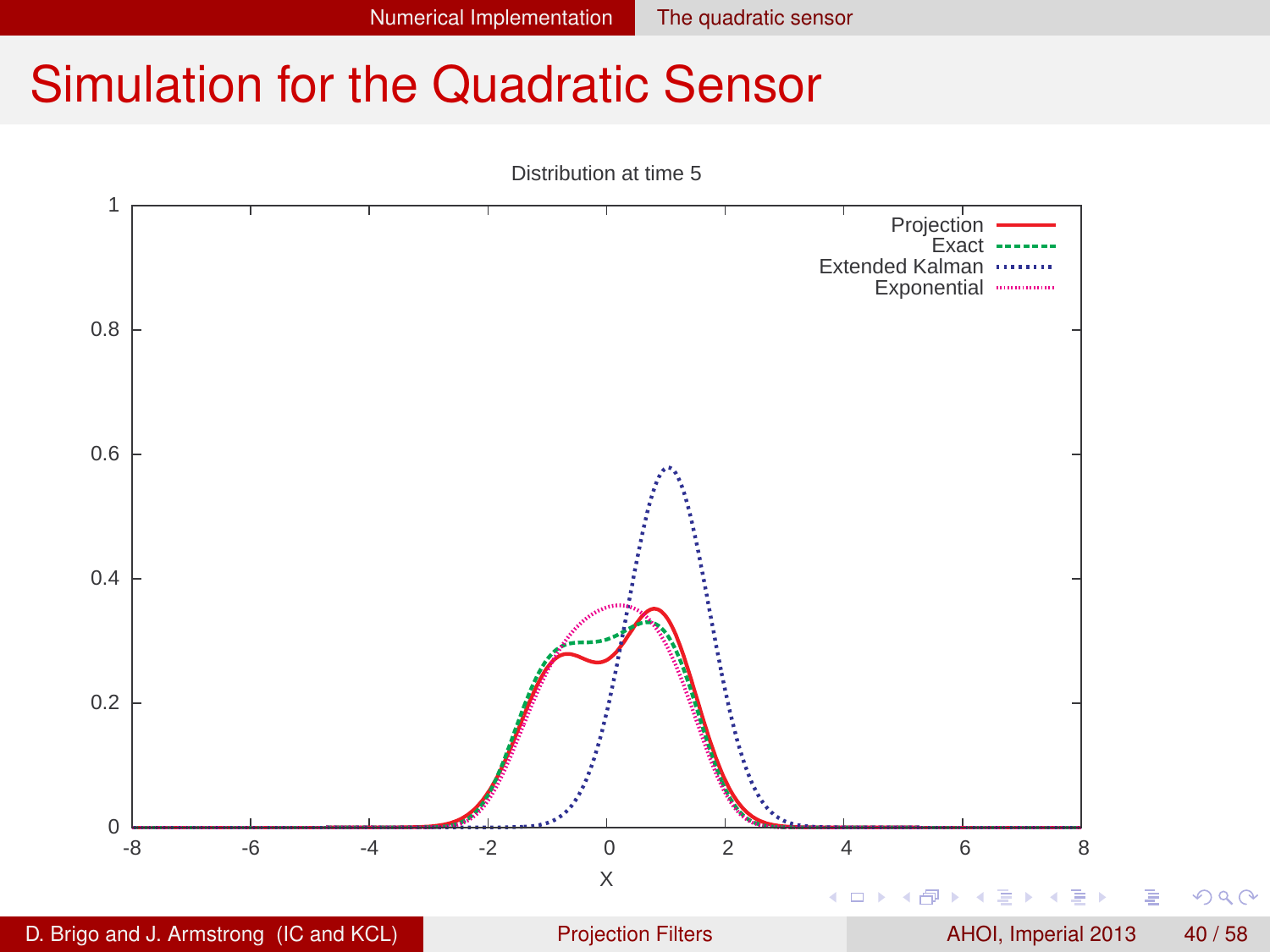<span id="page-54-0"></span>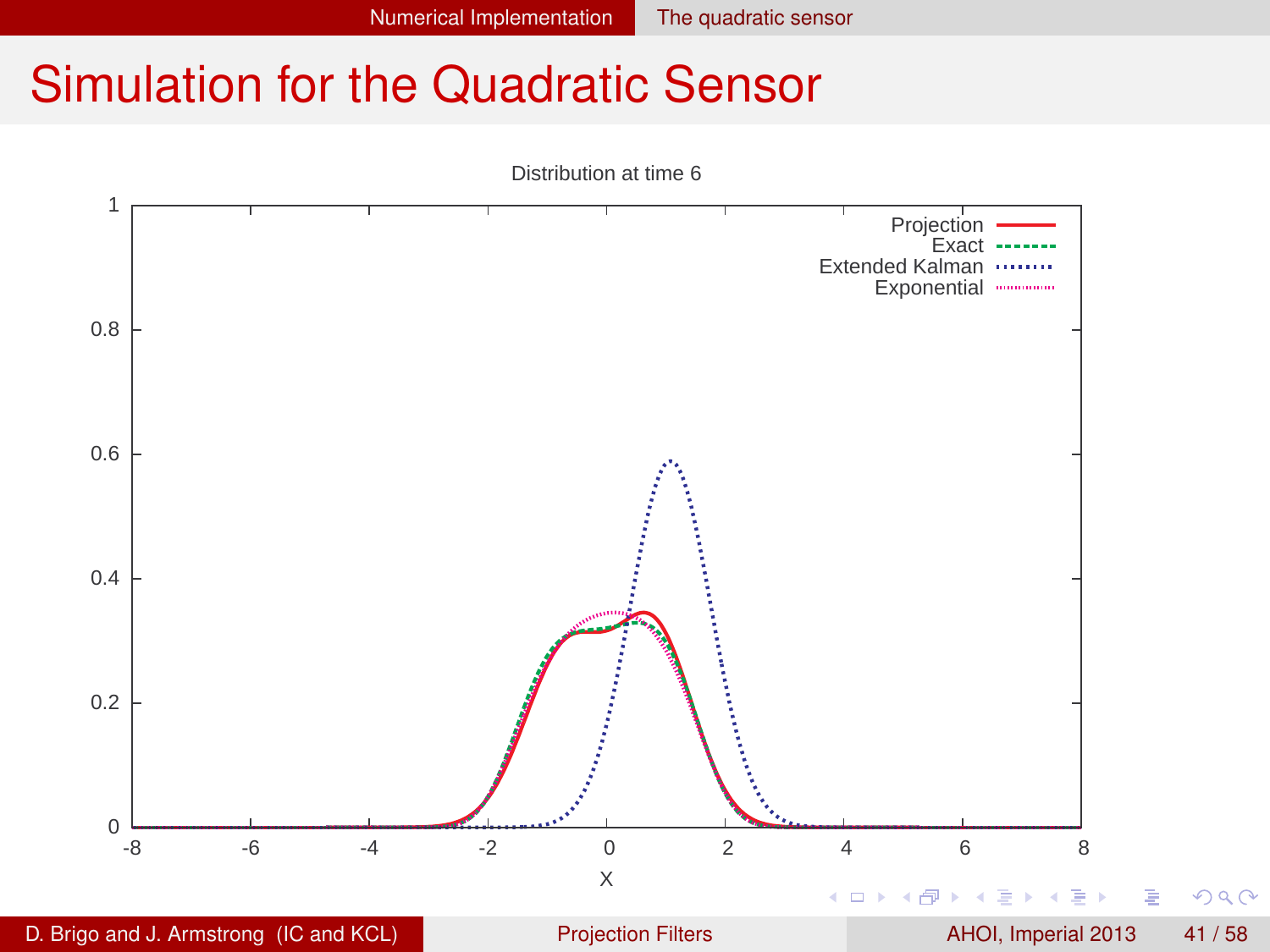<span id="page-55-0"></span>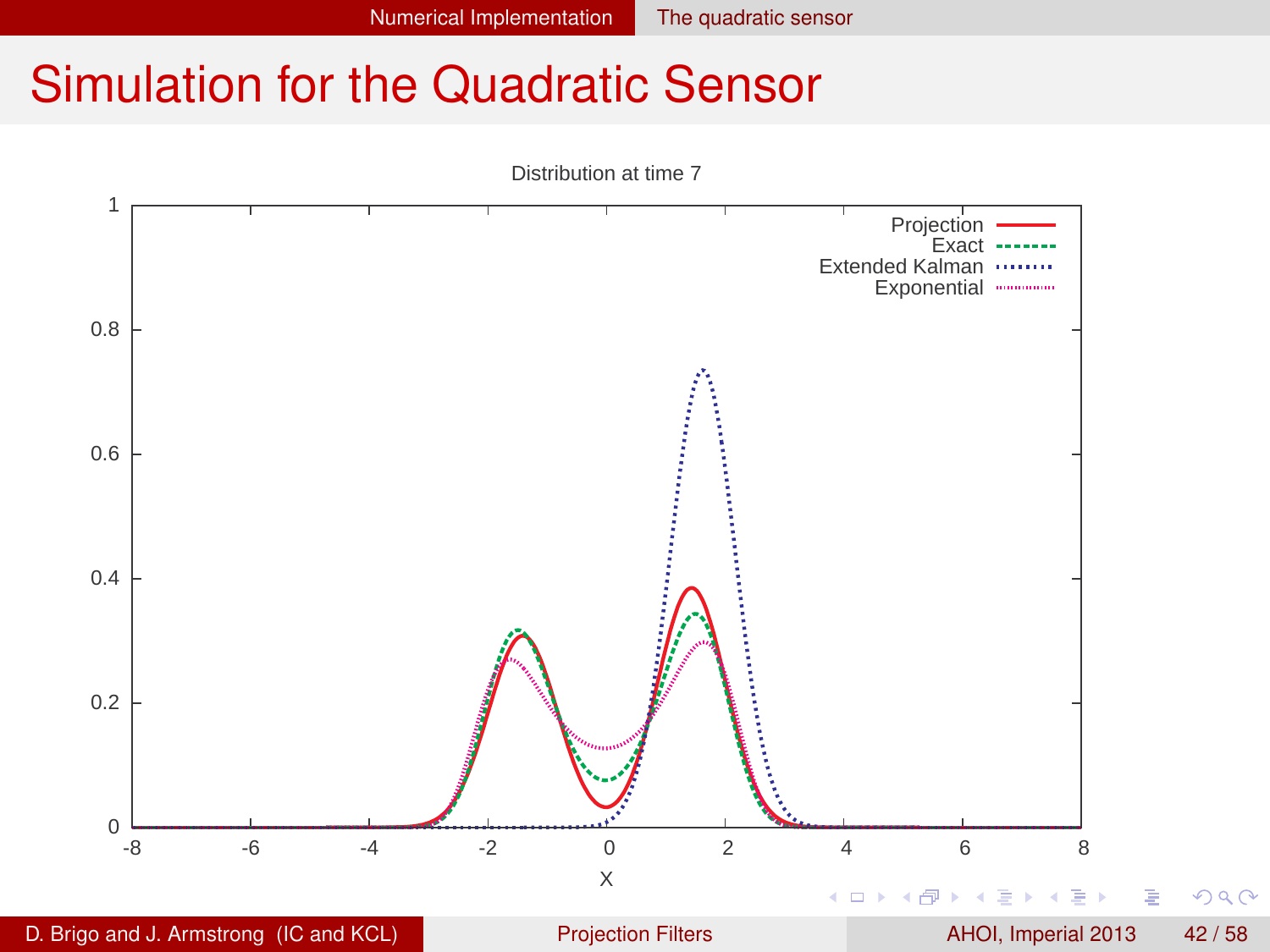<span id="page-56-0"></span>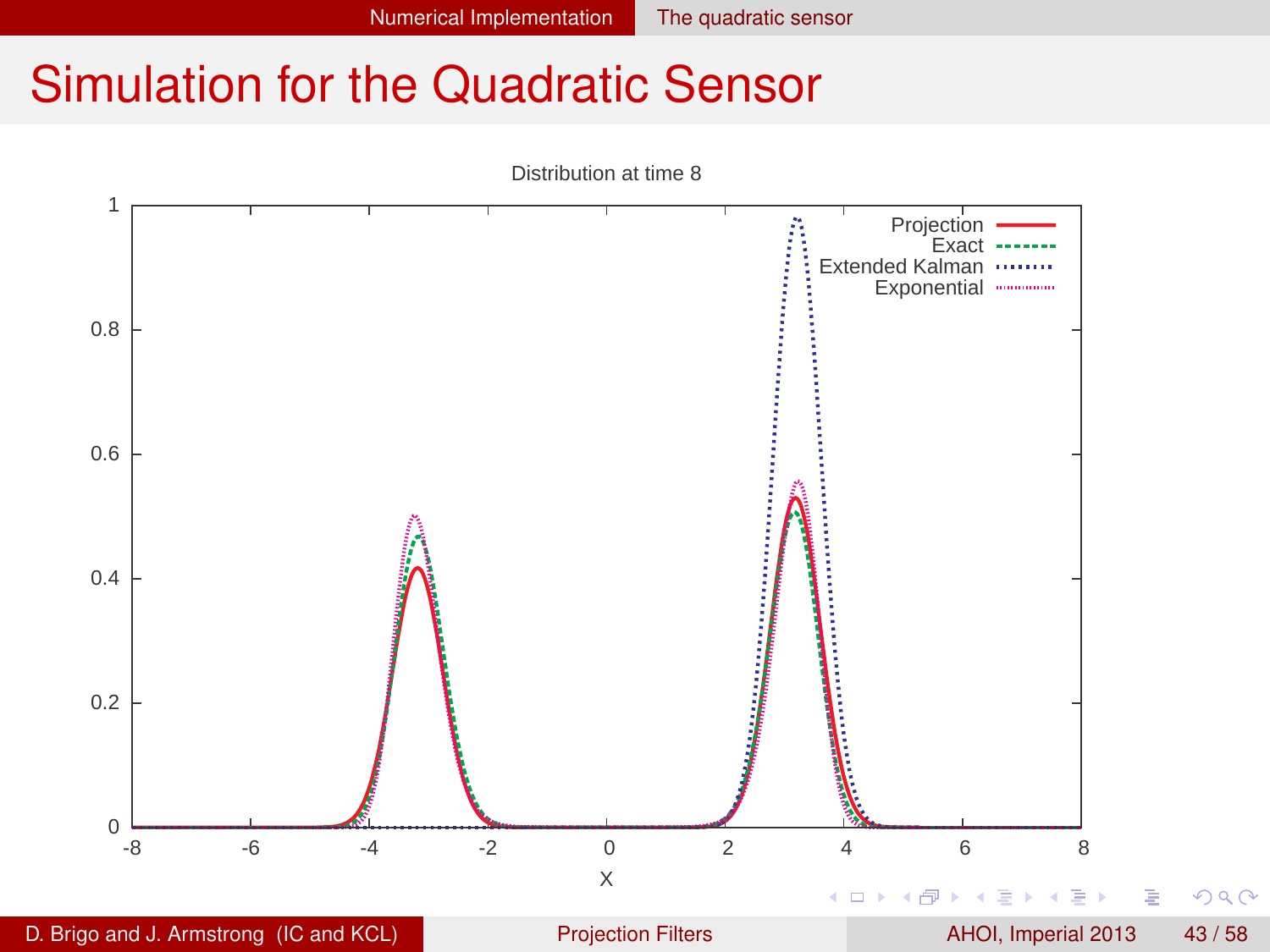<span id="page-57-0"></span>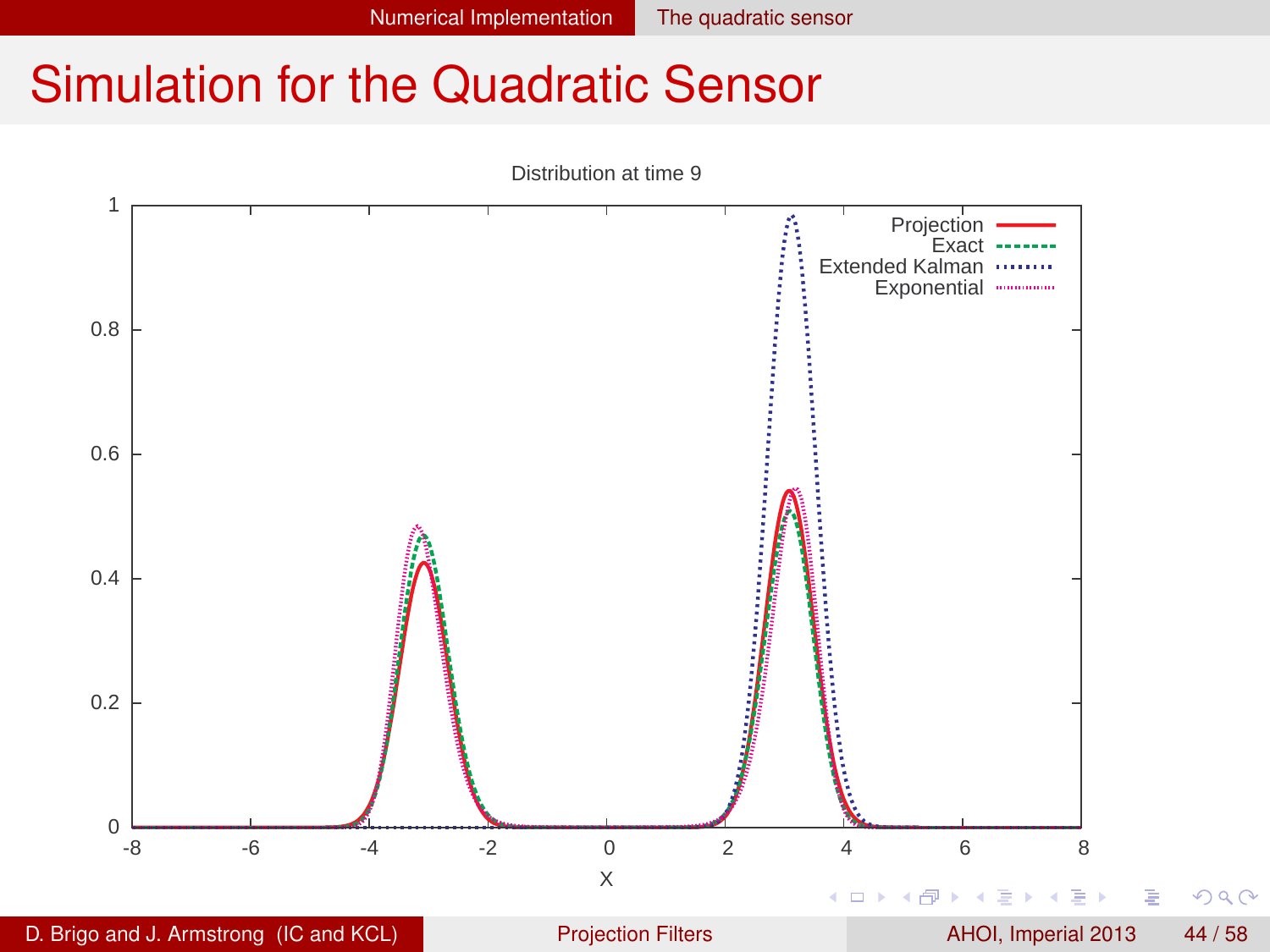<span id="page-58-0"></span>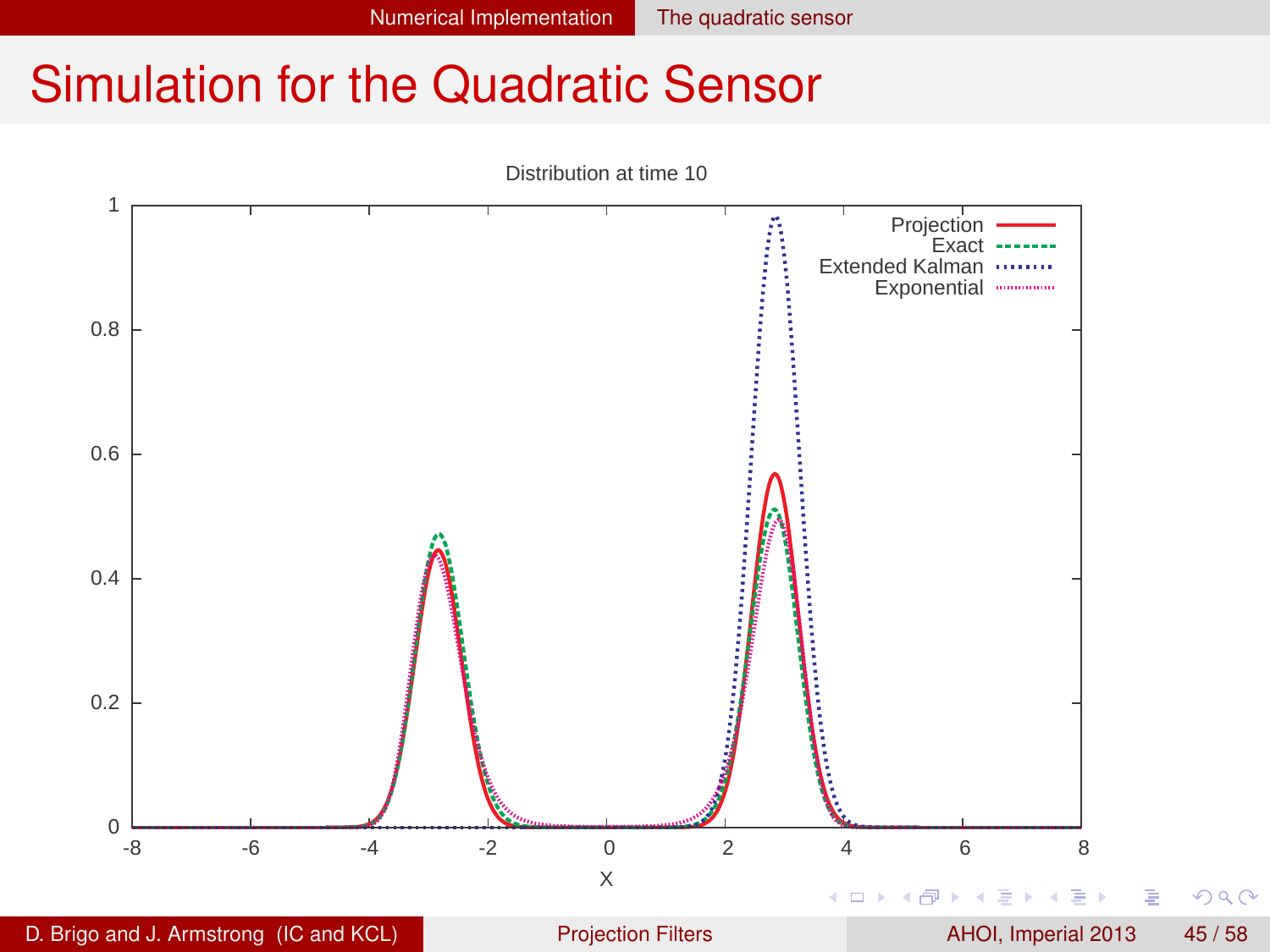# *L* 2 residuals for the quadratic sensor

<span id="page-59-0"></span>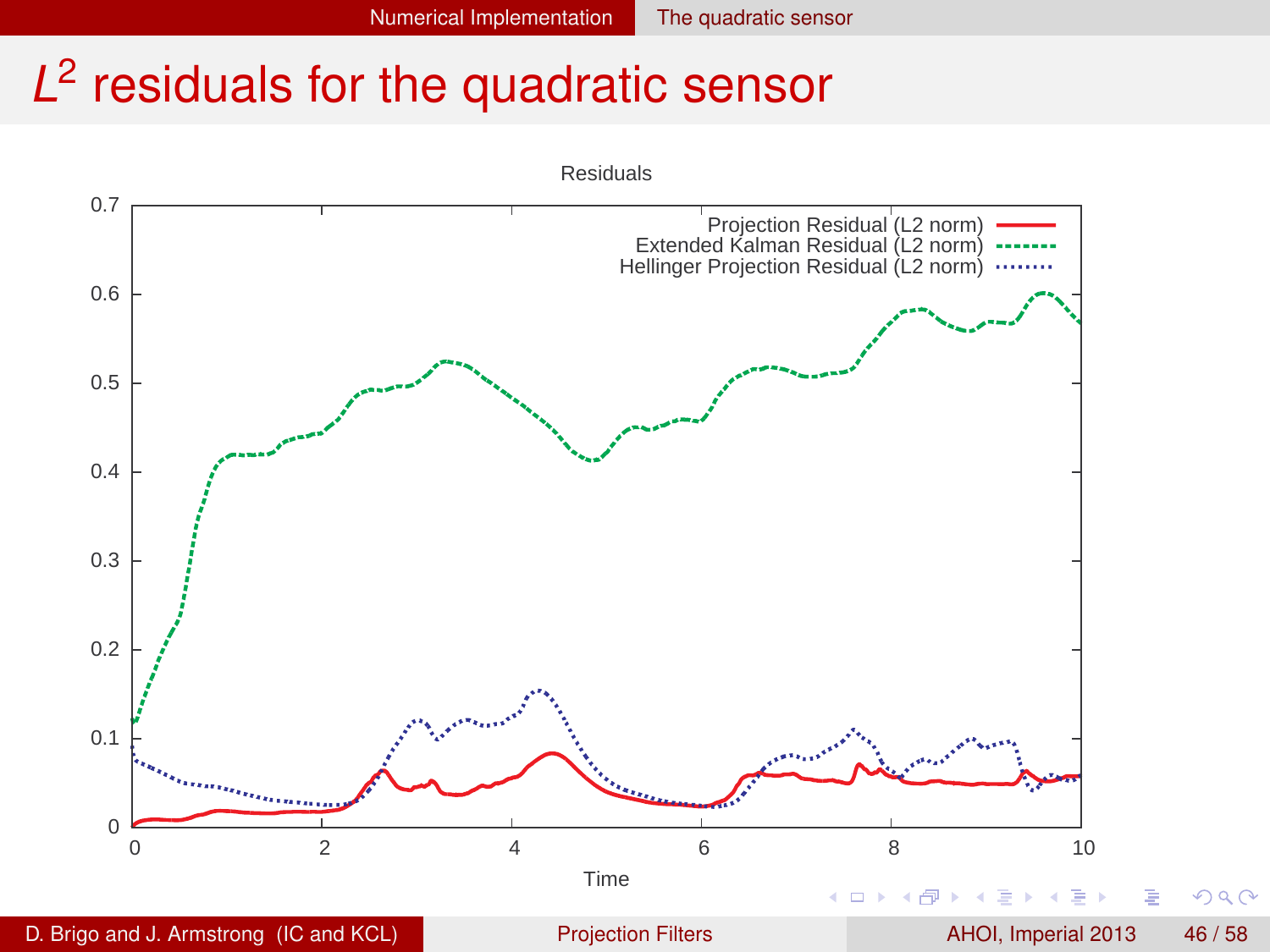## Lévy residuals for the quadratic sensor

<span id="page-60-0"></span>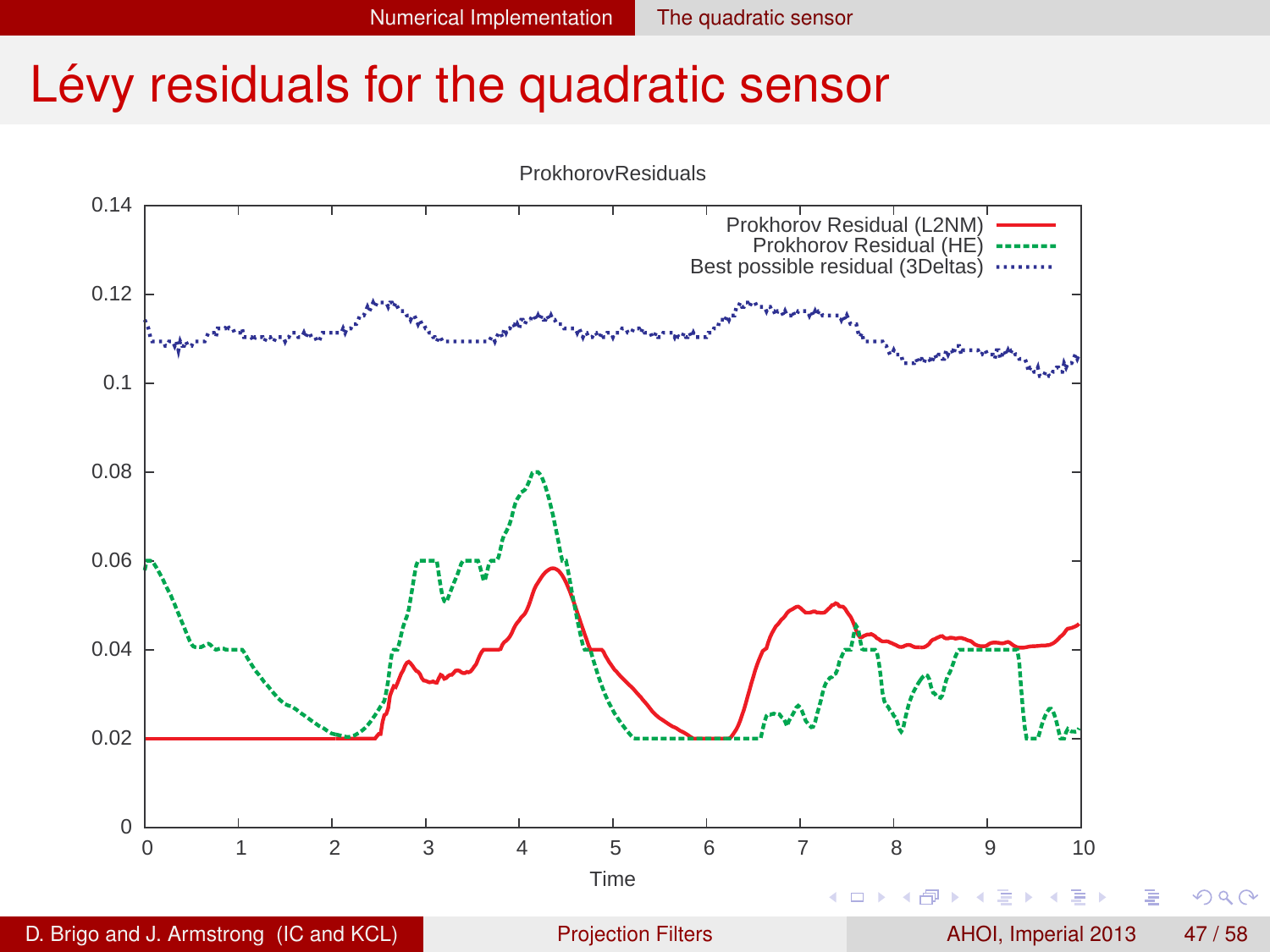#### Cubic sensors



Qualitatively similar results up to a stopping time

<span id="page-61-0"></span> $\Omega$ 

∍

イロト イ押ト イヨト イヨ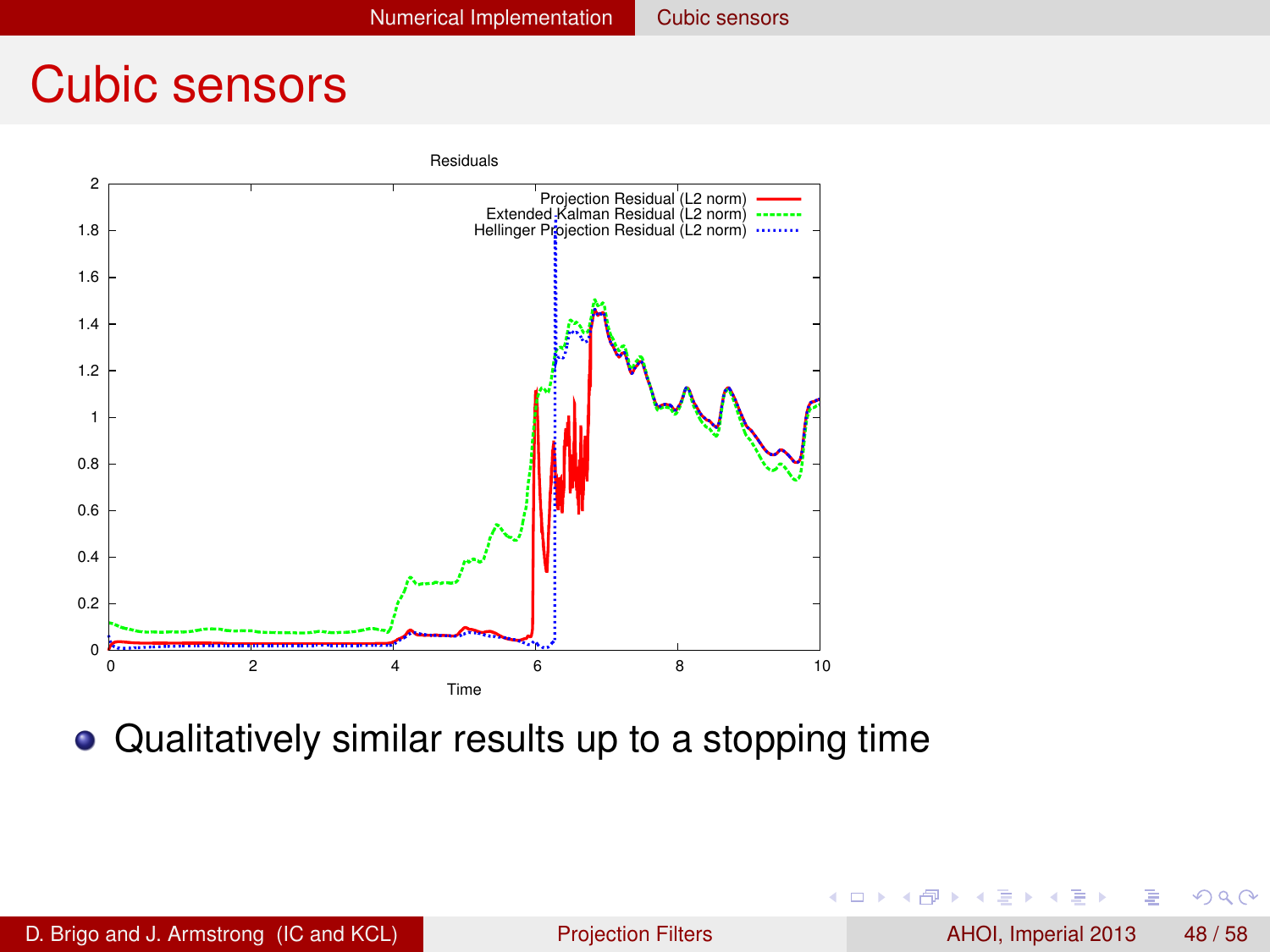#### Cubic sensors



- Qualitatively similar results up to a stopping time
- As one approaches the boundary γ*ij* becomes singular

<span id="page-62-0"></span> $\Omega$ 

化重新分离

4 D E 4 HP

 $\sim$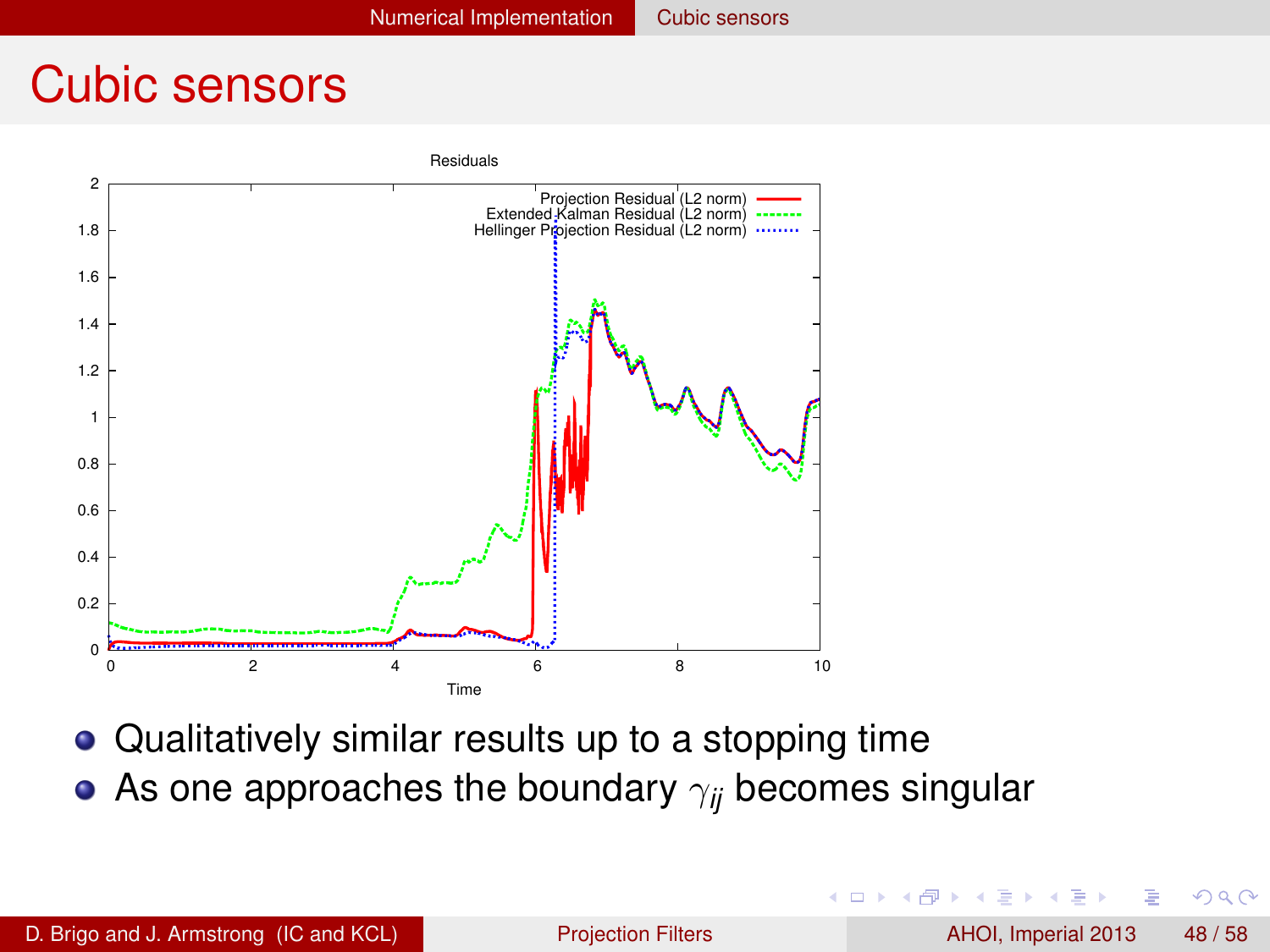#### Cubic sensors



- Qualitatively similar results up to a stopping time
- As one approaches the boundary  $\gamma_{ii}$  becomes singular
- The solution is to dynamically change the parameterization and even the dimension of the manifold. **CONTINUE**  $\Omega$

D. Brigo and J. Armstrong (IC and KCL) [Projection Filters](#page-0-0) AHOI, Imperial 2013 48/58

<span id="page-63-0"></span>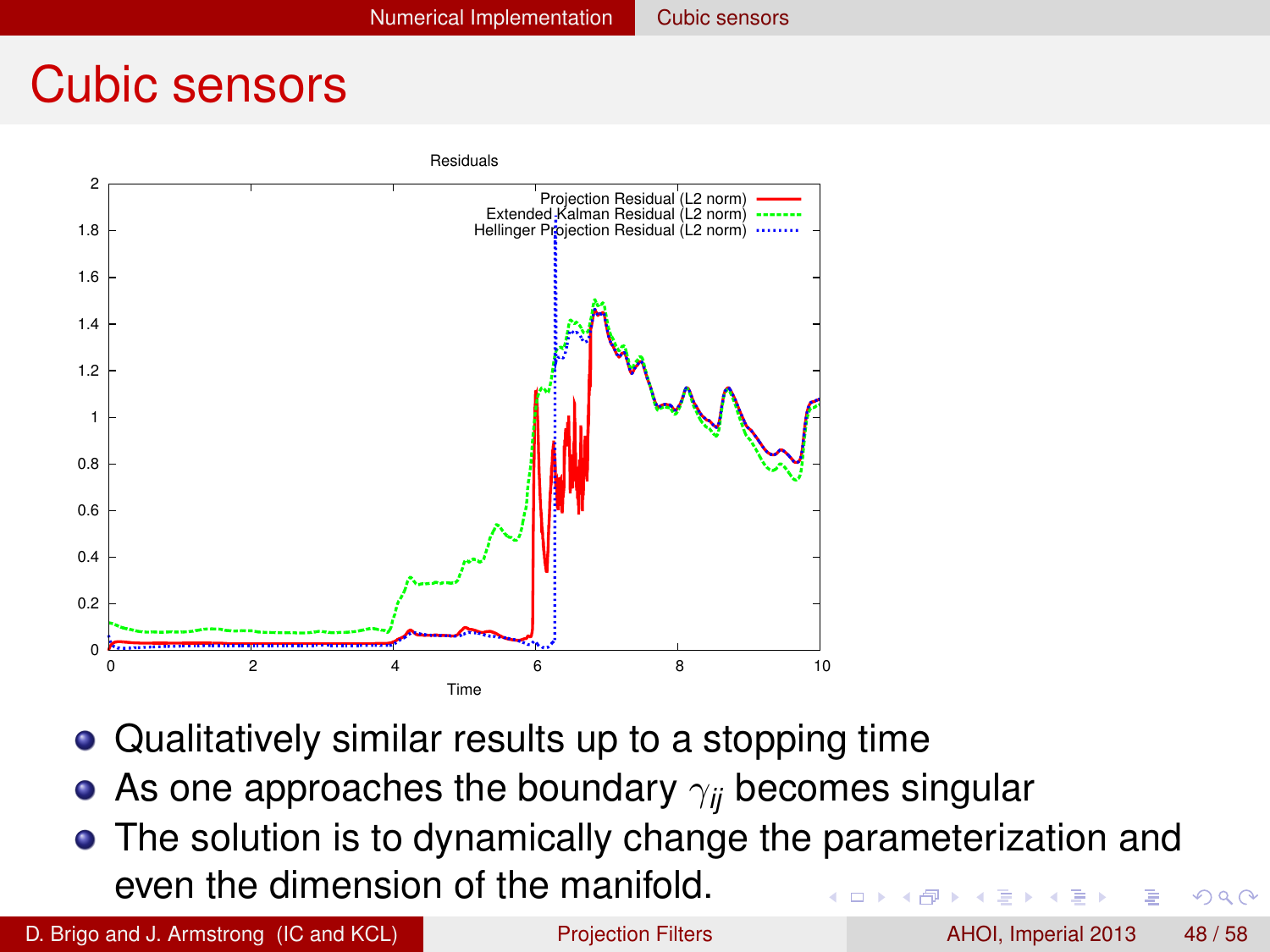# Conclusion I

- Approximate filtering can be achieved by mathematically rigorous projection methods on the space of densities
- Manifold structure depending on an overarching *L* <sup>2</sup> structure
- Two different metrics: direct *L*2 and Hellinger/Fisher (*L* <sup>2</sup> on <sup>√</sup>.)
- **•** Fisher works well with exponential families:
	- good for conditional signal with thin tails
	- multimodality,
	- correction step exact,
	- simplicity of implementation
	- equivalence with Assumed Density Filters
- Direct L2 works well with mixture families
	- even simpler filter equations, no inline numerical integration
	- equivalence with Galerkin methods
	- suited also for fat tailed conditional distributions and extreme multimodality (quadratic sensor tests, L2 global filter error)

<span id="page-64-0"></span> $\Omega$ 

 $(0.123 \times 10^{-14} \text{ m}) \times 10^{-14} \text{ m} \times 10^{-14} \text{ m}$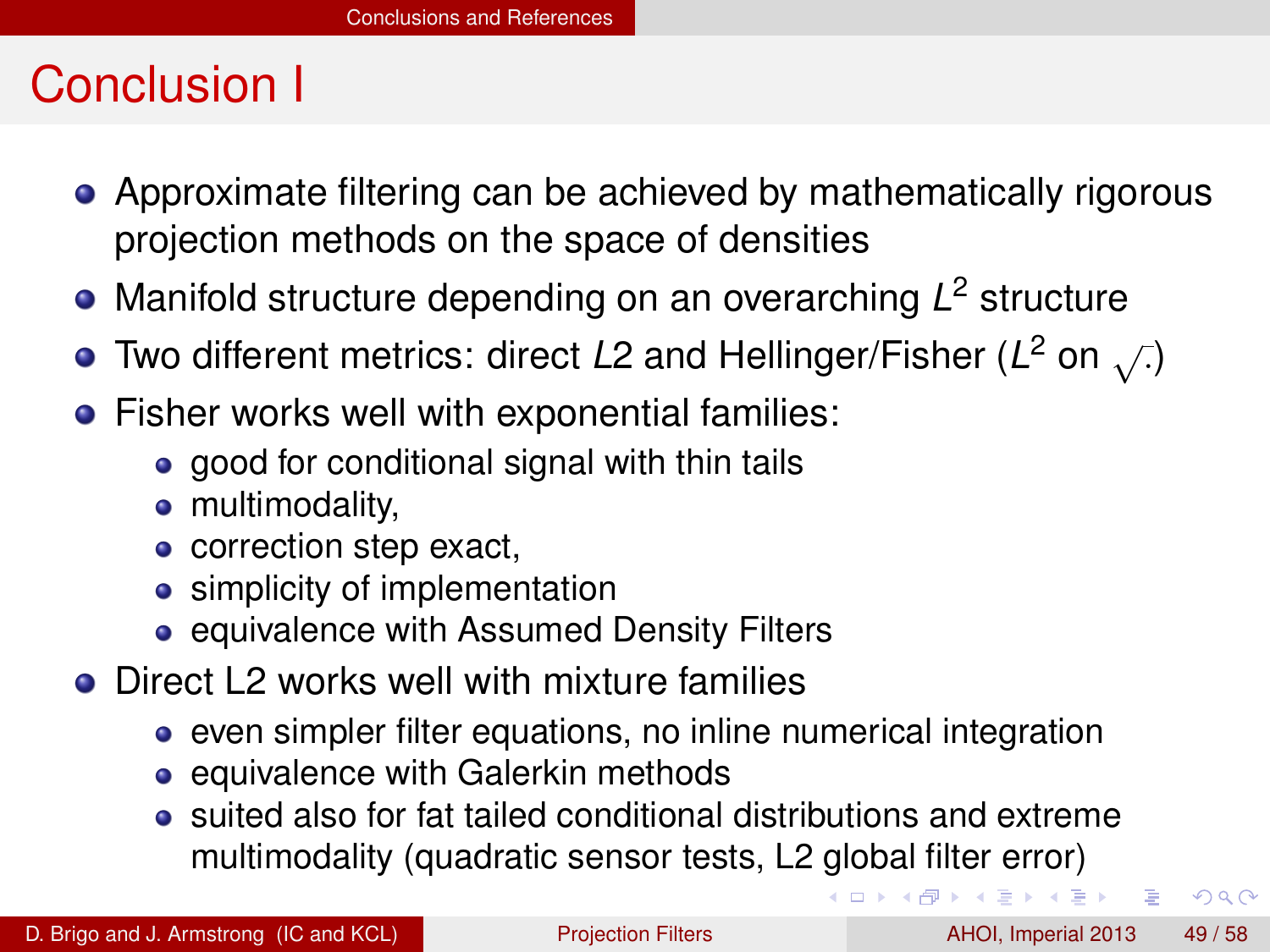#### Thanks

With Thanks to the organizing committee and Almut Veraart in particular for your kind invitation.

Thank you for your kind attention.

Questions and comments very welcome

<span id="page-65-0"></span> $\Omega$ 

 $\rightarrow$   $\rightarrow$   $\rightarrow$   $\rightarrow$   $\rightarrow$ 

4 ロ ト ィ *同* ト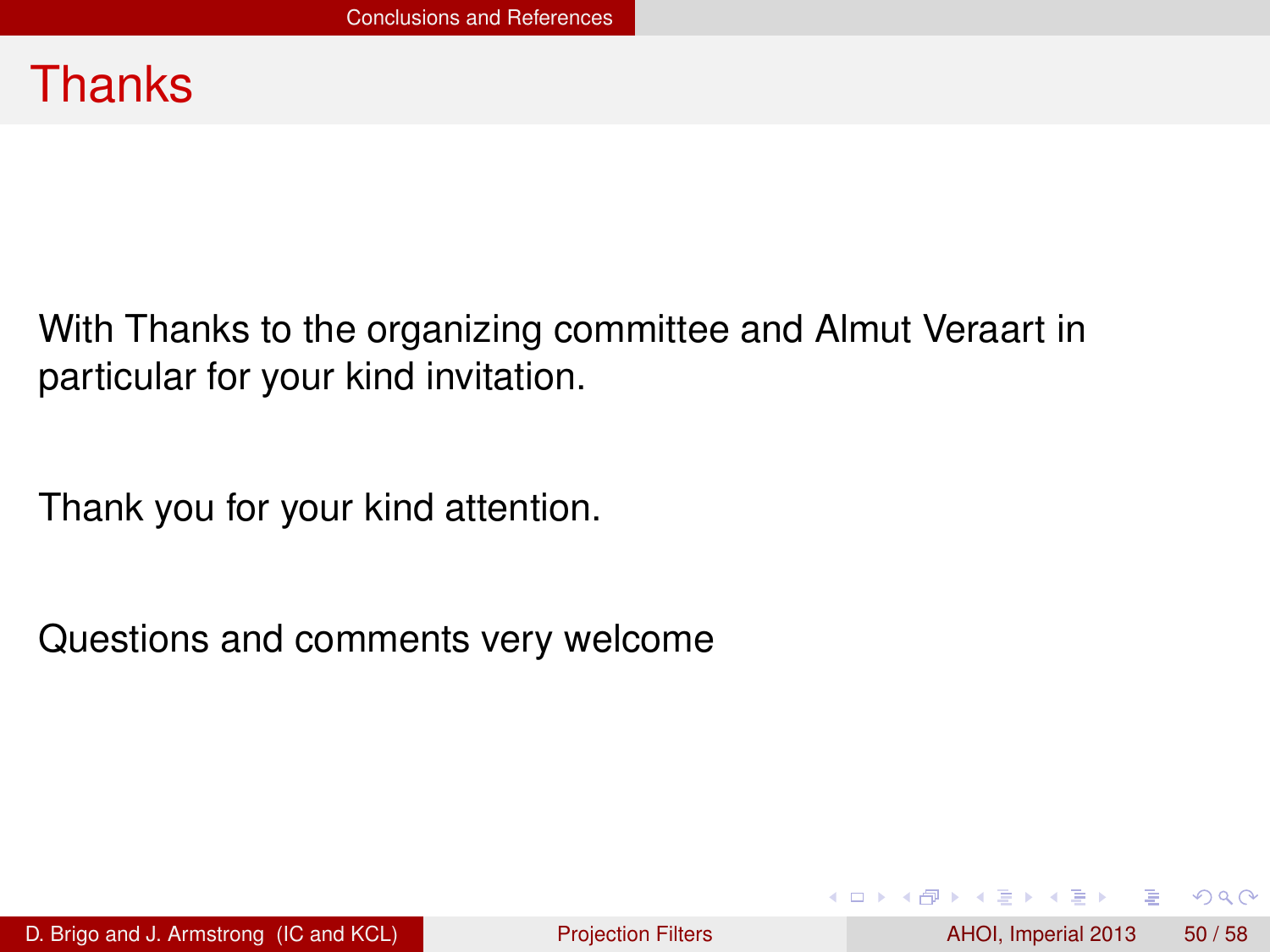#### References I

- J. Aggrawal: Sur l'information de Fisher. In: Theories de l'Information (J. Kamp de Friet, ed.), Springer-Verlag, Berlin–New York 1974, pp. 111-117.
- Amari, S. Differential-geometrical methods in statistics, Lecture 譶 notes in statistics, Springer-Verlag, Berlin, 1985
- Beard, R., Kenney, J., Gunther, J., Lawton, J., and Stirling, W. (1999). Nonlinear Projection Filter based on Galerkin approximation. AIAA Journal of Guidance Control and Dynamics, 22 (2): 258-266.
- 譶 Beard, R. and Gunther, J. (1997). Galerkin Approximations of the Kushner Equation in Nonlinear Estimation. Working Paper, Brigham Young University.

<span id="page-66-0"></span> $\Omega$ 

 $(0.125 \times 10^{-14} \text{ m}) \times 10^{-14} \text{ m}$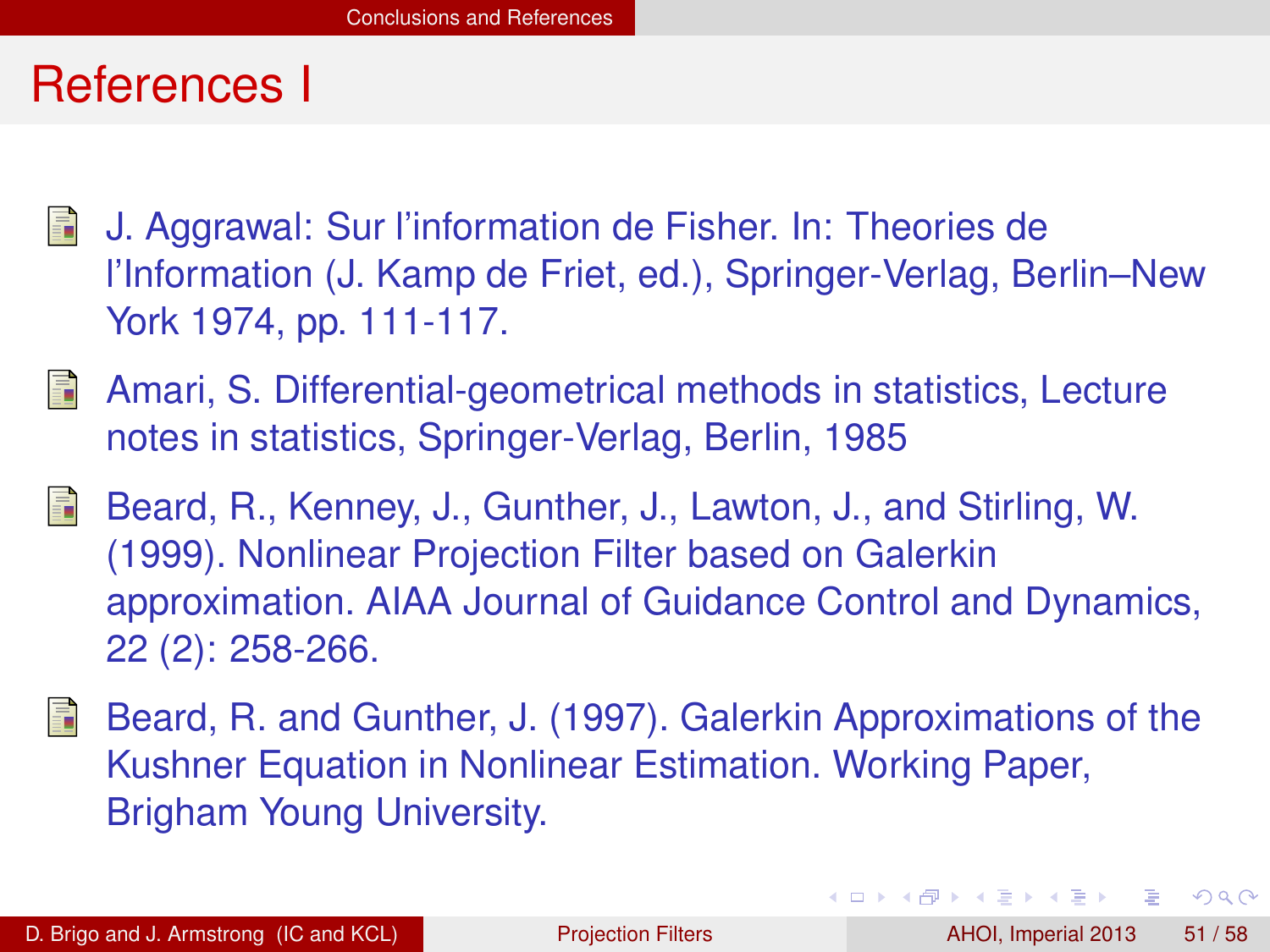#### References II

- Bain, A., and Crisan, D. (2010). Fundamentals of Stochastic Filtering. Springer-Verlag, Heidelberg.
- Barndorff-Nielsen, O.E. (1978). Information and Exponential 晶 Families. John Wiley and Sons, New York.
- Brigo, D. Diffusion Processes, Manifolds of Exponential Densities, and Nonlinear Filtering, In: Ole E. Barndorff-Nielsen and Eva B. Vedel Jensen, editor, Geometry in Present Day Science, World Scientific, 1999
- Brigo, D, On SDEs with marginal laws evolving in finite-dimensional exponential families, STAT PROBABIL LETT, 2000, Vol: 49, Pages: 127 – 134

<span id="page-67-0"></span> $\Omega$ 

 $(0.125 \times 10^{-14} \text{ m}) \times 10^{-14} \text{ m}$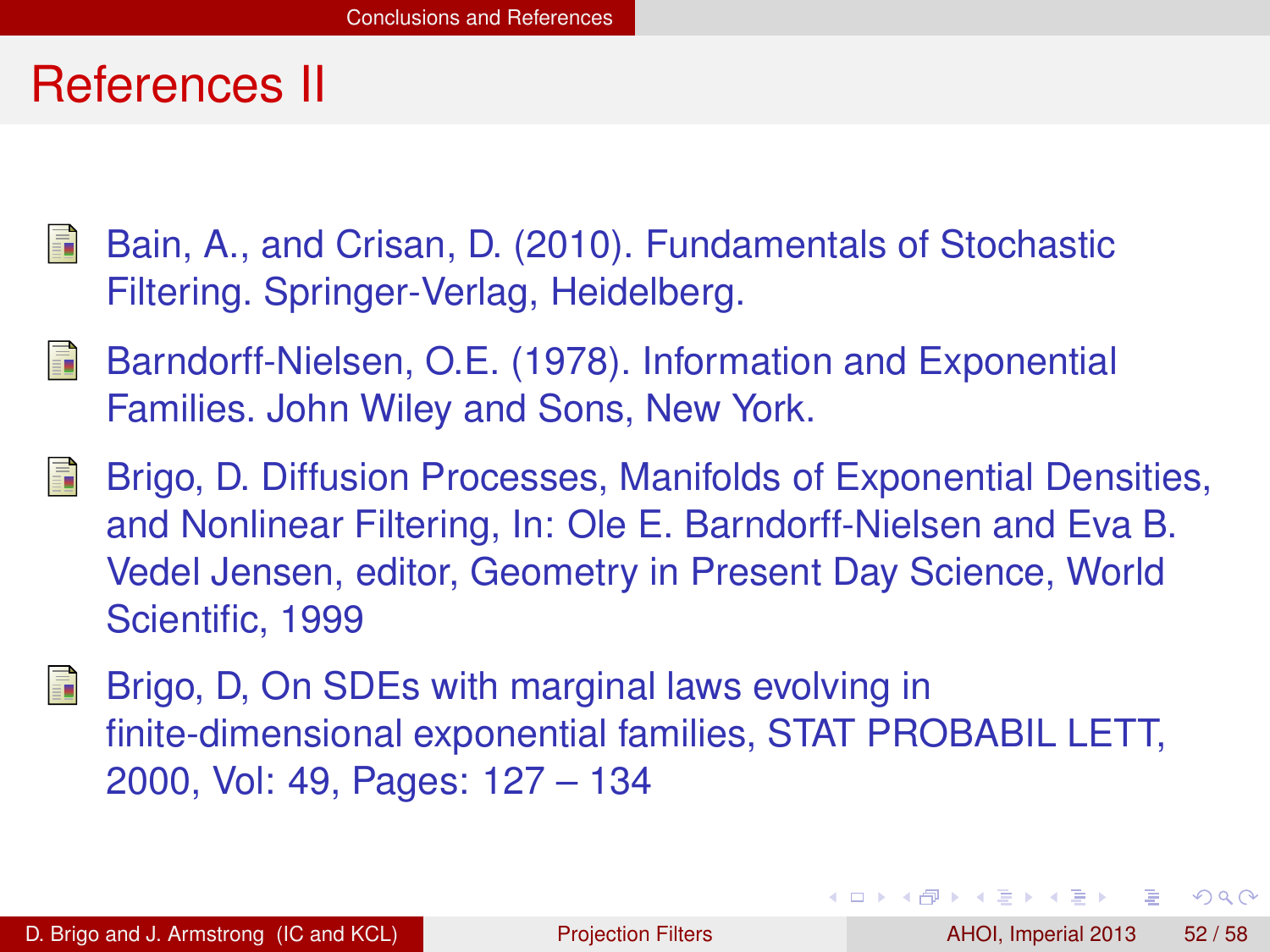### References III

- Brigo, D. (2011). The direct L2 geometric structure on a manifold of probability densities with applications to Filtering. Available on arXiv.org and damianobrigo.it
- R Brigo, D, Hanzon, B, LeGland, F, A differential geometric approach to nonlinear filtering: The projection filter, IEEE T AUTOMAT CONTR, 1998, Vol: 43, Pages: 247 – 252
- Brigo, D, Hanzon, B, Le Gland, F, Approximate nonlinear filtering by projection on exponential manifolds of densities, BERNOULLI, 1999, Vol: 5, Pages: 495 – 534
- D. Brigo, On the nice behaviour of the Gaussian Projection Filter with small observation noise, *Systems and Control Letters* **26** (1995) 363–370

<span id="page-68-0"></span> $\Omega$ 

K ロ ト K 個 ト K 君 ト K 君 ト 一君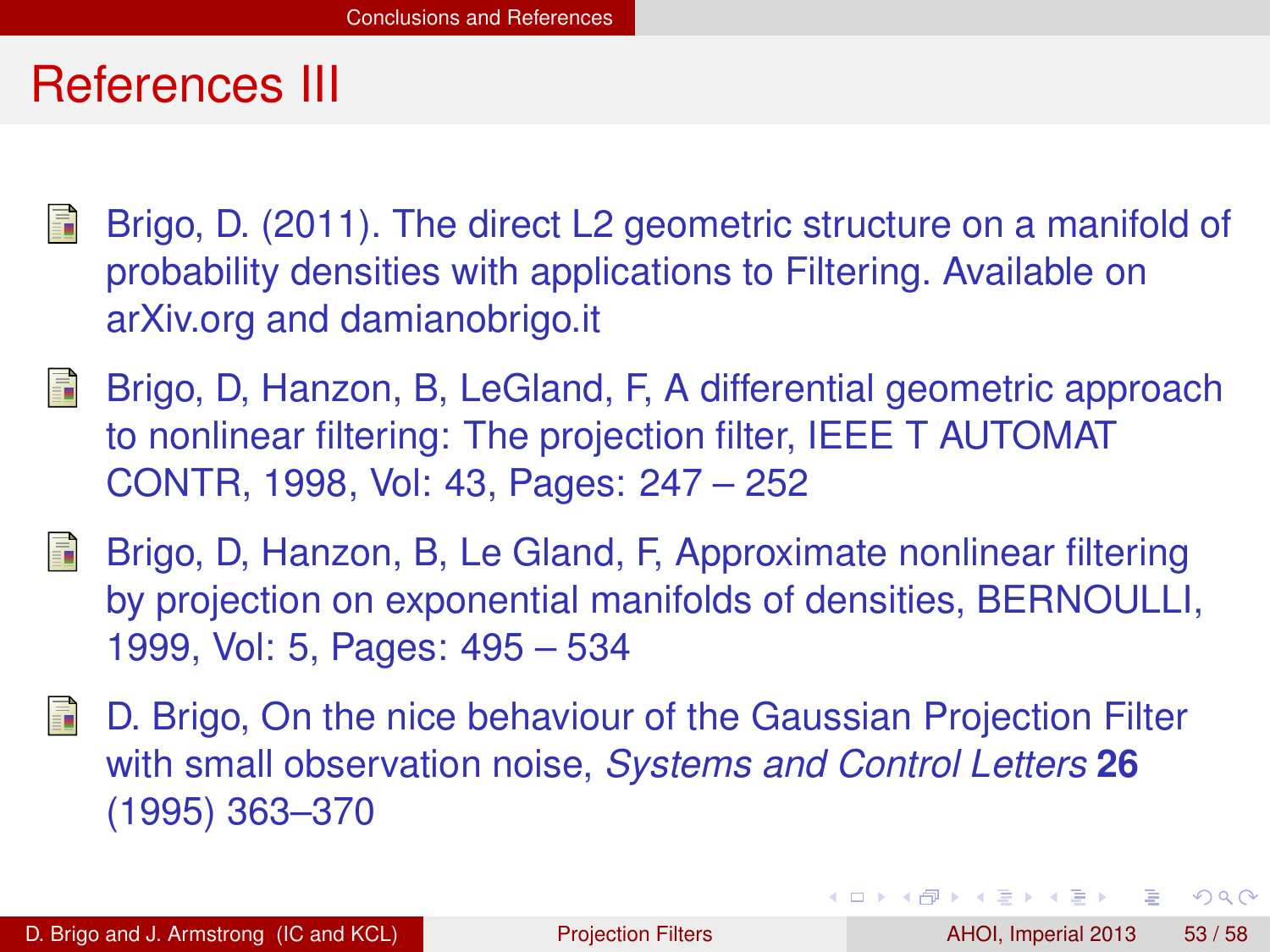# References IV

- D. Brigo, New results on the Gaussian projection filter with small observation noise, to appear in *Systems and Control Letters*.
- F D. Brigo, *Filtering by Projection on the Manifold of Exponential Densities*, PhD Thesis, Free University of Amsterdam, 1996.
- Brigo, D., and Pistone, G. (1996). Projecting the Fokker-Planck Equation onto a finite dimensional exponential family. Available at arXiv.org
- 靠 Crisan, D., and Rozovskii, B. (Eds) (2011). The Oxford Handbook of Nonlinear Filtering, Oxford University Press.
- F M. H. A. Davis, S. I. Marcus, An introduction to nonlinear filtering, in: M. Hazewinkel, J. C. Willems, Eds., *Stochastic Systems: The Mathematics of Filtering and Identification and Applications* (Reidel, Dordrecht, 1981) 53–75.

в

<span id="page-69-0"></span> $\Omega$ 

イロト イ押ト イヨト イヨトー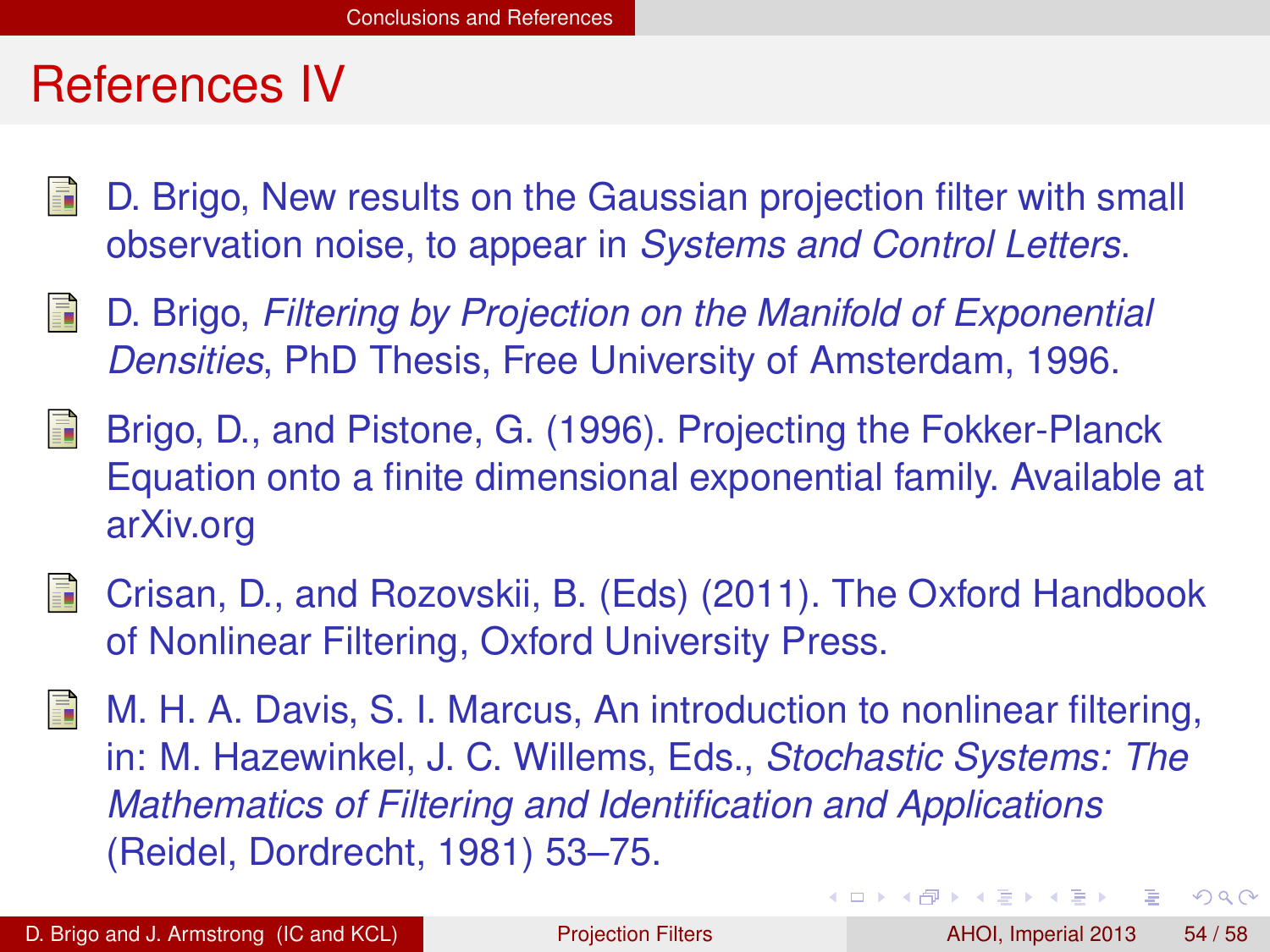#### References V

- Elworthy, D. (1982). Stochastic Differential Equations on Manifolds. LMS Lecture Notes.
- Hanzon, B. A differential-geometric approach to approximate nonlinear filtering. In C.T.J. Dodson, Geometrization of Statistical Theory, pages 219 - 223,ULMD Publications, University of Lancaster, 1987.
- F B. Hanzon, Identifiability, recursive identification and spaces of linear dynamical systems, CWI Tracts 63 and 64, CWI, Amsterdam, 1989
- M. Hazewinkel, S.I.Marcus, and H.J. Sussmann, Nonexistence of finite dimensional filters for conditional statistics of the cubic sensor problem, *Systems and Control Letters* **3** (1983) 331–340.

в

<span id="page-70-0"></span> $\Omega$ 

4 0 8 4 6 8 4 9 8 4 9 8 1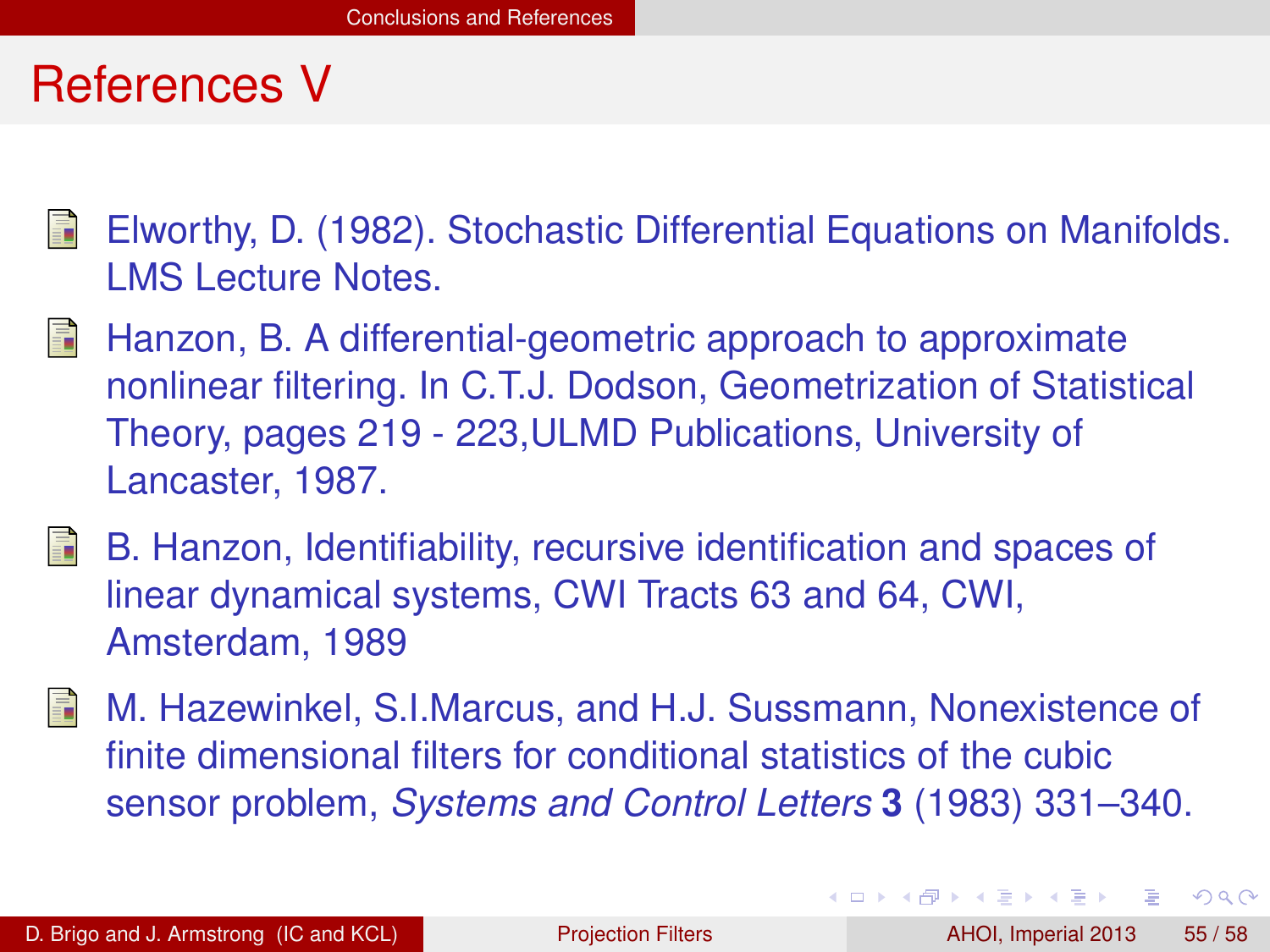#### References VI

- J. Jacod, A. N. Shiryaev, Limit theorems for stochastic processes. Grundlehren der Mathematischen Wissenschaften, vol. 288 (1987), Springer-Verlag, Berlin,
- A. H. Jazwinski, *Stochastic Processes and Filtering Theory*, 霩 Academic Press, New York, 1970.
- M. Fujisaki, G. Kallianpur, and H. Kunita (1972). Stochastic differential equations for the non linear filtering problem. Osaka J. Math. Volume 9, Number 1 (1972), 19-40.
- Ħ Kenney, J., Stirling, W. Nonlinear Filtering of Convex Sets of Probability Distributions. Presented at the 1st International Symposium on Imprecise Probabilities and Their Applications, Ghent, Belgium, 29 June - 2 July 1999

<span id="page-71-0"></span> $\Omega$ 

 $(0.125 \times 10^{-14} \text{ m}) \times 10^{-14} \text{ m}$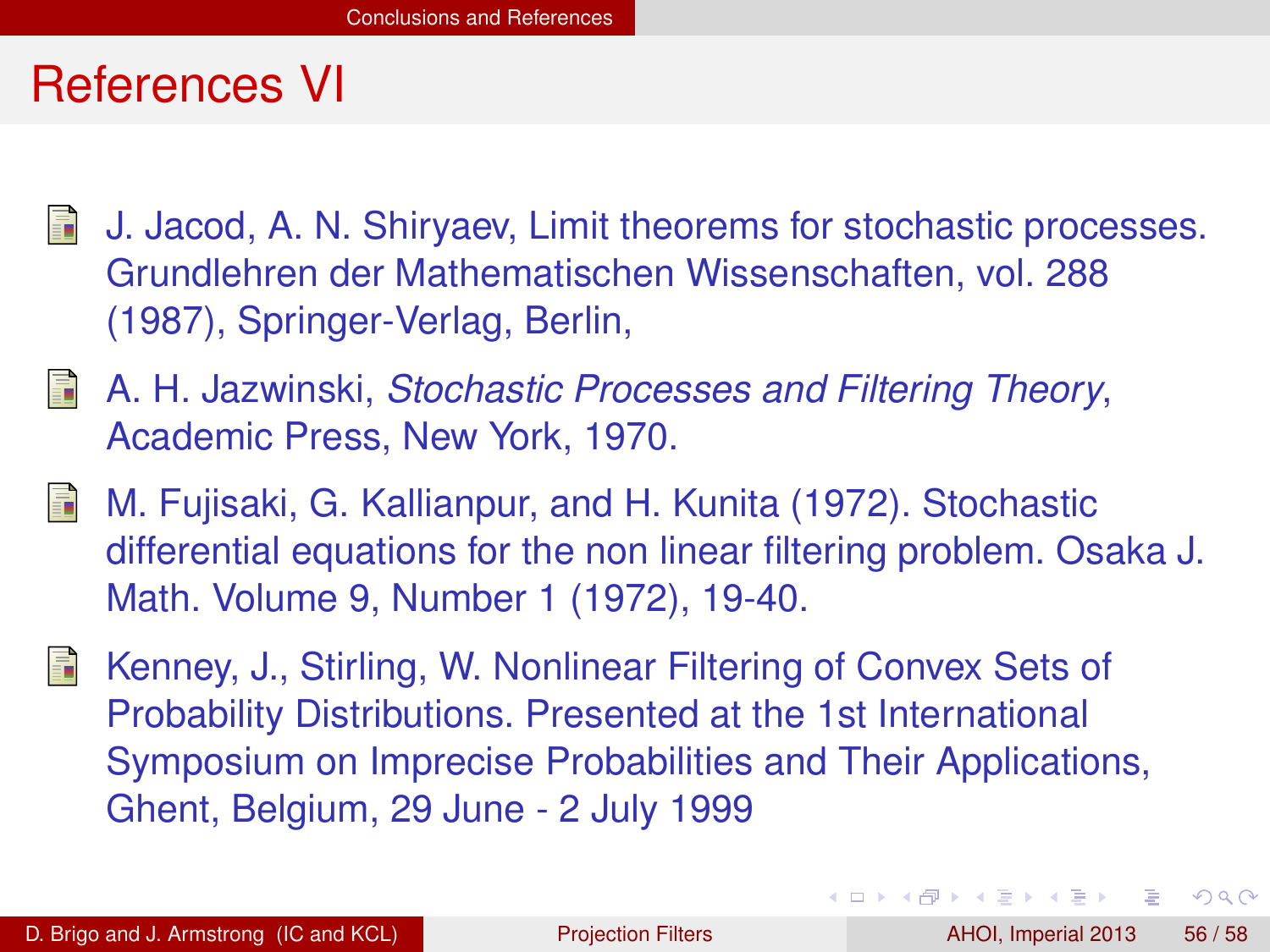## References VII

- F R. Z. Khasminskii (1980). Stochastic Stability of Differential Equations. Alphen aan den Reijn
- F J. Levine, Finite dimensional realizations of stochastic PDE's and ´ application to filtering, *Stochastics and Stochastic Reports* **43** (1991) 75–103.
- R.S. Liptser, A.N. Shiryayev, *Statistics of Random Processes I, General Theory* (Springer Verlag, Berlin, 1978).
- 歸 M. Murray and J. Rice - Differential geometry and statistics, Monographs on Statistics and Applied Probability 48, Chapman and Hall, 1993.
- D. Ocone, E. Pardoux, *A Lie algebraic criterion for non-existence of finite dimensionally computable filters*, Lecture notes in mathematics 1390, 197–204 (Springer Verlag, 1989)

<span id="page-72-0"></span> $\Omega$ 

 $(0.125 \times 10^{-14} \text{ m}) \times 10^{-14} \text{ m}$